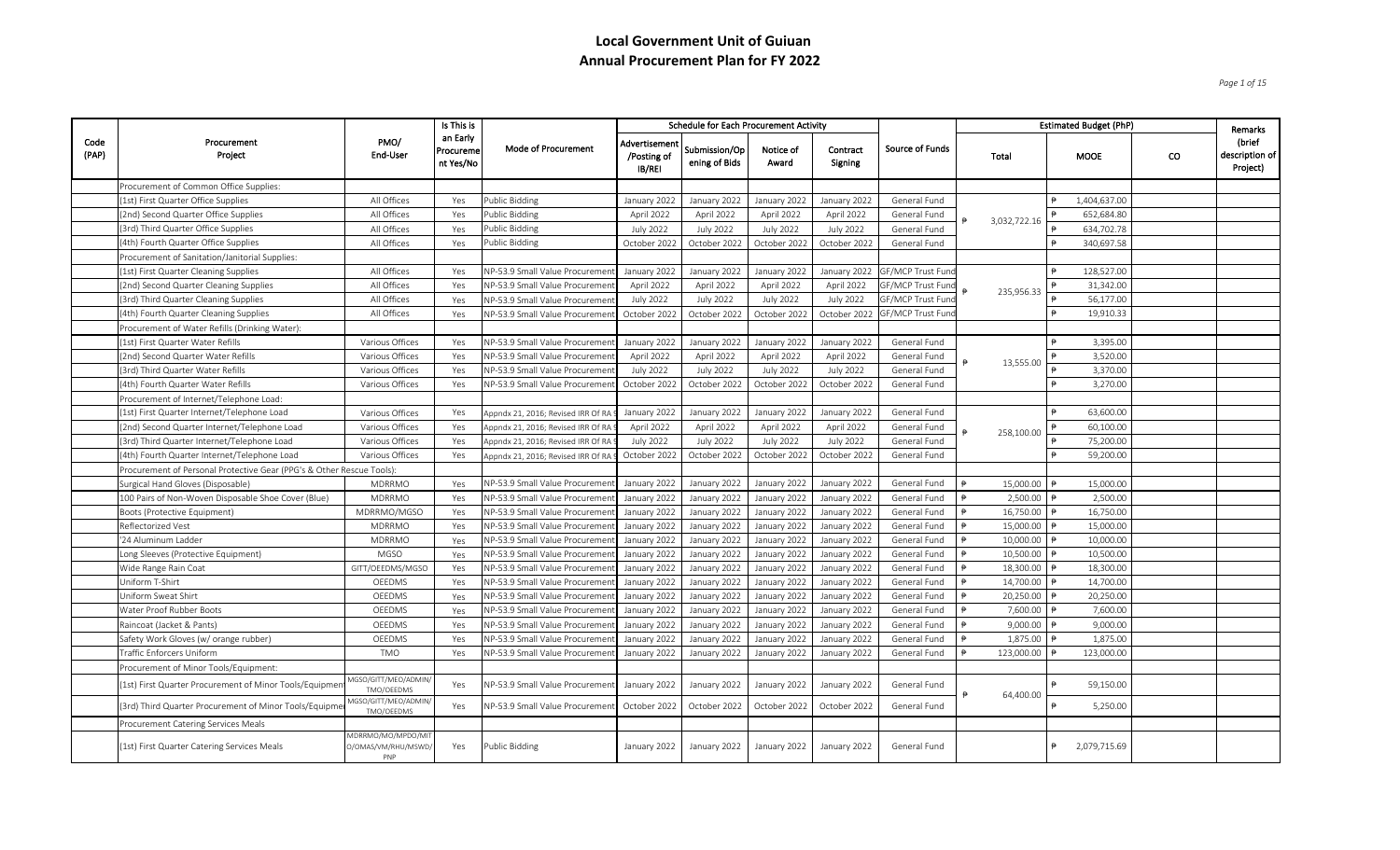*Page 2 of 15*

|               |                                                                                           |                                                  | Is This is                         |                                 |                                        | <b>Schedule for Each Procurement Activity</b> |                                               |                                           |                 |                              |               | <b>Estimated Budget (PhP)</b> |    | Remarks                              |
|---------------|-------------------------------------------------------------------------------------------|--------------------------------------------------|------------------------------------|---------------------------------|----------------------------------------|-----------------------------------------------|-----------------------------------------------|-------------------------------------------|-----------------|------------------------------|---------------|-------------------------------|----|--------------------------------------|
| Code<br>(PAP) | Procurement<br>Project                                                                    | PMO/<br>End-User                                 | an Early<br>Procureme<br>nt Yes/No | Mode of Procurement             | Advertisement<br>/Posting of<br>IB/REI | Submission/Op<br>ening of Bids                | Notice of<br>Award                            | Contract<br>Signing                       | Source of Funds | Total                        |               | <b>MOOE</b>                   | co | (brief<br>description of<br>Project) |
|               | (2nd) Second Quarter Catering Services Meals                                              | MDRRMO/MO/MPDC<br>/MITO/OMAS/VM/RH<br>U/MSWD/PNP | Yes                                | <b>Public Bidding</b>           | April 2022                             | April 2022                                    | April 2022                                    | April 2022                                | General Fund    | 4,463,649.98                 | ₱             | 949,584.29                    |    |                                      |
|               | (3rd) Third Quarter Catering Services Meals                                               | MDRRMO/MO/MPDO,<br>MITO/OMAS/VM/RHU/<br>MSWD/PNP | Yes                                | Public Bidding                  | <b>July 2022</b>                       | <b>July 2022</b>                              | <b>July 2022</b>                              | <b>July 2022</b>                          | General Fund    |                              | ₿             | 752,475.00                    |    |                                      |
|               | (4th) Fourth Quarter Catering Services Meals                                              | MDRRMO/MO/MPDO/<br>MITO/OMAS/VM/RHU/<br>MSWD/PNP | Yes                                | <b>Public Bidding</b>           | October 2022                           | October 2022                                  | October 2022                                  | October 2022                              | General Fund    |                              | ₿.            | 681,875.00                    |    |                                      |
|               | Hotel Accomodation:                                                                       |                                                  |                                    |                                 |                                        |                                               |                                               |                                           |                 |                              |               |                               |    |                                      |
|               | (1st) First Quarter Hotel Accomodation                                                    | MO/MSWD                                          |                                    | Public Bidding                  | January 2022                           | January 2022                                  | January 2022                                  | January 2022                              | General Fund    |                              |               | 525,200.00                    |    |                                      |
|               | (2nd) Second Quarter Hotel Accomodation                                                   | MO/MSWD                                          |                                    | <b>Public Bidding</b>           | April 2022                             | April 2022                                    | April 2022                                    | April 2022                                | General Fund    |                              |               | 500,000.00                    |    |                                      |
|               | (3rd) Third Quarter Hotel Accomodation                                                    | MO/MSWD                                          |                                    | Public Bidding                  | <b>July 2022</b>                       | <b>July 2022</b>                              | <b>July 2022</b>                              | <b>July 2022</b>                          | General Fund    | ₱2,025,200.00                |               | 500,000.00                    |    |                                      |
|               | (4th) Fourth Quarter Hotel Accomodation                                                   | MO/MSWD                                          |                                    | Public Bidding                  | October 2022                           | October 2022                                  | October 2022                                  | October 2022                              | General Fund    |                              |               | 500,000.00                    |    |                                      |
|               | Purchase Of Tarpaulins:                                                                   |                                                  |                                    |                                 |                                        |                                               |                                               |                                           |                 |                              |               |                               |    |                                      |
|               | (1st) First Quarter Purchase Of Tarpaulins                                                | MITO/MEO/MSWD/<br>MO/RHU/TMO                     | Yes                                | NP-53.9 Small Value Procuremer  | January 2022                           | January 2022                                  | January 2022                                  | January 2022                              | General Fund    |                              | ₿             | 127,500.00                    |    |                                      |
|               | (2nd) Second Quarter Purchase Of Tarpaulins                                               | MITO/MEO/MSWD/<br>MO/RHU/TMO                     | Yes                                | NP-53.9 Small Value Procuremen  | April 2022                             | April 2022                                    | April 2022                                    | April 2022                                | General Fund    | ₱203,400.00                  |               | 27,800.00                     |    |                                      |
|               | (3rd) Third Quarter Purchase Of Tarpaulins                                                | MITO/MEO/MSWD/<br>MO/RHU/TMO                     | Yes                                | NP-53.9 Small Value Procuremen  | <b>July 2022</b>                       | <b>July 2022</b>                              | <b>July 2022</b>                              | <b>July 2022</b>                          | General Fund    |                              | ₿             | 19,200.00                     |    |                                      |
|               | 4th) Fourth Quarter Purchase Of Tarpaulins                                                | MITO/MEO/MSWD/<br>MO/RHU/TMO                     | Yes                                | NP-53.9 Small Value Procuremer  | October 2022                           | October 2022                                  | October 2022                                  | October 2022                              | General Fund    |                              | ₿.            | 28,900.00                     |    |                                      |
|               | Procurement of Minor Medical Supplies                                                     | <b>MDRRMO</b>                                    | Yes                                | NP-53.9 Small Value Procureme   | January 2022                           | January 2022                                  | January 2022                                  | January 2022                              | General Fund    | 44,980.00                    |               | 44,980.00                     |    |                                      |
|               | Procurement Of Emergency Rescue Vehicle Repair                                            | MDRRMO                                           | Yes                                | NP-53.9 SVP under Emergency O   | January 2022                           | January 2022                                  | January 2022                                  | January 2022                              | General Fund    | 50,000.00<br>$\Rightarrow$   | $\Rightarrow$ | 50,000.00                     |    |                                      |
|               | Procurement Of Emergency Spare Parts Purchase                                             | MDRRMO                                           | Yes                                | NP-53.9 SVP under Emergency Cas | January 2022                           | January 2022                                  | January 2022                                  | January 2022                              | General Fund    | 40,000.00                    |               | 40,000.00                     |    |                                      |
|               | Procurement Of Emergency Radio Repeater Repair &<br>Spare Parts Replacement               | MDRRMO                                           | Yes                                | NP-53.9 SVP under Emergency Cas | January 2022                           | January 2022                                  | January 2022                                  | January 2022                              | General Fund    | 40,000.00                    | ₿             | 40,000.00                     |    |                                      |
|               | Procurement Of Emergency Radio Repeater Repair &<br>Spare Parts Replacement               | <b>MDRRMO</b>                                    | Yes                                | NP-53.9 SVP under Emergency Cas | January 2022                           | January 2022                                  | January 2022                                  | January 2022                              | General Fund    | 40,000.00                    | ₿             | 40,000.00                     |    |                                      |
|               | Procurement Of Emergency CCTV Repair & Parts<br>Replacement                               | MDRRMO                                           | Yes                                | NP-53.9 SVP under Emergency Cas | January 2022                           | January 2022                                  | January 2022                                  | January 2022                              | General Fund    | 40,000.00                    |               | 40,000.00                     |    |                                      |
|               | Procurement Of Emergency Cellphone Load & Internet<br>Wifi Load                           | <b>MDRRMO</b>                                    | Yes                                | NP-53.9 SVP under Emergency Cas | January 2022                           | January 2022                                  | January 2022                                  | January 2022                              | General Fund    | 10,000.00                    |               | 10,000.00                     |    |                                      |
|               | Procurement Of Emergency Diesel & Gasoline Purchase<br>during Calamity                    | <b>MDRRMO</b>                                    | Yes                                | NP-53.9 SVP under Emergency Cas | January 2022                           | January 2022                                  | January 2022                                  | January 2022                              | General Fund    | 20,000.00                    | ₿             | 20,000.00                     |    |                                      |
|               | Procurement Of Emergencies Signages for materials on<br>Disaster Month & Other Activities | MDRRMO                                           | Yes                                | NP-53.9 SVP under Emergency Cas | January 2022                           | January 2022                                  | January 2022                                  | January 2022                              | General Fund    | 20,000.00                    | ₿             | 20,000.00                     |    |                                      |
|               | A-PRE DISASTER & MITIGATION                                                               |                                                  |                                    |                                 |                                        |                                               |                                               |                                           |                 |                              |               |                               |    |                                      |
|               | a.) Updating of CDRA Data Base until 2023                                                 | MDRRMO                                           | Yes                                | NP-53.9 Small Value Procuremen  | January 2022                           |                                               | February 2022   February 2022   February 2022 |                                           | <b>MDRRMF</b>   | 100,000.00                   |               | 100,000.00                    |    |                                      |
|               | b.) Conduct Hazard Mapping Yearly until 2023                                              | MDRRMO                                           | Yes                                | NP-53.9 Small Value Procuremer  | January 2022                           | February 2022                                 | February 2022                                 | February 2022                             | <b>MDRRMF</b>   | $\Rightarrow$<br>50,000.00   | ₿             | 50,000.00                     |    |                                      |
|               | c.) Advocacy Campaign on Coastal Resource<br>Management                                   | MDRRMO                                           | Yes                                | NP-53.9 Small Value Procuremer  | January 2022                           |                                               | February 2022 February 2022                   | February 2022                             | <b>MDRRMF</b>   | 50,000.00<br>$\ddot{\theta}$ |               | 50,000.00                     |    |                                      |
|               | d.) Acquisition of Handheld Radio Communication<br>Equipments                             | MDRRMO                                           | Yes                                | NP-53.9 Small Value Procuremen  | January 2022                           | February 2022                                 | February 2022                                 | February 2022                             | <b>MDRRMF</b>   | 150,000.00<br>₿              |               | 150,000.00                    |    |                                      |
|               | e.) Enhanced Broadcasting System Coastal Barangay                                         | <b>MDRRMO</b>                                    | Yes                                | NP-53.9 Small Value Procurement | January 2022                           |                                               |                                               | February 2022 February 2022 February 2022 | <b>MDRRMF</b>   | $\ddot{P}$<br>150,000.00     |               | 150,000.00                    |    |                                      |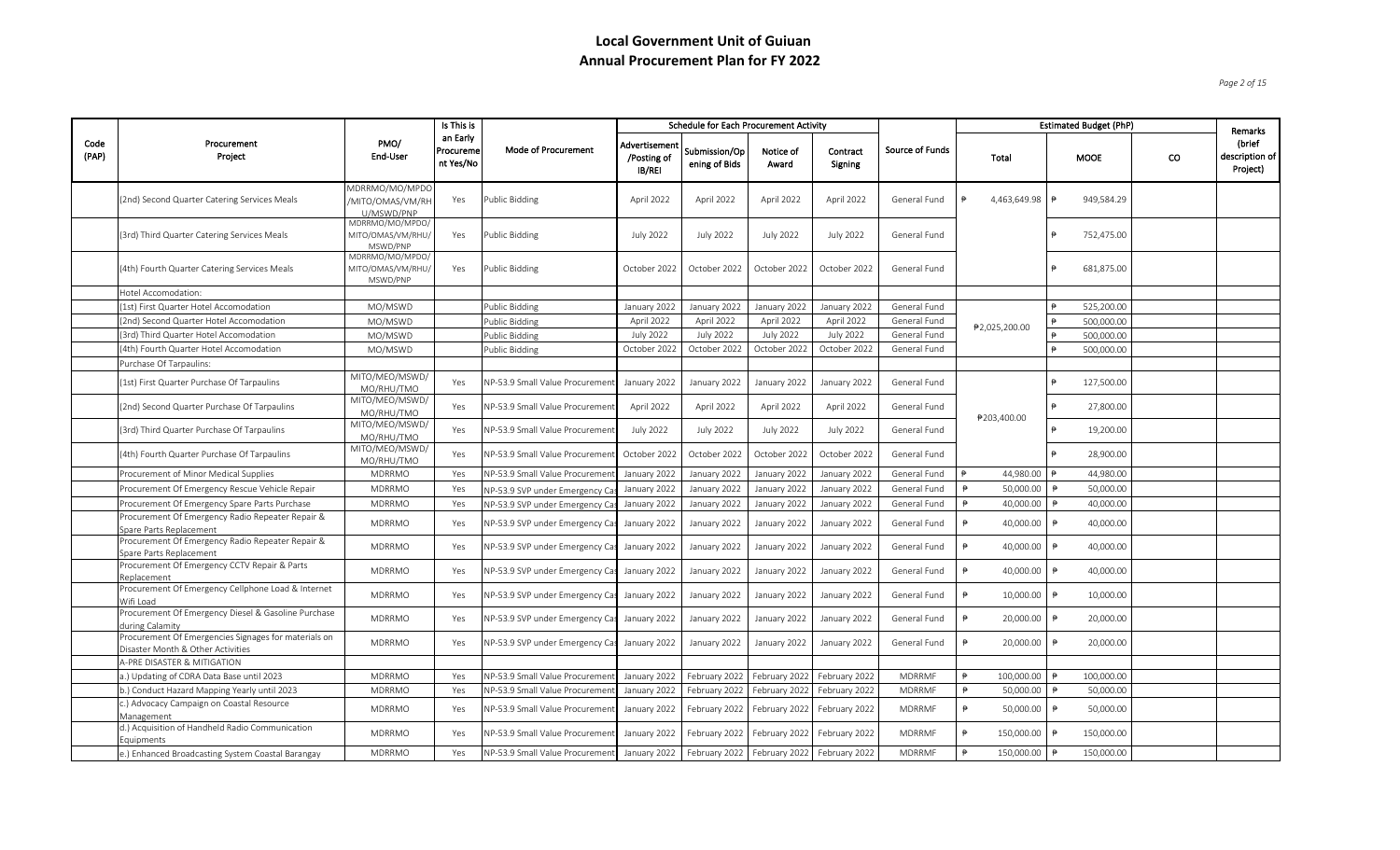*Page 3 of 15*

|               |                                                                                     |                  | Is This is                         |                                       |                                        | <b>Schedule for Each Procurement Activity</b> |                               |                     |                 |                     |              |               | <b>Estimated Budget (PhP)</b> |              | Remarks                              |
|---------------|-------------------------------------------------------------------------------------|------------------|------------------------------------|---------------------------------------|----------------------------------------|-----------------------------------------------|-------------------------------|---------------------|-----------------|---------------------|--------------|---------------|-------------------------------|--------------|--------------------------------------|
| Code<br>(PAP) | Procurement<br>Project                                                              | PMO/<br>End-User | an Early<br>Procureme<br>nt Yes/No | Mode of Procurement                   | Advertisement<br>/Posting of<br>IB/REI | Submission/Op<br>ening of Bids                | Notice of<br>Award            | Contract<br>Signing | Source of Funds |                     | Total        |               | <b>MOOE</b>                   | CO.          | (brief<br>description of<br>Project) |
|               | f.) Enhanced EWS Coastal Barangays                                                  | <b>MDRRMO</b>    | Yes                                | NP-53.9 Small Value Procureme         | January 2022                           | February 2022                                 | February 2022                 | February 2022       | MDRRMF          | $\ddot{P}$          | 195,000.00   |               | 195,000.00                    |              |                                      |
|               | g.) Procurement Of Emergency Medical Rescue Tools                                   | <b>MDRRMO</b>    | Yes                                | NP-53.9 Small Value Procureme         | January 2022                           | February 2022                                 | February 2022                 | February 2022       | <b>MDRRMF</b>   | $\ddot{\theta}$     | 100,000.00   |               | 100,000.00                    |              |                                      |
|               | 1.) AED Pro. CPR Tool                                                               | MDRRMO           | Yes                                | VP-53.9 Small Value Procureme         | January 2022                           | February 2022                                 | February 2022                 | February 2022       | <b>MDRRMF</b>   |                     | 400,000.00   |               | 400,000.00                    |              |                                      |
|               | .) Restoration of Container Vans Stock Room for DRR<br>Office Supplies & Equipments | <b>MDRRMO</b>    | Yes                                | NP-53.9 Small Value Procuremer        | January 2022                           | February 2022                                 | February 2022                 | February 2022       | MDRRMF          | $\ddot{P}$          | 50,000.00    | ₱             | 50,000.00                     |              |                                      |
|               | j.) Procurement Of Survival / Hygiene Kits                                          | MDRRMO           | Yes                                | NP-53.9 Small Value Procuremer        | January 2022                           | February 2022                                 | February 2022                 | February 2022       | MDRRMF          | $\ddot{\theta}$     | 190,000.00   |               | 190,000.00                    |              |                                      |
|               | k.) Covid-19 Response                                                               | <b>MDRRMO</b>    | Yes                                | Public Bidding                        | January 2022                           | February 2022                                 | February 2022                 | February 2022       | MDRRMF          |                     | 1,000,000.00 |               | 1,000,000.00                  |              |                                      |
|               | l.) Procurement Of Solar Panel Lights                                               | <b>MDRRMO</b>    | Yes                                | Public Bidding                        | January 2022                           | February 2022                                 | February 2022                 | February 2022       | MDRRMF          | ₿                   | 200,000.00   |               | 200,000.00                    |              |                                      |
|               | m.) Improvement of Warehouse for Stockpiling of food &<br>Non-Food Items            | <b>MDRRMO</b>    | Yes                                | Public Bidding                        | January 2022                           | February 2022                                 | February 2022                 | February 2022       | MDRRMF          | $\ddot{P}$          | 300,000.00   | $\Rightarrow$ | 300,000.00                    |              |                                      |
|               | n.) Procurement Of Portable Generators                                              | MDRRMO           | Yes                                | VP-53.9 Small Value Procuremer        | January 2022                           | February 2022                                 | February 2022                 | February 2022       | <b>MDRRMF</b>   | $\ddot{P}$          | 150,000.00   |               |                               | 150,000.00   |                                      |
|               | <b>B- PREPAREDNESS</b>                                                              |                  |                                    |                                       |                                        |                                               |                               |                     |                 |                     |              |               |                               |              |                                      |
|               | a.) Conduct of Disaster Risk Reduction Drills in all Schools                        | <b>MDRRMO</b>    | Yes                                | NP-53.9 Small Value Procuremen        | January 2022                           | February 2022                                 | February 2022                 | February 2022       | MDRRMF          | ₿                   | 60,000.00    | ₿             | 60,000.00                     |              |                                      |
|               | b.)Training Expenses                                                                | <b>MDRRMO</b>    | Yes                                | <b>NP-53.9 Small Value Procuremer</b> | January 2022                           | February 2022                                 | February 2022                 | February 2022       | <b>MDRRMF</b>   | ₿                   | 50,000.00    |               | 50,000.00                     |              |                                      |
|               | c.) Enhanced Standard Manual Operation for Operation<br>Center                      | <b>MDRRMO</b>    | Yes                                | NP-53.9 Small Value Procuremer        | January 2022                           | February 2022                                 | February 2022                 | February 2022       | MDRRMF          | $\ddot{\mathbf{p}}$ | 50,000.00    | ₱             | 50,000.00                     |              |                                      |
|               | d.) Conduct Inventory of existing resources & services                              | <b>MDRRMO</b>    | Yes                                |                                       | January 2022                           | February 2022                                 | February 2022                 | February 2022       | MDRRMF          |                     | $\sim$       | $\Rightarrow$ |                               |              |                                      |
|               | e.) Conduct Seminar on coordination mechanism on<br>Contingency Plan                | <b>MDRRMO</b>    | Yes                                | NP-53.9 Small Value Procuremen        | January 2022                           | February 2022                                 | February 2022                 | February 2022       | MDRRMF          | $\Rightarrow$       | 50,000.00    | $\Rightarrow$ | 50,000.00                     |              |                                      |
|               | f.) Stockpiling of Food and Non-food items, medicine and<br>fuel                    | <b>MDRRMO</b>    | Yes                                | Public Bidding                        | January 2022                           | February 2022                                 | February 2022                 | February 2022       | MDRRMF          | ₿                   | 1,400,000.00 | $\Rightarrow$ | 1,400,000.00                  |              |                                      |
|               | g.) Purchase of ERT Uniform                                                         | MDRRMO           | Yes                                | NP-53.9 Small Value Procuremer        | January 2022                           | February 2022                                 | February 2022                 | February 2022       | MDRRMF          | $\Rightarrow$       | 60,000.00    |               | 60,000.00                     |              |                                      |
|               | h.) Insurance of ERT Volunteers, Vehicle & Licensing of<br>Equipments               | <b>MDRRMO</b>    | Yes                                | NP-53.9 Small Value Procuremer        | January 2022                           | February 2022                                 | February 2022                 | February 2022       | <b>MDRRMF</b>   | ₿                   | 50,000.00    | $\Rightarrow$ | 50,000.00                     |              |                                      |
|               | .) Disaster Resiliency Month                                                        | <b>MDRRMO</b>    | Yes                                | <b>NP-53.9 Small Value Procureme</b>  | January 2022                           | February 2022                                 | February 2022                 | February 2022       | MDRRMF          | ₿                   | 20,000.00    |               | 20,000.00                     |              |                                      |
|               | .) Coastal Clean-up & Sisid Basura                                                  | MDRRMO           | Yes                                | NP-53.9 Small Value Procuremer        | January 2022                           | February 2022                                 | February 2022                 | February 2022       | MDRRMF          |                     | 30,825.00    |               | 30,825.00                     |              |                                      |
|               | k.) Supply and Maintenance for Sirungan Ha Guiuan/Gym                               | MDRRMO           | Yes                                | Public Bidding                        | January 2022                           | February 2022                                 | February 2022                 | February 2022       | MDRRMF          | $\ddot{P}$          | 321,000.00   | ₿             | 321,000.00                    |              |                                      |
|               | l.) Unclogging of Drainage Canals/drainage construction                             | <b>MDRRMO</b>    | Yes                                | Public Bidding                        | January 2022                           | February 2022                                 | February 2022                 | February 2022       | MDRRMF          | ₿                   | 1,200,000.00 | $\mathbf{P}$  | 1,200,000.00                  |              |                                      |
|               | m.) Acquisition of Basic Disaster Tools & Equipment for<br><b>DRR</b>               | MDRRMO           | Yes                                | Public Bidding                        | January 2022                           | February 2022                                 | February 2022                 | February 2022       | MDRRMF          |                     | 300,000.00   |               | 300,000.00                    |              |                                      |
|               | n.) Purchase of Rescue Vehicle/Ambulance/Truck                                      | <b>MDRRMO</b>    | Yes                                | Public Bidding                        | January 2022                           |                                               | February 2022   February 2022 | February 2022       | MDRRMF          | ₿                   | 2,500,000.00 |               |                               | 2,500,000.00 |                                      |
|               | o.) Livelihood Assistance Program for Farmer and<br>Fisherfolks                     | <b>MDRRMO</b>    | Yes                                | NP-53.9 Small Value Procuremer        | January 2022                           | February 2022                                 | February 2022                 | February 2022       | MDRRMF          |                     | 50,000.00    | $\rightarrow$ | 50,000.00                     |              |                                      |
|               | p.) Acquisition of Lot for Evacuation Center                                        | <b>MDRRMO</b>    | Yes                                | Public Bidding                        | January 2022                           | February 2022                                 | February 2022                 | February 2022       | <b>MDRRMF</b>   |                     | 1,000,000.00 |               |                               | 1,000,000.00 |                                      |
|               | C- DISASTER RESPONSE-QRF                                                            |                  |                                    |                                       |                                        |                                               |                               |                     |                 |                     |              |               |                               |              |                                      |
|               | a.) Issue Public Advisories in accordance Protocol<br>Developed                     | <b>MDRRMO</b>    | Yes                                | NP-53.9 Small Value Procuremen        | January 2022                           | February 2022                                 | February 2022                 | February 2022       | <b>MDRRMF</b>   |                     |              |               |                               |              |                                      |
|               | b.) Activition of Relief Distribution Point Center                                  | <b>MDRRMO</b>    | Yes                                | NP-53.9 Small Value Procuremer        | January 2022                           | February 2022                                 | February 2022                 | February 2022       | MDRRMF          |                     |              |               |                               |              |                                      |
|               | c.) Conduct Relief Operation and Humanitarian Services                              | MDRRMO           | Yes                                | NP-53.9 Small Value Procuremer        | January 2022                           | February 2022                                 | February 2022                 | February 2022       | MDRRMF          |                     |              |               |                               |              |                                      |
|               | d.) Conduct Actual Search, Research Retrieval Operation                             | <b>MDRRMO</b>    | Yes                                | NP-53.9 Small Value Procureme         | January 2022                           | February 2022                                 | February 2022                 | February 2022       | MDRRMF          |                     |              |               |                               |              |                                      |
|               | e.) Camp Management Protocol                                                        | <b>MDRRMO</b>    | Yes                                | NP-53.9 Small Value Procuremer        | January 2022                           |                                               | February 2022   February 2022 | February 2022       | MDRRMF          |                     |              |               |                               |              |                                      |
|               | D- RECOVERY/REHABILITATION                                                          |                  |                                    |                                       |                                        |                                               |                               |                     |                 |                     |              |               |                               |              |                                      |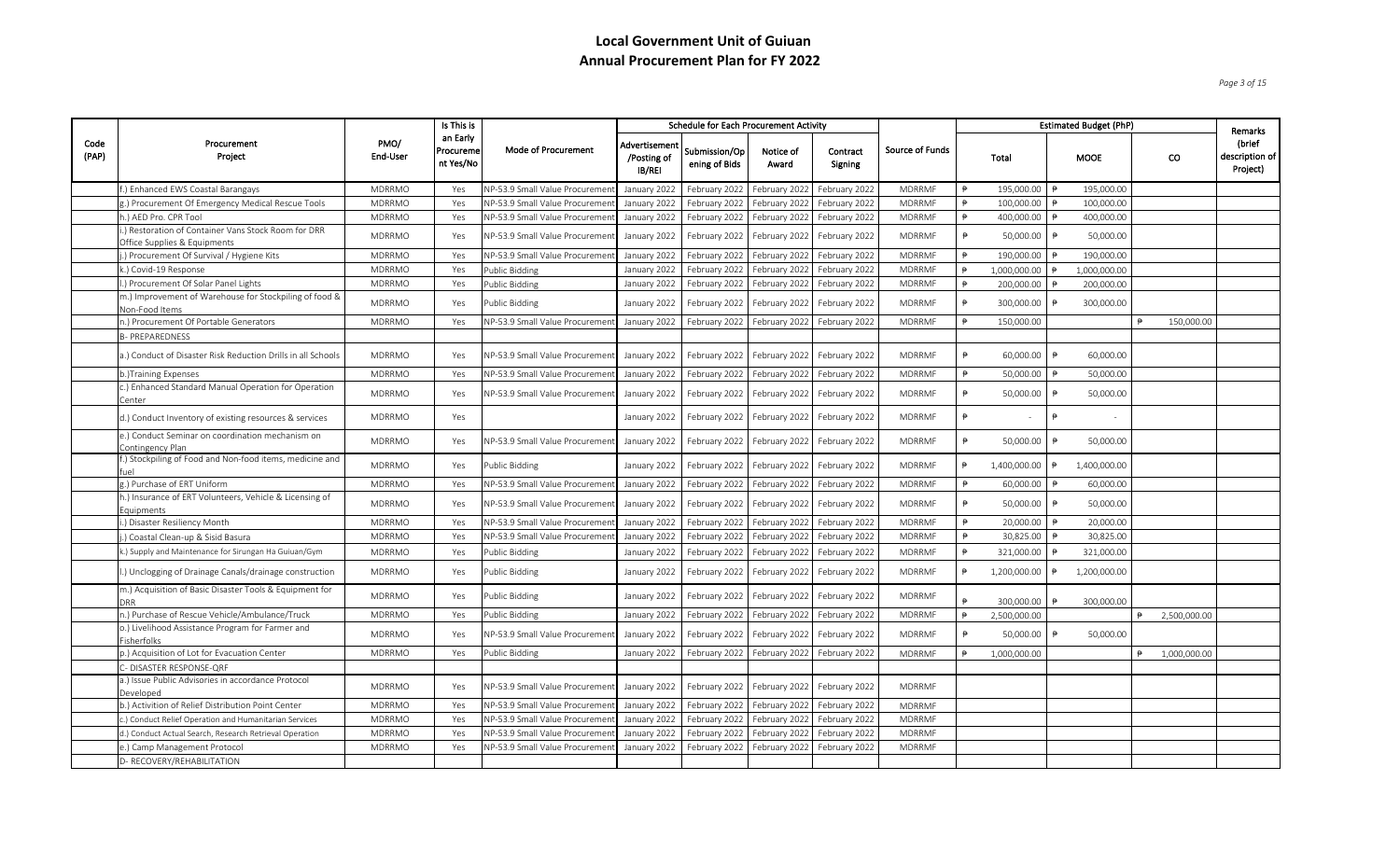*Page 4 of 15*

|               |                                                                                         |                              | Is This is                         |                                |                                        | <b>Schedule for Each Procurement Activity</b> |                             |                     |                              |                     |              |            | <b>Estimated Budget (PhP)</b> |    |              | Remarks                                |
|---------------|-----------------------------------------------------------------------------------------|------------------------------|------------------------------------|--------------------------------|----------------------------------------|-----------------------------------------------|-----------------------------|---------------------|------------------------------|---------------------|--------------|------------|-------------------------------|----|--------------|----------------------------------------|
| Code<br>(PAP) | Procurement<br>Project                                                                  | PMO/<br>End-User             | an Early<br>Procureme<br>nt Yes/No | Mode of Procurement            | Advertisement<br>/Posting of<br>IB/REI | Submission/Op<br>ening of Bids                | Notice of<br>Award          | Contract<br>Signing | Source of Funds              |                     | Total        |            | MOOE                          | co |              | (brief<br>description of  <br>Project) |
|               | a.) Restoration/Rehabilitation                                                          | <b>MDRRMO</b>                | Yes                                | NP-53.9 Small Value Procureme  | January 2022                           | February 2022                                 | February 2022               | February 2022       | MDRRMF                       |                     |              |            |                               |    |              |                                        |
|               | Repair of Government Facilities and Building                                            | <b>MDRRMO</b>                | Yes                                | NP-53.9 Small Value Procureme  | January 2022                           | February 2022                                 | February 2022               | February 2022       | <b>MDRRMF</b>                |                     |              |            |                               |    |              |                                        |
|               | b.) Unclogging of Drainage System                                                       | <b>MDRRMO</b>                | Yes                                | NP-53.9 Small Value Procureme  | January 2022                           | February 2022 February 2022                   |                             | February 2022       | <b>MDRRMF</b>                |                     |              |            |                               |    |              |                                        |
|               | ) Planting/Replanting of Mangroves                                                      | <b>MDRRMO</b>                | Yes                                | NP-53.9 Small Value Procureme  | January 2022                           |                                               | February 2022 February 2022 | February 2022       | MDRRMF                       |                     |              |            |                               |    |              |                                        |
|               | d.) Rehabilitation of Marine Sanctuary                                                  | <b>MDRRMO</b>                | Yes                                | NP-53.9 Small Value Procuremer | January 2022                           | February 2022                                 | February 2022               | February 2022       | MDRRMF                       |                     |              |            |                               |    |              |                                        |
|               | Municipal Disaster Risk reduction & Mgt. Office                                         | <b>MDRRMO</b>                | Yes                                | <b>Public Bidding</b>          | January 2022                           | February 2022   February 2022                 |                             | February 2022       | 5% Calamity Fund             |                     | 1,000,000.00 |            | 1,000,000.00                  |    |              |                                        |
|               | Procurement of Diesel Fuel                                                              | MGSO/PNP                     | Yes                                | Public Bidding                 | January 2022                           | February 2022                                 | February 2022               | February 2022       | General Fund                 |                     | 3,861,119.60 |            | 3,861,119.60                  |    |              |                                        |
|               | Procurement of Premium Gasoline                                                         | MGSO                         | Yes                                | Public Bidding                 | January 2022                           |                                               | February 2022 February 2022 | February 2022       | General Fund                 |                     | 958,797.00   |            | 958,797.00                    |    |              |                                        |
|               | Procurement of Unleaded Gasoline                                                        | MGSO/PNP                     | Yes                                | <b>Public Bidding</b>          | January 2022                           | February 2022                                 | February 2022               | February 2022       | General Fund                 |                     | 22,060.00    |            | 22,060.00                     |    |              |                                        |
|               | Procurement of Oil 40                                                                   | MGSO/PNP                     | Yes                                | Public Bidding                 | January 2022                           | February 2022                                 | February 2022               | February 2022       | General Fund                 |                     | 84,270.00    |            | 84,270.00                     |    |              |                                        |
|               | Procurement of Oil 30                                                                   | <b>MGSO</b>                  |                                    | Public Bidding                 |                                        |                                               |                             |                     |                              |                     | 30,090.00    |            | 30,090.00                     |    |              |                                        |
|               | Procurement of Brake Fluid                                                              | <b>MGSO</b>                  | Yes<br>Yes                         | Public Bidding                 | January 2022                           | February 2022                                 | February 2022               | February 2022       | General Fund                 |                     | 26,600.00    |            | 26,600.00                     |    |              |                                        |
|               | Procurement of ATF Oil                                                                  | MGSO                         |                                    | Public Bidding                 | January 2022                           |                                               | February 2022 February 2022 | February 2022       | General Fund<br>General Fund |                     | 27,360.00    |            | 27,360.00                     |    |              |                                        |
|               | Procurement of Grease                                                                   | MGSO                         | Yes                                |                                | January 2022                           | February 2022                                 | February 2022               | February 2022       |                              |                     |              |            | 18,400.00                     |    |              |                                        |
|               |                                                                                         |                              | Yes                                | Public Bidding                 | January 2022                           |                                               | February 2022 February 2022 | February 2022       | General Fund                 |                     | 18,400.00    |            |                               |    |              |                                        |
|               | Procurement of Office Supplies for Seminars:                                            |                              |                                    |                                |                                        |                                               |                             |                     |                              | ₿                   |              |            |                               |    |              |                                        |
|               | (1st) First Quarter Office Supplies for Seminars                                        | MSWD/RHU                     | Yes                                | NP-53.9 Small Value Procuremer | January 2022                           | January 2022                                  | January 2022                | January 2022        | General Fund                 |                     | 162,615.00   |            | 162,615.00                    |    |              |                                        |
|               | (2nd) Second Quarter Office Supplies for Seminars                                       | MSWD/RHU                     | Yes                                | NP-53.9 Small Value Procuremer | April 2022                             | April 2022                                    | April 2022                  | April 2022          | General Fund                 |                     | 113,998.00   |            | 113,998.00                    |    |              |                                        |
|               | (3rd) Third Quarter Office Supplies for Seminars                                        | MSWD/RHU                     | Yes                                | NP-53.9 Small Value Procuremer | <b>July 2022</b>                       | <b>July 2022</b>                              | <b>July 2022</b>            | <b>July 2022</b>    | General Fund                 |                     | 16,170.00    |            | 16,170.00                     |    |              |                                        |
|               | (4th) Fourth Quarter Office Supplies for Seminars                                       | MSWD/RHU                     | Yes                                | VP-53.9 Small Value Procuremen | October 2022                           | October 2022                                  | October 2022                | October 2022        | General Fund                 |                     | 13,900.00    |            | 13,900.00                     |    |              |                                        |
|               | Procurement of Chairs, Decorations, Tables, Tents, Venue Wreath:<br>(1st) First Quarter | MITO/MDRRMO/MS               |                                    |                                |                                        |                                               |                             |                     |                              |                     |              |            |                               |    |              |                                        |
|               | Chairs, Decorations, Tables, Tents, Venue Wreath                                        | WD/LCR/RHU                   | Yes                                | Public Bidding                 | January 2022                           | January 2022                                  | January 2022                | January 2022        | General Fund                 |                     | 267,100.00   | $\ddot{P}$ | 267,100.00                    |    |              |                                        |
|               | (2nd) Second Quarter                                                                    | MITO/MDRRMO/MS               |                                    |                                |                                        |                                               |                             |                     |                              |                     |              |            |                               |    |              |                                        |
|               | Chairs, Decorations, Tables, Tents, Venue Wreath                                        | WD/LCR/RHU                   | Yes                                | NP-53.9 Small Value Procuremen | April 2022                             | April 2022                                    | April 2022                  | April 2022          | General Fund                 |                     | 12,500.00    |            | 12,500.00                     |    |              |                                        |
|               | (3rd) Third Quarter                                                                     | MITO/MDRRMO/MS               | Yes                                | NP-53.9 Small Value Procuremen | <b>July 2022</b>                       | <b>July 2022</b>                              | <b>July 2022</b>            | <b>July 2022</b>    | General Fund                 |                     | 28,150.00 ₱  |            | 28,150.00                     |    |              |                                        |
|               | Chairs, Decorations, Tables, Tents, Venue Wreath                                        | WD/LCR/RHU                   |                                    |                                |                                        |                                               |                             |                     |                              |                     |              |            |                               |    |              |                                        |
|               | (4th) Fourth Quarter<br>Chairs, Decorations, Tables, Tents, Venue Wreath                | MITO/MDRRMO/MS<br>WD/LCR/RHU | Yes                                | NP-53.9 Small Value Procuremer | October 2022                           | October 2022                                  | October 2022                | October 2022        | General Fund                 |                     | 49,525.00    |            | 49,525.00                     |    |              |                                        |
|               | Activities/Programs/Projects                                                            |                              |                                    |                                |                                        |                                               |                             |                     |                              |                     |              |            |                               |    |              |                                        |
|               | Purchase of Various Marine Supplies & Materials, M/Boat                                 |                              |                                    |                                |                                        |                                               |                             |                     |                              |                     |              |            |                               |    |              |                                        |
|               | Accessories                                                                             | OMAS                         | Yes                                | NP-53.9 Small Value Procuremen | <b>July 2022</b>                       | <b>July 2022</b>                              | <b>July 2022</b>            | <b>July 2022</b>    | General Fund                 | $\ddot{P}$          | 100,000.00   |            | 100,000.00                    |    |              |                                        |
|               | Purchase of Anti-Tabies Vaccine                                                         | OMAS                         | Yes                                | NP-53.9 Small Value Procuremen | <b>July 2022</b>                       | <b>July 2022</b>                              | <b>July 2022</b>            | <b>July 2022</b>    | General Fund                 | $\ddot{p}$          | 136,780.00   |            | 136,780.00                    |    |              |                                        |
|               | Purchase of Vegetable Seeds/Biologics, Farming Tools                                    | OMAS                         | Yes                                | NP-53.9 Small Value Procuremer | <b>July 2022</b>                       | <b>July 2022</b>                              | <b>July 2022</b>            | <b>July 2022</b>    | General Fund                 | $\ddot{P}$          | 150,000.00   |            | 150,000.00                    |    |              |                                        |
|               | <b>CFLC Operating Expenses</b>                                                          | OMAS                         | Yes                                | Public Bidding                 | <b>July 2022</b>                       | <b>July 2022</b>                              | <b>July 2022</b>            | <b>July 2022</b>    | General Fund                 | $\ddot{\mathbf{e}}$ | 250,000.00   |            | 250,000.00                    |    |              |                                        |
|               | Purchase of Various Needs Materials, Awards, Prizes,                                    | OMAS                         | Yes                                | NP-53.9 Small Value Procuremen | <b>July 2022</b>                       | <b>July 2022</b>                              | <b>July 2022</b>            | <b>July 2022</b>    | General Fund                 |                     | 50,000.00 ₱  |            | 50,000.00                     |    |              |                                        |
|               | Plaque, Others in Holding Tabo/farmers & Fisherfolk Day                                 |                              |                                    |                                |                                        |                                               |                             |                     |                              |                     |              |            |                               |    |              |                                        |
|               | Construction of Commercial Stalls                                                       | GITT                         | Yes                                | Public Bidding                 | January 2022                           | January 2022                                  | January 2022                | January 2022        | General Fund                 |                     | 4,000,000.00 |            |                               |    | 4,000,000.00 |                                        |
|               | Fabrication and Installation of concrete benches                                        | GITT                         | Yes                                | Public Bidding                 | January 2022                           | January 2022                                  | January 2022                | January 2022        | General Fund                 |                     | 200,000.00   |            | 200,000.00                    |    |              |                                        |
|               | Steel tent                                                                              | GITT                         | Yes                                | NP-53.9 Small Value Procuremer | January 2022                           | January 2022                                  | January 2022                | January 2022        | General Fund                 |                     | 110,000.00   |            | 110,000.00                    |    |              |                                        |
|               | Improvement & Landscaping of Terminal Berthing Facility                                 | GITT                         | Yes                                | Public Bidding                 | January 2022                           | January 2022                                  | January 2022                | January 2022        | General Fund                 |                     | 2,000,000.00 |            |                               |    | 2,000,000.00 |                                        |
|               | Social Development - Disaster, Calamity, Health and Education                           |                              |                                    |                                |                                        |                                               |                             |                     |                              |                     |              |            |                               |    |              |                                        |
|               | Health Development Program                                                              | MEO                          | Yes                                | Public Bidding                 | January 2022                           | January 2022                                  | January 2022                | January 2022        | 30% Devpt. Fund              |                     | 2,000,000.00 |            |                               | ₿  | 2,000,000.00 |                                        |
|               | Continuation of Site Development At Marig-on Housing Project                            | MEO                          | Yes                                | Public Bidding                 | January 2022                           | January 2022                                  | January 2022                | January 2022        | 30% Devpt. Fund              |                     | 3,000,000.00 |            |                               |    | 3,000,000.00 |                                        |
|               | Construction of Multi-Purpose Hall - Brgy. Hagna                                        | MEO                          | Yes                                | <b>Public Bidding</b>          | January 2022                           | January 2022                                  | January 2022                | January 2022        | 30% Devpt. Fund              |                     | 3,000,000.00 |            |                               |    | 3,000,000.00 |                                        |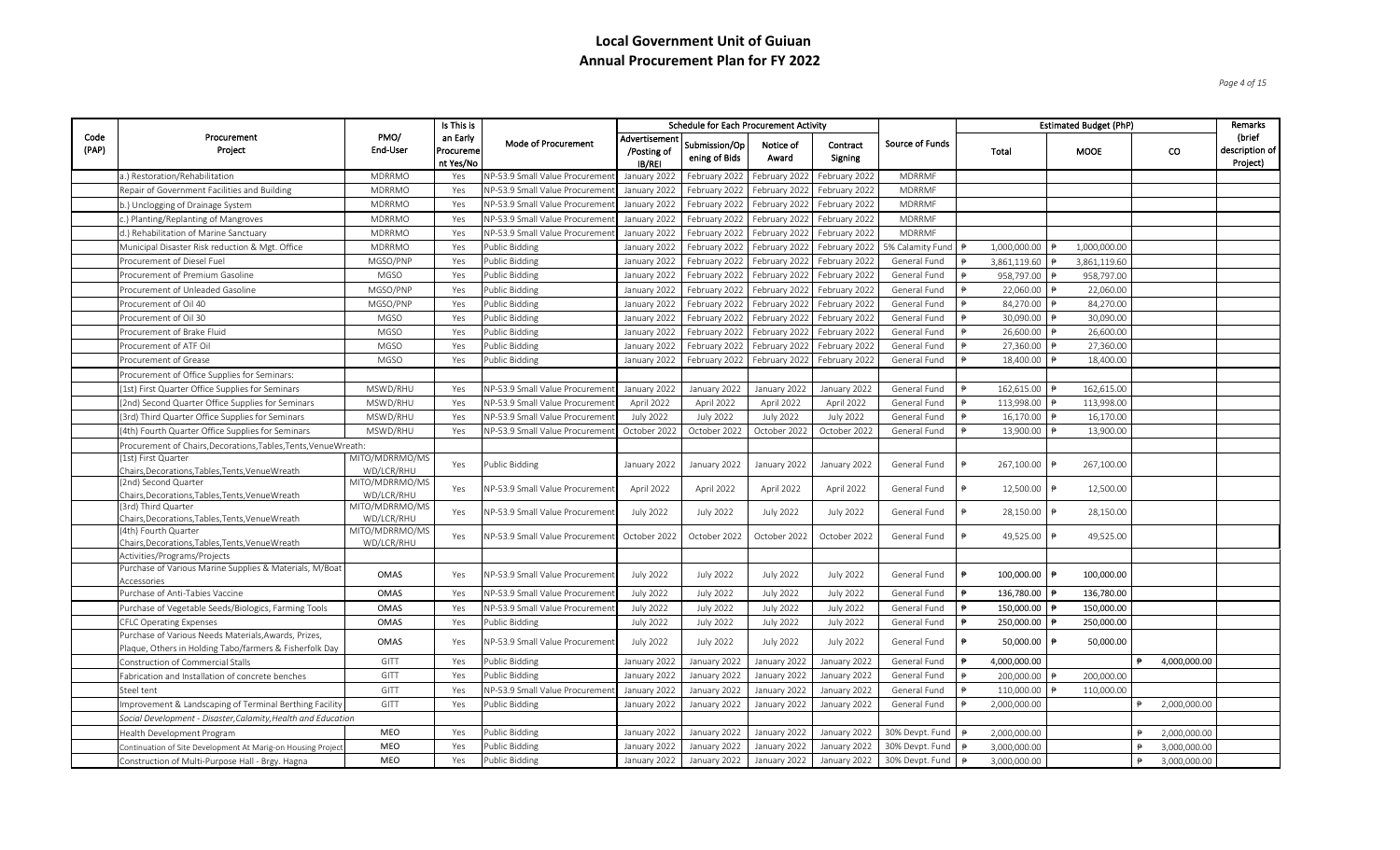*Page 5 of 15*

|               |                                                                                                                              |                  | Is This is                         |                                |                                        | <b>Schedule for Each Procurement Activity</b> |                    |                     |                 |                    | <b>Estimated Budget (PhP)</b> |                   | Remarks                              |
|---------------|------------------------------------------------------------------------------------------------------------------------------|------------------|------------------------------------|--------------------------------|----------------------------------------|-----------------------------------------------|--------------------|---------------------|-----------------|--------------------|-------------------------------|-------------------|--------------------------------------|
| Code<br>(PAP) | Procurement<br>Project                                                                                                       | PMO/<br>End-User | an Early<br>Procureme<br>nt Yes/No | Mode of Procurement            | Advertisement<br>/Posting of<br>IB/REI | Submission/Op<br>ening of Bids                | Notice of<br>Award | Contract<br>Signing | Source of Funds | Total              | MOOE                          | co                | (brief<br>description of<br>Project) |
|               | Construction of Multi-Purpose Hall - Brgy. Habag                                                                             | MEO              | Yes                                | Public Bidding                 | January 2022                           | January 2022                                  | January 2022       | January 2022        | 30% Devpt. Fund | 4,000,000.00       |                               | 4,000,000.00<br>₿ |                                      |
|               | Construction of Multi-Purpose Hall - Brgy. Gahoy                                                                             | MEO              | Yes                                | Public Bidding                 | January 2022                           | January 2022                                  | January 2022       | January 2022        | 30% Devpt. Fund | 3,000,000.00       |                               | 3,000,000.00      |                                      |
|               | Construction of Multi-Purpose Hall - Brgy. Canawayon                                                                         | MEO              | Yes                                | Public Bidding                 | January 2022                           | January 2022                                  | January 2022       | January 2022        | 30% Devpt. Fund | 4,000,000.00       |                               | 4,000,000.00      |                                      |
|               | Construction of Multi-Purpose Hall - Cogon                                                                                   | MEO              | Yes                                | Public Bidding                 | January 2022                           | January 2022                                  | January 2022       | January 2022        | 30% Devpt. Fund | 3,000,000.00       |                               | 3,000,000.00      |                                      |
|               | Construction of Multi-Purpose Hall - Campoyong                                                                               | MEO              | Yes                                | Public Bidding                 | January 2022                           | January 2022                                  | January 2022       | January 2022        | 30% Devpt. Fund | 3,000,000.00       |                               | 3,000,000.00      |                                      |
|               | Construction of Multi-Purpose Hall - Dalaragan (2nd Phase                                                                    | MEO              | Yes                                | Public Bidding                 | January 2022                           | January 2022                                  | January 2022       | January 2022        | 30% Devpt. Fund | 2,000,000.00       |                               | 2,000,000.00      |                                      |
|               | Construction of Multi-Purpose Hall - Brgy. Mayana                                                                            | MEO              | Yes                                | Public Bidding                 | January 2022                           | January 2022                                  | January 2022       | January 2022        | 30% Devpt. Fund | 3,000,000.00       |                               | 3,000,000.00      |                                      |
|               | Classroom Building                                                                                                           | MEO              | Yes                                | Public Bidding                 | January 2022                           | January 2022                                  | January 2022       | January 2022        | 30% Devpt. Fund | 1,500,000.00       |                               | 1,500,000.00      |                                      |
|               | Economic Development                                                                                                         |                  |                                    |                                |                                        |                                               |                    |                     |                 |                    |                               |                   |                                      |
|               | Construction and Rehabilitation of Brgy. 11 Municipal<br>Road (Odang St.)                                                    | MEO              | Yes                                | Public Bidding                 | January 2022                           | January 2022                                  | January 2022       | January 2022        | 30% Devpt. Fund | 3,000,000.00       |                               | ₿<br>3,000,000.00 |                                      |
|               | Construction, Rehabilitation, Reblocking, Opening of<br>Local Roads                                                          | MEO              | Yes                                | Public Bidding                 | January 2022                           | January 2022                                  | January 2022       | January 2022        | 30% Devpt. Fund | 4,000,000.00       |                               | 4,000,000.00<br>₱ |                                      |
|               | Improvement, Development and Rehabilitation of<br>Municipal Building Premises & other LGU-Owned<br>Structures and Facilities | MEO              | Yes                                | Public Bidding                 | January 2022                           | January 2022                                  | January 2022       | January 2022        | 30% Devpt. Fund | 4,000,000.00<br>I₱ |                               | ₱<br>4,000,000.00 |                                      |
|               | Fourism Development Program                                                                                                  | MEO              | Yes                                | Public Bidding                 | January 2022                           | January 2022                                  | January 2022       | January 2022        | 30% Devpt. Fund | 4,000,000.00       |                               | 4,000,000.00      |                                      |
|               | Agri-Fishery Development Program                                                                                             | <b>MEO</b>       | Yes                                | Public Bidding                 | January 2022                           | January 2022                                  | January 2022       | January 2022        | 30% Devpt. Fund | 2,000,000.00       |                               | 2,000,000.00      |                                      |
|               | Development of Municipal Cemetery and Land Acquisitior                                                                       | MEO              | Yes                                | Public Bidding                 | January 2022                           | January 2022                                  | January 2022       | January 2022        | 30% Devpt. Fund | 4,000,000.00       |                               | 4,000,000.00      |                                      |
|               | Improvement of Guiuan Public Market                                                                                          | MEO              | Yes                                | Public Bidding                 | January 2022                           | January 2022                                  | January 2022       | January 2022        | 30% Devpt. Fund | 3,000,000.00       |                               | 3,000,000.00      |                                      |
|               | Improvement of the Guiuan Integrated Transport Termina                                                                       | MEO              | Yes                                | Public Bidding                 | January 2022                           | January 2022                                  | January 2022       | January 2022        | 30% Devpt. Fund | 2,000,000.00       |                               | 2,000,000.00      |                                      |
|               | Improvement and Rehabilitation of Tulay, Brgy. 6                                                                             | <b>MEO</b>       | Yes                                | Public Bidding                 | January 2022                           | January 2022                                  | January 2022       | January 2022        | 30% Devpt. Fund | 4,000,000.00       |                               | 4,000,000.00      |                                      |
|               | Road Rehabilitation San Nicolas St., Brgy. 1                                                                                 | MEO              | Yes                                | Public Bidding                 | January 2022                           | January 2022                                  | January 2022       | January 2022        | 30% Devpt. Fund | 2,500,000.00       |                               | 2,500,000.00      |                                      |
|               | Environmental Management                                                                                                     |                  |                                    |                                |                                        |                                               |                    |                     |                 |                    |                               |                   |                                      |
|               | Rehabilitation and Construction of Drainage Systems                                                                          | MEO              | Yes                                | Public Bidding                 | January 2022                           | January 2022                                  | January 2022       | January 2022        | 30% Devpt. Fund | 3,000,000.00       |                               | 3,000,000.00      |                                      |
|               | Rural Development Program (RDP)                                                                                              |                  |                                    |                                |                                        |                                               |                    |                     |                 |                    |                               |                   |                                      |
|               | Rural Development Program (RDP)                                                                                              | <b>MEO</b>       | Yes                                | Public Bidding                 | January 2022                           | January 2022                                  | January 2022       | January 2022        | 30% Devpt. Fund | 1,078,364.00       |                               | 1,078,364.00      |                                      |
|               | Covid-19 Crisis Response Program                                                                                             |                  |                                    |                                |                                        |                                               |                    |                     |                 |                    |                               |                   |                                      |
|               | Food Supplies Expenses                                                                                                       | <b>MO</b>        | Yes                                | NP-53.2 Emergency Cases        | January 2022                           | January 2022                                  | January 2022       | January 2022        | 30% Devpt. Fund | 1,200,000.00       | 1,200,000.00                  |                   |                                      |
|               | Drugs and Medicines Expenses                                                                                                 | <b>MO</b>        | Yes                                | NP-53.2 Emergency Cases        | January 2022                           | January 2022                                  | January 2022       | January 2022        | 30% Devpt. Fund | 1,200,000.00       | 1,200,000.00                  |                   |                                      |
|               | Medical, Dental and Laboratory Supplies                                                                                      | <b>MO</b>        | Yes                                | NP-53.2 Emergency Cases        | January 2022                           | January 2022                                  | January 2022       | January 2022        | 30% Devpt. Fund | 1,200,000.00       | 1,200,000.00                  |                   |                                      |
|               | Fuel, Oil and Lubricants                                                                                                     | MO               | Yes                                | VP-53.2 Emergency Cases        | January 2022                           | January 2022                                  | January 2022       | January 2022        | 30% Devpt. Fund | 1,200,000.00       | 1,200,000.00                  |                   |                                      |
|               | Repairs and Maintenance - transportation Equipments                                                                          | MO               | Yes                                | NP-53.2 Emergency Cases        | January 2022                           | January 2022                                  | January 2022       | January 2022        | 30% Devpt. Fund | 1,200,000.00       | 1,200,000.00                  |                   |                                      |
|               | Construction of Signages                                                                                                     | <b>TMO</b>       | Yes                                | NP-53.9 Small Value Procuremer | January 2022                           | January 2022                                  | January 2022       | January 2022        | General Fund    | 100,000.00         | 100,000.00                    |                   |                                      |
|               | Business Plate, 6'' x 9'', Acrylic                                                                                           | <b>BPLO</b>      | Yes                                | Public Bidding                 | January 2022                           | January 2022                                  | January 2022       | January 2022        | General Fund    | 171,000.00         | 171,000.00                    |                   |                                      |
|               | Pedicab Plate, 3" x 6", Sintraboard                                                                                          | <b>BPLO</b>      | Yes                                | Public Bidding                 | January 2022                           | January 2022                                  | January 2022       | January 2022        | General Fund    | 60,000.00          | 60,000.00                     |                   |                                      |
|               | MCH Plate, 4" x 8" Sintraboard                                                                                               | <b>BPLO</b>      | Yes                                | Public Bidding                 | January 2022                           | January 2022                                  | January 2022       | January 2022        | General Fund    | 87,500.00          | 87,500.00                     |                   |                                      |
|               | Procurement of Various Supplies for Barangays                                                                                |                  |                                    |                                |                                        |                                               |                    |                     |                 |                    |                               |                   |                                      |
|               | brush cutter                                                                                                                 | SB-VM            | Yes                                | NP-53.9 Small Value Procuremer | January 2022                           | January 2022                                  | January 2022       | January 2022        | General Fund    | 50,000.00          | 50,000.00                     |                   |                                      |
|               | disposable face masks                                                                                                        | SB-VM            | Yes                                | NP-53.9 Small Value Procuremer | January 2022                           | January 2022                                  | January 2022       | January 2022        | General Fund    | 50,000.00          | 50,000.00                     |                   |                                      |
|               | etmatic pumps                                                                                                                | SB-VM            | Yes                                | NP-53.9 Small Value Procuremen | January 2022                           | January 2022                                  | January 2022       | January 2022        | General Fund    | 50,000.00          | 50,000.00                     |                   |                                      |
|               | Publication of Ordinances                                                                                                    | SB-VM            | Yes                                | Public Bidding                 | January 2022                           | January 2022                                  | January 2022       | January 2022        | General Fund    | 200,000.00         | 200,000.00                    |                   |                                      |
|               | Publication of Ordinances                                                                                                    | SB-SECRETARIAT   | Yes                                | <b>Public Bidding</b>          | January 2022                           | January 2022                                  | January 2022       | January 2022        | General Fund    | 200,000.00         | 200,000.00                    |                   |                                      |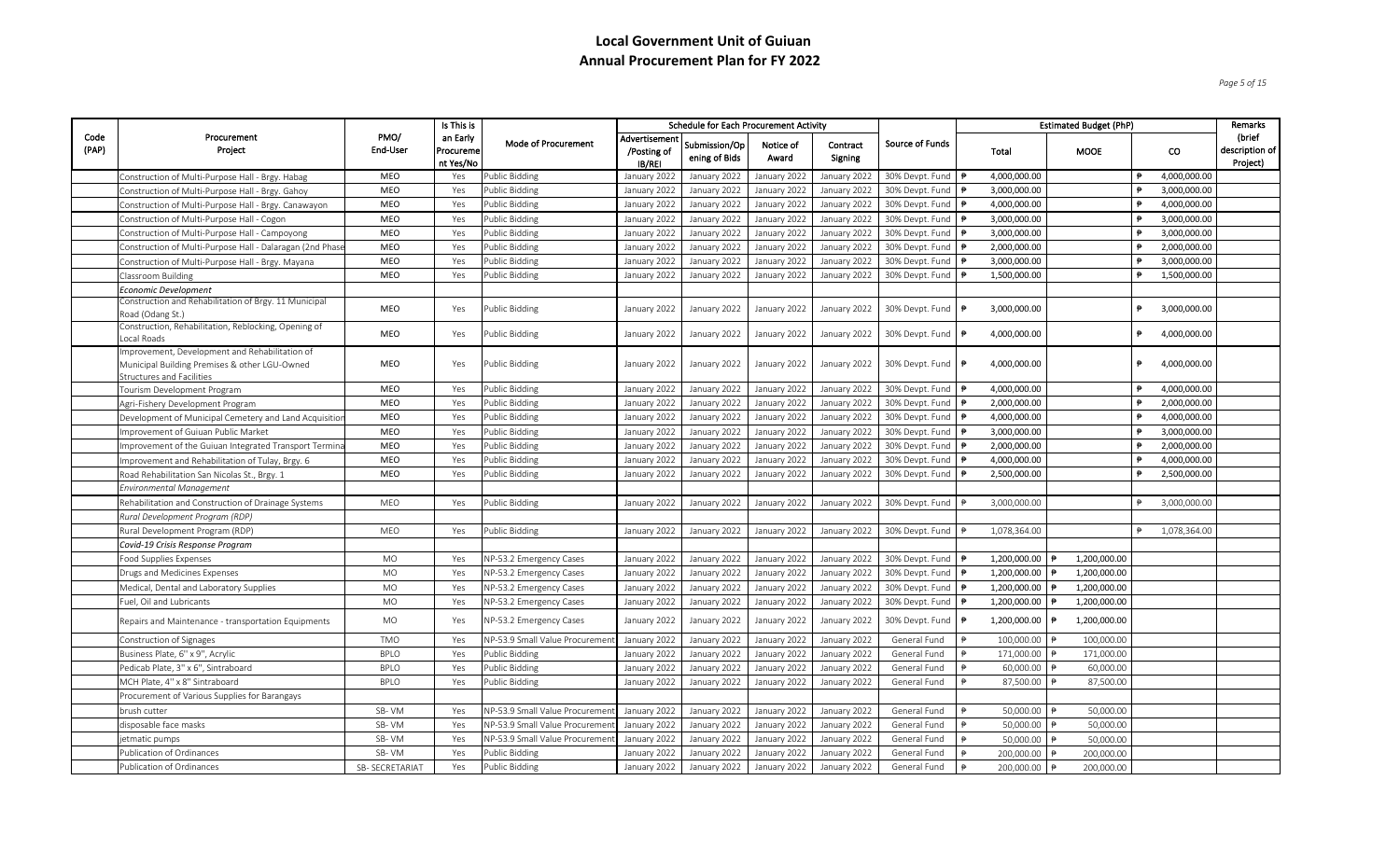*Page 6 of 15*

|               |                                                                                            |                  | Is This is                         |                                 |                                       | <b>Schedule for Each Procurement Activity</b> |                    |                     |                 |            |            |                | <b>Estimated Budget (PhP)</b> |    | Remarks                              |
|---------------|--------------------------------------------------------------------------------------------|------------------|------------------------------------|---------------------------------|---------------------------------------|-----------------------------------------------|--------------------|---------------------|-----------------|------------|------------|----------------|-------------------------------|----|--------------------------------------|
| Code<br>(PAP) | Procurement<br>Project                                                                     | PMO/<br>End-User | an Early<br>Procureme<br>nt Yes/No | Mode of Procurement             | Advertisemen<br>/Posting of<br>IB/REI | Submission/Op<br>ening of Bids                | Notice of<br>Award | Contract<br>Signing | Source of Funds |            | Total      |                | <b>MOOE</b>                   | co | (brief<br>description of<br>Project) |
|               | Fraining of Health Workers on Integrated Management<br>of Childhood Illnesses (IMCI)       | RHU              | Yes                                | NP-53.9 Small Value Procuremer  | January 2022                          | January 2022                                  | January 2022       | January 2022        | General Fund    |            | 15,000.00  | ₱              | 15,000.00                     |    |                                      |
|               | Outreach Laboratory Diagnostics Activity to GIDA                                           | RHU              | Yes                                |                                 |                                       |                                               |                    |                     |                 |            |            |                |                               |    |                                      |
|               | Mobilization Fund(Homonhon,Suluan,Victory and Manicani Is.                                 | RHU              | Yes                                | NP-53.9 Small Value Procuremer  | January 2022                          | January 2022                                  | January 2022       | January 2022        | General Fund    | $\ddot{P}$ | 12,500.00  |                | 12,500.00                     |    |                                      |
|               | Purchase of Prenatal Screening Kits, Pregnancy Kit, HBsAg<br>test kit, SY Screening kit    | RHU              | Yes                                | NP-53.9 Small Value Procuremer  | January 2022                          | January 2022                                  | January 2022       | January 2022        | General Fund    | ₿          | 50,000.00  | ₱              | 50,000.00                     |    |                                      |
|               | Outreach Immunization Activity Mobilization Fund                                           | RHU              | Yes                                | NP-53.9 Small Value Procuremen  | January 2022                          | January 2022                                  | January 2022       | January 2022        | General Fund    | ₱          | 100,000.00 |                | 100,000.00                    |    |                                      |
|               | Training of health workers in Integrated Management of<br>Acute Malnutrition               | RHU              | Yes                                | NP-53.9 Small Value Procuremen  | January 2022                          | January 2022                                  | January 2022       | January 2022        | General Fund    |            | 15,000.00  |                | 15,000.00                     |    |                                      |
|               | Local Nutrition Council Meetings                                                           | RHU              | Yes                                | NP-53.9 Small Value Procuremen  | January 2022                          | January 2022                                  | January 2022       | January 2022        | General Fund    |            | 12,000.00  |                | 12,000.00                     |    |                                      |
|               | Program Implementation Review                                                              | RHU              | Yes                                | NP-53.9 Small Value Procuremen  | January 2022                          | January 2022                                  | January 2022       | January 2022        | General Fund    | ₿          | 8,000.00   |                | 8,000.00                      |    |                                      |
|               | Dietary Supplementation for nutritionally-at-risk<br>pregnant women                        | RHU              | Yes                                | NP-53.9 Small Value Procurement | January 2022                          | January 2022                                  | January 2022       | January 2022        | General Fund    |            | 50,000.00  |                | 50,000.00                     |    |                                      |
|               | Dietary Supplementation for 6-23 months old<br>malnourished children                       | RHU              | Yes                                | NP-53.9 Small Value Procuremer  | January 2022                          | January 2022                                  | January 2022       | January 2022        | General Fund    | ₿          | 50,000.00  |                | 50,000.00                     |    |                                      |
|               | Provision of Salter Weighing Scales                                                        | RHU              | Yes                                | NP-53.9 Small Value Procurement | January 2022                          | January 2022                                  | January 2022       | January 2022        | General Fund    | ₿          | 50,000.00  |                | 50,000.00                     |    |                                      |
|               | (WASH) Conduct of Trainings & Seminars                                                     | RHU              | Yes                                |                                 |                                       |                                               |                    |                     |                 |            |            |                |                               |    |                                      |
|               | Brgy Volunteer Sanitation Inspectors' Refresher Training                                   | RHU              | Yes                                | NP-53.9 Small Value Procuremen  | January 2022                          | January 2022                                  | January 2022       | January 2022        | General Fund    |            | 60,000.00  |                | 60,000.00                     |    |                                      |
|               | WASH PIR                                                                                   | RHU              | Yes                                | NP-53.9 Small Value Procuremen  | January 2022                          | January 2022                                  | January 2022       | January 2022        | General Fund    | ₱          | 100,000.00 |                | 100,000.00                    |    |                                      |
|               | Mental Health and Psychosocial Program                                                     |                  |                                    |                                 |                                       |                                               |                    |                     |                 |            |            |                |                               |    |                                      |
|               | Organization of Multidisciplinary Team on Mental Health<br><b>Trainings &amp; Seminars</b> | RHU              | Yes                                | NP-53.9 Small Value Procuremer  | January 2022                          | January 2022                                  | January 2022       | January 2022        | General Fund    | ₱          | 1,500.00   | $\overline{P}$ | 1,500.00                      |    |                                      |
|               | Fluphenazine decanoate 25mg/ml                                                             | <b>RHU</b>       | Yes                                | NP-53.9 Small Value Procuremer  | January 2022                          | January 2022                                  | January 2022       | January 2022        | General Fund    | ₿          | 25,000.00  |                | 25,000.00                     |    |                                      |
|               | Colored specialty paper for certificates                                                   | RHU              | Yes                                | NP-53.9 Small Value Procuremer  | January 2022                          | January 2022                                  | January 2022       | January 2022        | General Fund    |            | 250.00     |                | 250.00                        |    |                                      |
|               | Ferrous Sulfate tabs 7. Ferrous Sulfate Supplementation                                    | RHU              | Yes                                | NP-53.9 Small Value Procuremer  | January 2022                          | January 2022                                  | January 2022       | January 2022        | General Fund    |            | 30,000.00  |                | 30,000.00                     |    |                                      |
|               | Purchase of Splints                                                                        | RHU              | Yes                                | NP-53.9 Small Value Procuremer  | January 2022                          | January 2022                                  | January 2022       | January 2022        | General Fund    |            | 5,000.00   |                | 5,000.00                      |    |                                      |
|               | Purchase of Bandages                                                                       | RHU              | Yes                                | NP-53.9 Small Value Procuremen  | January 2022                          | January 2022                                  | January 2022       | January 2022        | General Fund    | ₿          | 5,000.00   | $\ddot{P}$     | 5,000.00                      |    |                                      |
|               | Mobilization Fund during Emergencies/Disasters                                             | RHU              | Yes                                | Public Bidding                  | January 2022                          | January 2022                                  | January 2022       | January 2022        | General Fund    |            | 250,000.00 |                | 250,000.00                    |    |                                      |
|               | Implementation of COVID-19 Vaccination Deployment                                          |                  |                                    |                                 |                                       |                                               |                    |                     |                 |            |            |                |                               |    |                                      |
|               | Provision of logistics                                                                     |                  |                                    |                                 |                                       |                                               |                    |                     |                 |            |            |                |                               |    |                                      |
|               | Plaster/band aid                                                                           | RHU              | Yes                                | NP-53.9 Small Value Procuremer  | January 2022                          | January 2022                                  | January 2022       | January 2022        | GF/Covid Fund   |            |            |                |                               |    |                                      |
|               | Cotton                                                                                     | RHU              | Yes                                | NP-53.9 Small Value Procuremer  | January 2022                          | January 2022                                  | January 2022       | January 2022        | GF/Covid Fund   |            | 1,000.00   |                | 1,000.00                      |    |                                      |
|               | 70% Alcohol                                                                                | RHU              | Yes                                | NP-53.9 Small Value Procuremer  | January 2022                          | January 2022                                  | January 2022       | January 2022        | GF/Covid Fund   |            | 15,000.00  |                | 15,000.00                     |    |                                      |
|               | Paracetamol 500mg tablet 100's                                                             | RHU              | Yes                                | NP-53.9 Small Value Procuremen  | January 2022                          | January 2022                                  | January 2022       | January 2022        | GF/Covid Fund   |            | 30,000.00  |                | 30,000.00                     |    |                                      |
|               | Organization of Diabetes and Hypertension Clubs<br>Mobilization Fund                       | RHU              | Yes                                | NP-53.9 Small Value Procuremen  | January 2022                          | January 2022                                  | January 2022       | January 2022        | GF/Covid Fund   |            | 15,000.00  |                | 15,000.00                     |    |                                      |
|               | Creation of Local HIV-AIDS Council Trainings & Meetings                                    | RHU              | Yes                                | NP-53.9 Small Value Procuremer  | January 2022                          | January 2022                                  | January 2022       | January 2022        | GF/Gad Fund     |            | 2,000.00   |                | 2,000.00                      |    |                                      |
|               | Targeted HIV Screening/ Testing Procurement of HIV<br>Screening Kits                       | RHU              | Yes                                | NP-53.9 Small Value Procuremen  | January 2022                          | January 2022                                  | January 2022       | January 2022        | GF/Gad Fund     |            | 20,000.00  |                | 20,000.00                     |    |                                      |
|               | <b>SMOKING CESSATION PROGRAM</b>                                                           |                  |                                    |                                 |                                       |                                               |                    |                     |                 |            |            |                |                               |    |                                      |
|               | Advocacy Meetings & Campaign                                                               | RHU              | Yes                                | NP-53.9 Small Value Procuremen  | January 2022                          | January 2022                                  | January 2022       | January 2022        | GF/Gad Fund     |            | 50,000.00  |                | 50,000.00                     |    |                                      |
|               | Fraining on Smoke Cessation Withdrawal Management                                          | RHU              | Yes                                | NP-53.9 Small Value Procurement | January 2022                          | January 2022                                  | January 2022       | January 2022        | GF/Gad Fund     |            | 40,000.00  |                | 40,000.00                     |    |                                      |
|               | TTMF Operations Provision of PPEs                                                          |                  |                                    |                                 |                                       |                                               |                    |                     |                 |            |            |                |                               |    |                                      |
|               | Coverall/Hazmat with shoe cover                                                            | RHU              | Yes                                | Public Bidding                  | January 2022                          | January 2022                                  | January 2022       | January 2022        | GF/Covid Fund   |            | 260,000.00 |                | 260,000.00                    |    |                                      |
|               | Splash Gown                                                                                | <b>RHU</b>       | Yes                                | NP-53.9 Small Value Procurement | January 2022                          | January 2022                                  | January 2022       | January 2022        | GF/Covid Fund   |            | 60.000.00  |                | 60.000.00                     |    |                                      |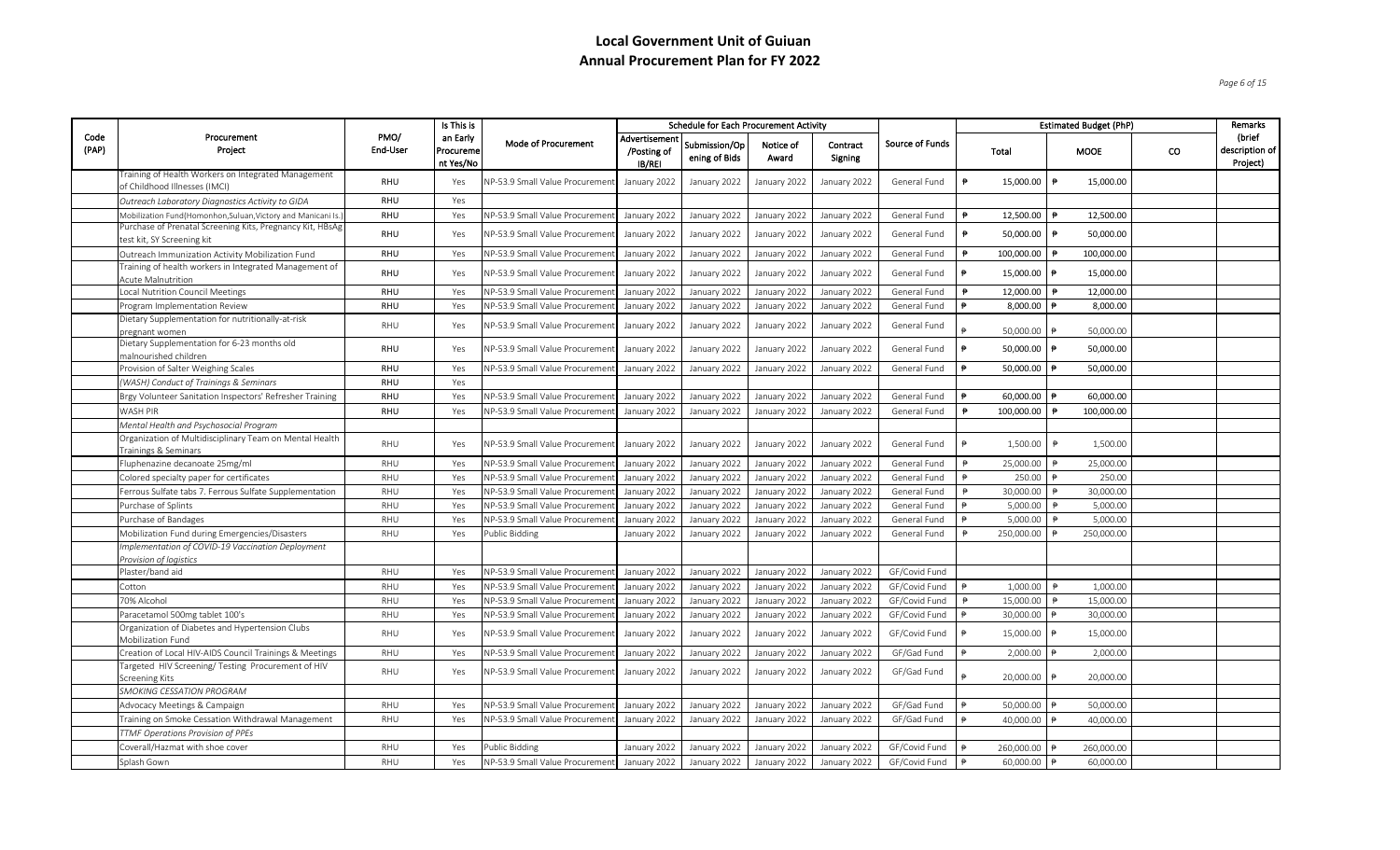*Page 7 of 15*

|               |                                                                            |                  | Is This is                         |                                 |                                        | <b>Schedule for Each Procurement Activity</b> |                    |                     |                 |               |            |                | <b>Estimated Budget (PhP)</b> |               |            | Remarks                                |
|---------------|----------------------------------------------------------------------------|------------------|------------------------------------|---------------------------------|----------------------------------------|-----------------------------------------------|--------------------|---------------------|-----------------|---------------|------------|----------------|-------------------------------|---------------|------------|----------------------------------------|
| Code<br>(PAP) | Procurement<br>Project                                                     | PMO/<br>End-User | an Early<br>Procureme<br>nt Yes/No | Mode of Procurement             | Advertisement<br>/Posting of<br>IB/REI | Submission/Op<br>ening of Bids                | Notice of<br>Award | Contract<br>Signing | Source of Funds |               | Total      |                | <b>MOOE</b>                   |               | co         | (brief<br>description of  <br>Project) |
|               | N95 Mask                                                                   | RHU              | Yes                                | NP-53.9 Small Value Procureme   | January 2022                           | January 2022                                  | January 2022       | January 2022        | GF/Covid Fund   | $\ddot{P}$    | 20,000.00  |                | 20,000.00                     |               |            |                                        |
|               | <b>KN95</b>                                                                | RHU              | Yes                                | NP-53.9 Small Value Procureme   | January 2022                           | January 2022                                  | January 2022       | January 2022        | GF/Covid Fund   |               | 6,000.00   | $\Rightarrow$  | 6,000.00                      |               |            |                                        |
|               | <b>Surgical Mask</b>                                                       | RHU              | Yes                                | NP-53.9 Small Value Procureme   | January 2022                           | January 2022                                  | January 2022       | January 2022        | GF/Covid Fund   |               | 20,000.00  |                | 20,000.00                     |               |            |                                        |
|               | Bouffant cap                                                               | <b>RHU</b>       | Yes                                | NP-53.9 Small Value Procureme   | January 2022                           | January 2022                                  | January 2022       | January 2022        | GF/Covid Fund   |               | 4.000.00   |                | 4,000.00                      |               |            |                                        |
|               | Clean Gloves                                                               | RHU              | Yes                                | NP-53.9 Small Value Procuremen  | January 2022                           | January 2022                                  | January 2022       | January 2022        | GF/Covid Fund   |               | 20,000.00  |                | 20,000.00                     |               |            |                                        |
|               | Maintenance of triage and Isolation facilities Toilet<br>leaning supplies: |                  |                                    |                                 |                                        |                                               |                    |                     |                 |               |            |                |                               |               |            |                                        |
|               | Powdered soap                                                              | <b>RHU</b>       | Yes                                | NP-53.9 Small Value Procuremer  | January 2022                           | January 2022                                  | January 2022       | January 2022        | GF/Covid Fund   |               | 750.00     |                | 750.00                        |               |            |                                        |
|               | Toilet bowl cleaner                                                        | RHU              | Yes                                | NP-53.9 Small Value Procuremer  | January 2022                           | January 2022                                  | January 2022       | January 2022        | GF/Covid Fund   |               | 1,000.00   |                | 1,000.00                      |               |            |                                        |
|               | Soft broom                                                                 | RHU              | Yes                                | NP-53.9 Small Value Procuremer  | January 2022                           | January 2022                                  | January 2022       | January 2022        | GF/Covid Fund   |               | 900.00     |                | 900.00                        |               |            |                                        |
|               | Disposable garbage bag (large)                                             | RHU              | Yes                                | NP-53.9 Small Value Procuremer  | January 2022                           | January 2022                                  | January 2022       | January 2022        | GF/Covid Fund   |               | 3,800.00   |                | 3,800.00                      |               |            |                                        |
|               | Supplies for RT-PCR Swab Collection                                        |                  |                                    |                                 |                                        |                                               |                    |                     |                 |               |            |                |                               |               |            |                                        |
|               | Styrofoam                                                                  | RHU              | Yes                                | NP-53.9 Small Value Procuremer  | January 2022                           | January 2022                                  | January 2022       | January 2022        | GF/Covid Fund   |               | 3,000.00   |                | 3,000.00                      |               |            |                                        |
|               | Ziplock (Small, Medium, Large)                                             | <b>RHU</b>       | Yes                                | NP-53.9 Small Value Procureme   | January 2022                           | January 2022                                  | January 2022       | January 2022        | GF/Covid Fund   | ₿             | 1,500.00   | $\overline{P}$ | 1,500.00                      |               |            |                                        |
|               | Masking tape                                                               | RHU              | Yes                                | NP-53.9 Small Value Procuremer  | January 2022                           | January 2022                                  | January 2022       | January 2022        | GF/Covid Fund   |               | 500.00     |                | 500.00                        |               |            |                                        |
|               | 70% Alcohol                                                                | RHU              | Yes                                | NP-53.9 Small Value Procureme   | January 2022                           | January 2022                                  | January 2022       | January 2022        | GF/Covid Fund   |               | 7,000.00   |                | 7,000.00                      |               |            |                                        |
|               | Capability Building For Tourism Stakeholders                               |                  |                                    |                                 |                                        |                                               |                    |                     |                 |               |            |                |                               |               |            |                                        |
|               | Registration Kits/Materials                                                | <b>MITO</b>      | Yes                                | NP-53.9 Small Value Procuremer  | January 2022                           | January 2022                                  | January 2022       | January 2022        | General Fund    |               | 5,000.00   |                | 5,000.00                      |               |            |                                        |
|               | Signage (Tourism Sites)                                                    | <b>MITO</b>      | Yes                                | NP-53.9 Small Value Procuremer  | January 2022                           | January 2022                                  | January 2022       | January 2022        | General Fund    | $\Rightarrow$ | 50,000.00  |                | 50,000.00                     |               |            |                                        |
|               | Guiuan Brochures                                                           | <b>MITO</b>      | Yes                                | NP-53.9 Small Value Procureme   | January 2022                           | January 2022                                  | January 2022       | January 2022        | General Fund    |               | 30,000.00  |                | 30,000.00                     |               |            |                                        |
|               | Other Expenses (Trophy, Sash, Crowns, etc.)                                | <b>MITO</b>      | Yes                                | NP-53.9 Small Value Procuremer  | January 2022                           | January 2022                                  | January 2022       | January 2022        | General Fund    |               | 20,000.00  |                | 20,000.00                     |               |            |                                        |
|               | Talent Fees of Performers                                                  | <b>MITO</b>      | Yes                                | NP-53.9 Small Value Procuremer  | January 2022                           | January 2022                                  | January 2022       | January 2022        | General Fund    |               | 20,000.00  |                | 20,000.00                     |               |            |                                        |
|               | Tourism Branding and AV Productions                                        | <b>MITO</b>      | Yes                                | NP-53.9 Small Value Procuremer  | January 2022                           | January 2022                                  | January 2022       | January 2022        | General Fund    | ₿             | 100,000.00 |                | 100,000.00                    |               |            |                                        |
|               | Cultural Shows (Online)                                                    | <b>MITO</b>      | Yes                                | NP-53.9 Small Value Procuremer  | January 2022                           | January 2022                                  | January 2022       | January 2022        | General Fund    | ₿             | 100,000.00 |                | 100,000.00                    |               |            |                                        |
|               | Arc (Entrance) - Construction                                              | <b>MITO</b>      | Yes                                | NP-53.9 Small Value Procuremer  | January 2022                           | January 2022                                  | January 2022       | January 2022        | General Fund    |               | 7,000.00   |                | 7,000.00                      |               |            |                                        |
|               | Flags of the 8 Allied Nations                                              | <b>MITO</b>      | Yes                                | NP-53.9 Small Value Procuremer  | January 2022                           | January 2022                                  | January 2022       | January 2022        | General Fund    |               | 8,000.00   |                | 8,000.00                      |               |            |                                        |
|               | Procurement of Sound System Rentals:                                       |                  |                                    |                                 |                                        |                                               |                    |                     |                 |               |            |                |                               |               |            |                                        |
|               | (1st) First Quarter Sound System Rentals                                   | MITO/MSWD        | Yes                                | NP-53.9 Small Value Procuremer  | January 2022                           | January 2022                                  | January 2022       | January 2022        | General Fund    | $\ddot{P}$    | 21,500.00  |                | 21,500.00                     |               |            |                                        |
|               | (2nd) Second Quarter Sound System Rentals                                  | MITO/MSWD        | Yes                                | NP-53.9 Small Value Procureme   | January 2022                           | January 2022                                  | January 2022       | January 2022        | General Fund    |               | 28,000.00  |                | 28,000.00                     |               |            |                                        |
|               | (3rd) Third Quarter Sound System Rentals                                   | MITO/MSWD        | Yes                                | NP-53.9 Small Value Procuremer  | January 2022                           | January 2022                                  | January 2022       | January 2022        | General Fund    |               | 20,000.00  |                | 20,000.00                     |               |            |                                        |
|               | (4th) Fourth Quarter Sound System Rentals                                  | MITO/MSWD        | Yes                                | NP-53.9 Small Value Procuremer  | January 2022                           | January 2022                                  | January 2022       | January 2022        | General Fund    |               | 49,000.00  |                | 49,000.00                     |               |            |                                        |
|               | Laptop i3 1TB HDD 4GB RAM                                                  | <b>MDRRMO</b>    | Yes                                | NP-53.9 Small Value Procureme   | January 2022                           | January 2022                                  | January 2022       | January 2022        | General Fund    | $\ddot{=}$    | 35,000.00  |                |                               | $\ddot{P}$    | 35,000.00  |                                        |
|               | Laptop i3 1TB HDD 4GB RAM                                                  | <b>BAC</b>       | Yes                                | NP-53.9 Small Value Procureme   | January 2022                           | January 2022                                  | January 2022       | January 2022        | General Fund    |               | 35,000.00  |                |                               | $\ddot{p}$    | 35,000.00  |                                        |
|               | Laptop i5 or i7 1TB HDD 8GB RAM + SSD                                      | Assessors        | Yes                                | NP-53.9 Small Value Procuremer  | January 2022                           | January 2022                                  | January 2022       | January 2022        | General Fund    |               | 100,000.00 |                |                               |               | 100,000.00 |                                        |
|               | Laptop i5 or i7 1TB HDD 8GB RAM + SSD                                      | <b>MPDO</b>      | Yes                                | NP-53.9 Small Value Procureme   | January 2022                           | January 2022                                  | January 2022       | January 2022        | General Fund    |               | 100,000.00 |                |                               | $\ddot{P}$    | 100,000.00 |                                        |
|               | Laptops i5 w/ Printers                                                     | <b>MTO</b>       | Yes                                | NP-53.9 Small Value Procuremer  | January 2022                           | January 2022                                  | January 2022       | January 2022        | General Fund    |               | 100,000.00 |                |                               | $\theta$      | 100,000.00 |                                        |
|               | Laptop i5 or i7 1TB HDD 4GB RAM + SSD                                      | MO               | Yes                                | NP-53.9 Small Value Procuremer  | January 2022                           | January 2022                                  | January 2022       | January 2022        | General Fund    | $\ddot{P}$    | 390,000.00 |                |                               | $\theta$      | 390,000.00 |                                        |
|               | Laptop i3 or i5 i 1TB HDD 4GB RAM                                          | Budget           | Yes                                | NP-53.9 Small Value Procuremer  | January 2022                           | January 2022                                  | January 2022       | January 2022        | General Fund    |               | 40,000.00  |                |                               |               | 40,000.00  |                                        |
|               | Ceiling Fan                                                                | <b>MDRRMO</b>    | Yes                                | NP-53.9 Small Value Procuremer  | January 2022                           | January 2022                                  | January 2022       | January 2022        | General Fund    |               | 15,000.00  |                | 15,000.00                     |               |            |                                        |
|               | Standard Electric Fan- Industrial (Banana Type Fan Blade)                  | LTO/MO           | Yes                                | NP-53.9 Small Value Procuremer  | January 2022                           | January 2022                                  | January 2022       | January 2022        | General Fund    | $\ddot{P}$    | 26,500.00  |                | 26,500.00                     |               |            |                                        |
|               | Desktop i3 4GB RAM 1TB HDD& Printer                                        | <b>MDRR</b>      | Yes                                | NP-53.9 Small Value Procuremer  | January 2022                           | January 2022                                  | January 2022       | January 2022        | General Fund    |               | 45,000.00  |                |                               |               | 45,000.00  |                                        |
|               | Desktop i5 8GB RAM 1 TB HDD                                                | Assessors        | Yes                                | NP-53.9 Small Value Procuremer  | January 2022                           | January 2022                                  | January 2022       | January 2022        | General Fund    |               | 65,000.00  |                |                               | $\ddot{P}$    | 65,000.00  |                                        |
|               | Desktop i5 8GB RAM 1 TB HDD With Printer                                   | GITT             | Yes                                | NP-53.9 Small Value Procurement | January 2022                           | January 2022                                  | January 2022       | January 2022        | General Fund    |               | 50,000.00  |                |                               | $\Rightarrow$ | 50,000.00  |                                        |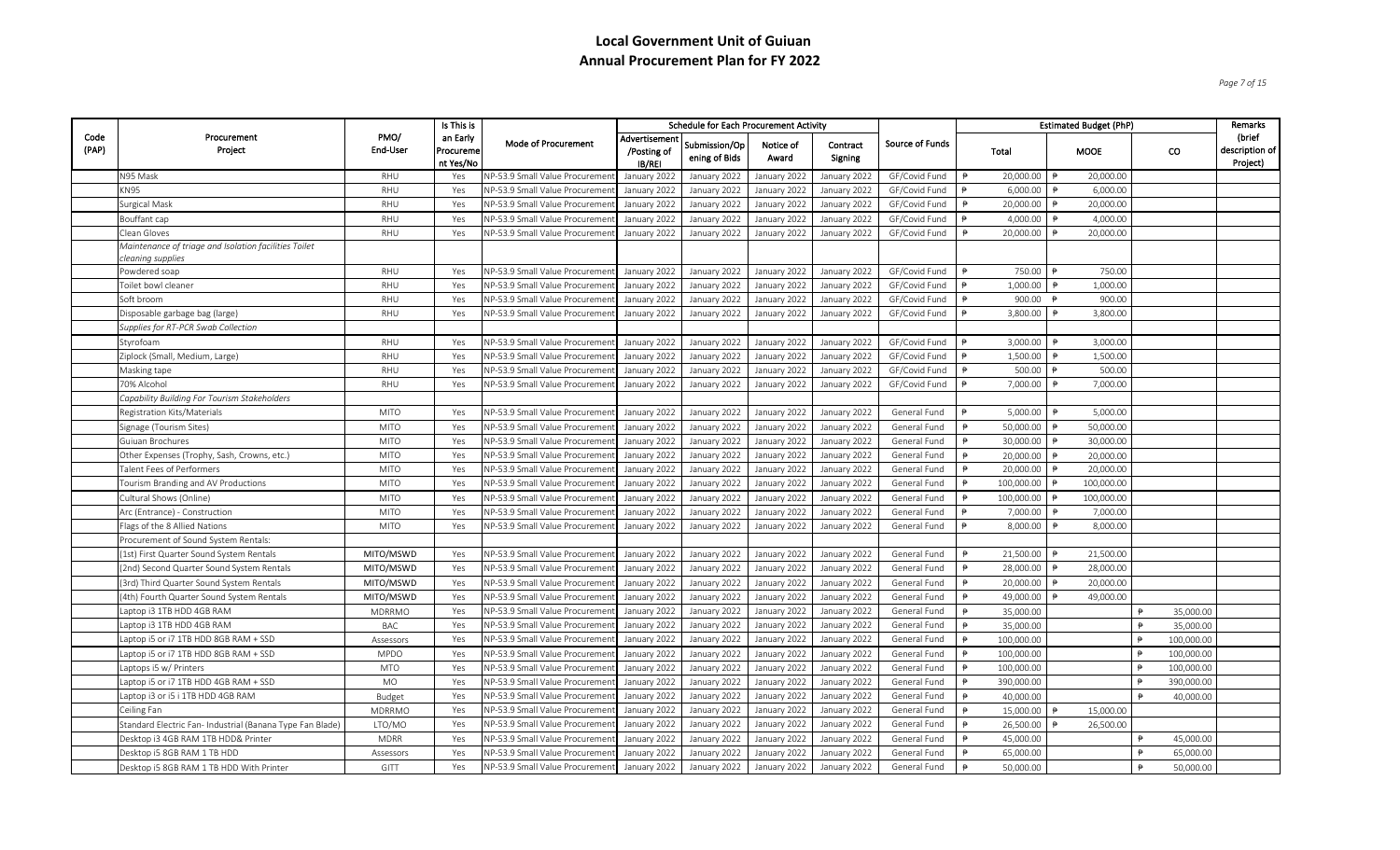*Page 8 of 15*

|               |                                                                 |                                   | Is This is                         |                                       |                                       | <b>Schedule for Each Procurement Activity</b> |                    |                     |                        |               |            | <b>Estimated Budget (PhP)</b> |                     |            | Remarks                                |
|---------------|-----------------------------------------------------------------|-----------------------------------|------------------------------------|---------------------------------------|---------------------------------------|-----------------------------------------------|--------------------|---------------------|------------------------|---------------|------------|-------------------------------|---------------------|------------|----------------------------------------|
| Code<br>(PAP) | Procurement<br>Project                                          | PMO/<br>End-User                  | an Early<br>Procureme<br>nt Yes/No | Mode of Procurement                   | Advertisemen<br>/Posting of<br>IB/REI | Submission/Op<br>ening of Bids                | Notice of<br>Award | Contract<br>Signing | <b>Source of Funds</b> |               | Total      | <b>MOOE</b>                   |                     | CO.        | (brief<br>description of  <br>Project) |
|               | Desktop i5 8GB RAM 1 TB HDD w/ Printers                         | <b>MTO</b>                        | Yes                                | NP-53.9 Small Value Procuremer        | January 202:                          | January 2022                                  | January 2022       | January 2022        | General Fund           | $\ddot{p}$    | 100,000.00 |                               | $\Rightarrow$       | 100,000.00 |                                        |
|               | Desktop i3 4GB RAM 1TB HDD                                      | <b>MO</b>                         | Yes                                | NP-53.9 Small Value Procuremer        | January 2022                          | January 2022                                  | January 2022       | January 2022        | General Fund           |               | 180,000.00 |                               |                     | 180,000.00 |                                        |
|               | Desktop Computer i5 1TB HDD WinPro 8GB RAM (w/SSD               | <b>MAO</b>                        | Yes                                | VP-53.9 Small Value Procureme         | January 2022                          | January 2022                                  | January 2022       | January 2022        | General Fund           |               | 130,000.00 |                               |                     | 130,000.00 |                                        |
|               | Projector with Screen                                           | MO                                | Yes                                | <b>NP-53.9 Small Value Procuremer</b> | January 2022                          | January 2022                                  | January 2022       | January 2022        | General Fund           |               | 60,000.00  |                               |                     | 60,000.00  |                                        |
|               | Desktop i5 8GB RAM 1 TB HDD                                     | SB-VM                             | Yes                                | <b>NP-53.9 Small Value Procureme</b>  | January 2022                          | January 2022                                  | January 2022       | January 2022        | General Fund           |               | 60,000.00  |                               | $\ddot{\mathbf{p}}$ | 60,000.00  |                                        |
|               | Desktop i3 4GB RAM 1 TB HDD                                     | Market                            | Yes                                | <b>VP-53.9 Small Value Procureme</b>  | January 2022                          | January 2022                                  | January 2022       | January 2022        | General Fund           |               | 45,000.00  |                               |                     | 45,000.00  |                                        |
|               | Desktop i3 4GB RAM 1 TB HDD                                     | Budget                            | Yes                                | VP-53.9 Small Value Procureme         | January 2022                          | January 2022                                  | January 2022       | January 2022        | General Fund           |               | 80,000.00  |                               | $\Rightarrow$       | 80,000.00  |                                        |
|               | Procurement of Aircon Split Type 2HP w/ Installation            | DRR/GSO/GITT/MO/S<br><b>B-SEC</b> | Yes                                | Public Bidding                        | January 2022                          | January 2022                                  | January 2022       | January 2022        | General Fund           | $\ddot{p}$    | 420,000.00 |                               | ₿                   | 420,000.00 |                                        |
|               | Procurement of Aircon Split Type 1HP w/ Installation            | <b>ADMIN</b>                      | Yes                                | VP-53.9 Small Value Procureme         | January 2022                          | January 2022                                  | January 2022       | January 2022        | General Fund           | $\ddot{p}$    | 20,000.00  |                               | ₿                   | 20,000.00  |                                        |
|               | Procurement of Steel Cabinet (4 Rows)                           | <b>MDRRMO</b>                     | Yes                                | NP-53.9 Small Value Procureme         | January 2022                          | January 2022                                  | January 2022       | January 2022        | General Fund           | $\ddot{=}$    | 40,000.00  |                               | $\Rightarrow$       | 40,000.00  |                                        |
|               | Procurement of Steel File Storage Rack (5 Layers)               | <b>DILG</b>                       | Yes                                | NP-53.9 Small Value Procureme         | January 2022                          | January 2022                                  | January 2022       | January 2022        | General Fund           |               | 6,000.00   | 6,000.00                      |                     |            |                                        |
|               | Procurement of Steel Cabinet                                    | <b>BAC</b>                        | Yes                                | NP-53.9 Small Value Procuremer        | January 2022                          | January 2022                                  | January 2022       | January 2022        | General Fund           |               | 35,000.00  |                               |                     | 35,000.00  |                                        |
|               | Procurement of Cabinet & Other Office Fixtures                  | <b>MAO</b>                        | Yes                                | NP-53.9 Small Value Procuremer        | January 2022                          | January 2022                                  | January 2022       | January 2022        | General Fund           | $\Rightarrow$ | 50,000.00  |                               | $\Rightarrow$       | 50,000.00  |                                        |
|               | Procurement of File Cabinet                                     | <b>TMO</b>                        | Yes                                | VP-53.9 Small Value Procuremer        | January 2022                          | January 2022                                  | January 2022       | January 2022        | General Fund           | $\ddot{P}$    | 19,000.00  |                               |                     | 19,000.00  |                                        |
|               | Procurement of Vertical 4 Layer Filling Cabinet                 | <b>BIR</b>                        | Yes                                | <b>VP-53.9 Small Value Procureme</b>  | January 2022                          | January 2022                                  | January 2022       | January 2022        | General Fund           |               | 7,000.00   | 7,000.00                      |                     |            |                                        |
|               | Procurement of Vertical 4 Layer Filling Cabinet with Safety Vau | <b>BIR</b>                        | Yes                                | VP-53.9 Small Value Procuremer        | January 2022                          | January 2022                                  | January 2022       | January 2022        | General Fund           |               | 15,000.00  |                               |                     | 15,000.00  |                                        |
|               | Procurement of 3 Layers Steel Cabinet w/ Safety                 | <b>LTO</b>                        | Yes                                | NP-53.9 Small Value Procuremer        | January 2022                          | January 2022                                  | January 2022       | January 2022        | General Fund           |               | 8,000.00   | 8,000.00                      |                     |            |                                        |
|               | Procurementof Garbage Cargo Push Cart 10-Unit                   | GSO                               | Yes                                | <b>NP-53.9 Small Value Procuremer</b> | January 2022                          | January 2022                                  | January 2022       | January 2022        | General Fund           |               | 85,000.00  | 85,000.00                     |                     |            |                                        |
|               | Procurement of 4 Swivel Chairs                                  | GSO/MO                            | Yes                                | NP-53.9 Small Value Procuremer        | January 2022                          | January 2022                                  | January 2022       | January 2022        | General Fund           | ₿             | 18,000.00  | 18,000.00                     |                     |            |                                        |
|               | Procurement of Office Chair (Swivel)                            | <b>BAC</b>                        | Yes                                | VP-53.9 Small Value Procuremer        | January 2022                          | January 2022                                  | January 2022       | January 2022        | General Fund           |               | 4,500.00   | 4,500.00                      |                     |            |                                        |
|               | Procurement of Office Chairs                                    | MEO                               | Yes                                | <b>NP-53.9 Small Value Procuremer</b> | January 2022                          | January 2022                                  | January 2022       | January 2022        | General Fund           |               | 40,000.00  | 40,000.00                     |                     |            |                                        |
|               | Procurement of Visitor's Chair & Curtains                       | SB-VM                             | Yes                                | NP-53.9 Small Value Procureme         | January 2022                          | January 2022                                  | January 2022       | January 2022        | General Fund           | ₿             | 90,000.00  | 90,000.00                     |                     |            |                                        |
|               | Procurement of Office Chairs                                    | SB-SEC                            | Yes                                | NP-53.9 Small Value Procureme         | January 2022                          | January 2022                                  | January 2022       | January 2022        | General Fund           | ₿             | 22,000.00  | 22,000.00                     |                     |            |                                        |
|               | Procurement of Computer Chair                                   | MEO                               | Yes                                | NP-53.9 Small Value Procuremer        | January 2022                          | January 2022                                  | January 2022       | January 2022        | General Fund           |               | 3,000.00   | 3,000.00                      |                     |            |                                        |
|               | Procurement of Swivel Chairs                                    | <b>TMO</b>                        | Yes                                | NP-53.9 Small Value Procuremer        | January 2022                          | January 2022                                  | January 2022       | January 2022        | General Fund           |               | 11,000.00  | 11,000.00                     |                     |            |                                        |
|               | Procurement of High back Boss Chair (Swivel)                    | <b>BPLO</b>                       | Yes                                | NP-53.9 Small Value Procureme         | January 2022                          | January 2022                                  | January 2022       | January 2022        | General Fund           | ₿             | 10,000.00  | 10,000.00                     |                     |            |                                        |
|               | Procurement of 3 Units Mobile Pedestal                          | GSO                               | Yes                                | <b>NP-53.9 Small Value Procureme</b>  | January 2022                          | January 2022                                  | January 2022       | January 2022        | General Fund           | $\ddot{P}$    | 16,500.00  | 16,500.00                     |                     |            |                                        |
|               | Executive Chair                                                 | OEEDMS                            | Yes                                | NP-53.9 Small Value Procureme         | January 2022                          | January 2022                                  | January 2022       | January 2022        | General Fund           |               | 3,000.00   | 3,000.00                      |                     |            |                                        |
|               | Ergodynamic Swivel Mesh Chair                                   | <b>DILG</b>                       | Yes                                | VP-53.9 Small Value Procuremer        | January 2022                          | January 2022                                  | January 2022       | January 2022        | General Fund           |               | 4,000.00   | 4,000.00                      |                     |            |                                        |
|               | Procurement of Office Table (3.5 x 2.5ft)                       | <b>BAC</b>                        | Yes                                | NP-53.9 Small Value Procuremer        | January 2022                          | January 2022                                  | January 2022       | January 2022        | General Fund           |               | 5,000.00   | 5,000.00                      |                     |            |                                        |
|               | Procurement of Table Top Glass (Conference Table)               | <b>MITO</b>                       | Yes                                | NP-53.9 Small Value Procureme         | January 2022                          | January 2022                                  | January 2022       | January 2022        | General Fund           |               | 10,000.00  | 10,000.00                     |                     |            |                                        |
|               | Procurement of Table Top Glass (Office Table)                   | <b>MITO</b>                       | Yes                                | <b>NP-53.9 Small Value Procureme</b>  | January 2022                          | January 2022                                  | January 2022       | January 2022        | General Fund           | ₿             | 60,000.00  |                               |                     | 60,000.00  |                                        |
|               | Procurement of Table Wood Width - 65cm & Length - 60c           | ASSESSOR                          | Yes                                | NP-53.9 Small Value Procuremer        | January 2022                          | January 2022                                  | January 2022       | January 2022        | General Fund           |               | 5,000.00   | 5,000.00                      |                     |            |                                        |
|               | Procurement of Office Table                                     | MO                                | Yes                                | NP-53.9 Small Value Procuremer        | January 2022                          | January 2022                                  | January 2022       | January 2022        | General Fund           |               | 36,000.00  |                               |                     | 36,000.00  |                                        |
|               | Procurement of Office Table                                     | <b>OEEDMS</b>                     | Yes                                | <b>NP-53.9 Small Value Procuremer</b> | January 2022                          | January 2022                                  | January 2022       | January 2022        | General Fund           | ₿             | 19,250.00  | 19,250.00                     |                     |            |                                        |
|               | Procurement of Office Table                                     | <b>BUDGET</b>                     | Yes                                | <b>NP-53.9 Small Value Procureme</b>  | January 2022                          | January 2022                                  | January 2022       | January 2022        | General Fund           | $\ddot{P}$    | 16,000.00  |                               |                     | 16,000.00  |                                        |
|               | Procurement of Computer Table                                   | COMELEC                           | Yes                                | NP-53.9 Small Value Procuremer        | January 2022                          | January 2022                                  | January 2022       | January 2022        | General Fund           |               | 3.000.00   | 3,000.00                      |                     |            |                                        |
|               | Procurement of Folding Long Table                               | <b>LTO</b>                        | Yes                                | NP-53.9 Small Value Procuremer        | January 2022                          | January 2022                                  | January 2022       | January 2022        | General Fund           |               | 3,000.00   | 3,000.00                      |                     |            |                                        |
|               | Procurement of Extension Wire/Outlet                            | BAC                               | Yes                                | NP-53.9 Small Value Procuremer        | January 2022                          | January 2022                                  | January 2022       | January 2022        | General Fund           | $\ddot{P}$    | 3,000.00   | 3,000.00                      |                     |            |                                        |
|               | Procurement of Extension Wire                                   | <b>MPDO</b>                       | Yes                                | <b>VP-53.9 Small Value Procuremer</b> | January 2022                          | January 2022                                  | January 2022       | January 2022        | General Fund           |               | 1,500.00   | 1,500.00                      |                     |            |                                        |
|               | Procurement of Hot & Cold Dispenser with Cold Compres:          | BAC                               | Yes                                | NP-53.9 Small Value Procureme         | January 2022                          | January 2022                                  | January 2022       | January 2022        | General Fund           |               | 9,000.00   | 9,000.00                      |                     |            |                                        |
|               | Procurement of Water Dispenser                                  | BUDGET/MO                         | Yes                                | VP-53.9 Small Value Procurement       | January 2022                          | January 2022                                  | January 2022       | January 2022        | General Fund           |               | 37,000.00  | 37,000.00                     |                     |            |                                        |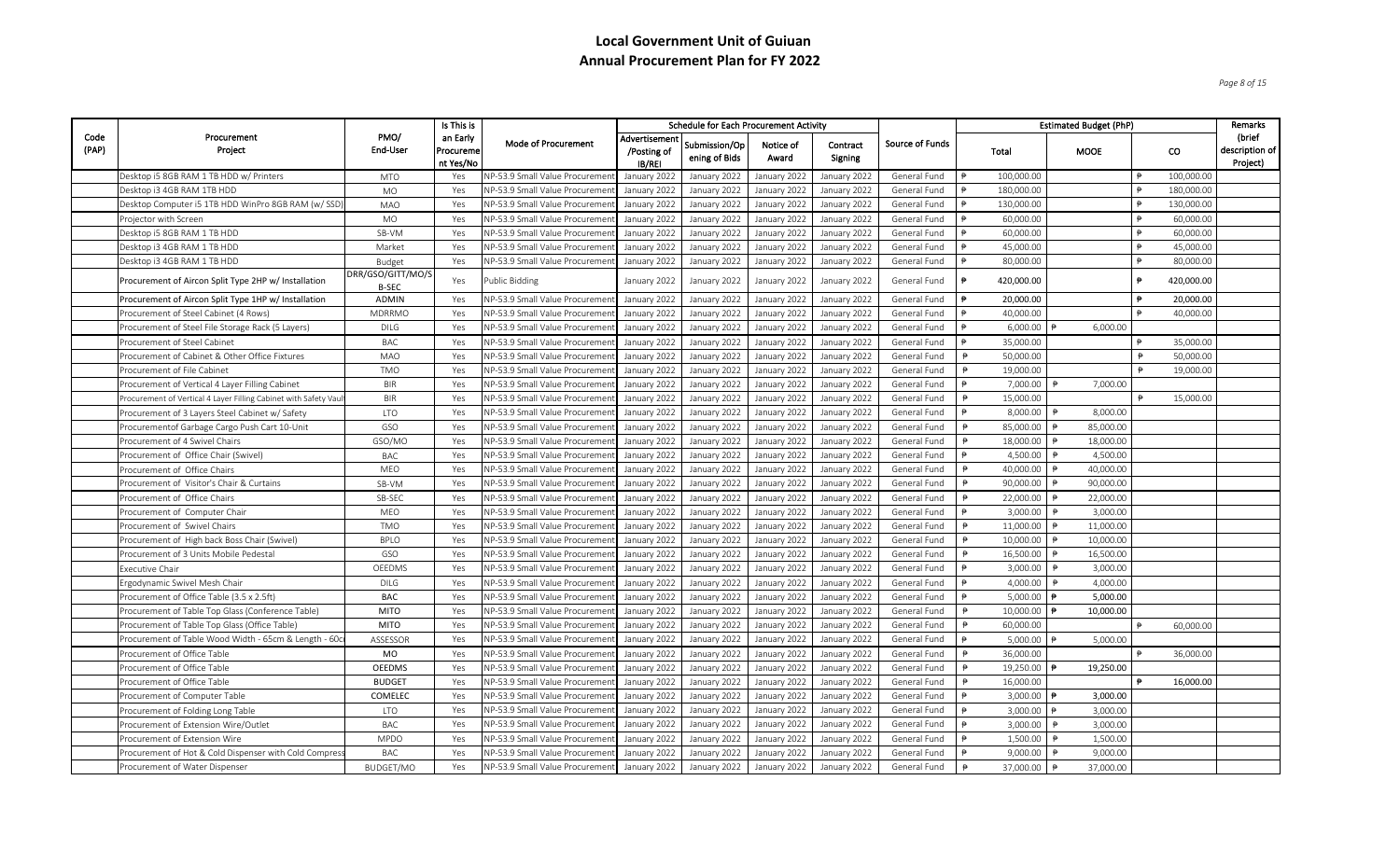*Page 9 of 15*

|               |                                                                                                  |                                  | Is This is                         |                                       |                                              | <b>Schedule for Each Procurement Activity</b> |                    |                     |                 |            |              | <b>Estimated Budget (PhP)</b> |                 |              | Remarks                                |
|---------------|--------------------------------------------------------------------------------------------------|----------------------------------|------------------------------------|---------------------------------------|----------------------------------------------|-----------------------------------------------|--------------------|---------------------|-----------------|------------|--------------|-------------------------------|-----------------|--------------|----------------------------------------|
| Code<br>(PAP) | Procurement<br>Project                                                                           | PMO/<br>End-User                 | an Early<br>Procureme<br>nt Yes/No | Mode of Procurement                   | Advertisemen<br>/Posting of<br><b>IB/REI</b> | Submission/Op<br>ening of Bids                | Notice of<br>Award | Contract<br>Signing | Source of Funds |            | Total        | <b>MOOE</b>                   |                 | <b>CO</b>    | (brief<br>description of  <br>Project) |
|               | Procurement of Bluetooth Speaker                                                                 | BAC/TMO                          | Yes                                | VP-53.9 Small Value Procureme         | January 2022                                 | January 2022                                  | January 2022       | January 2022        | General Fund    |            | 7,500.00     | 7,500.00                      |                 |              |                                        |
|               | Procurement of Vacuum                                                                            | BAC                              | Yes                                | VP-53.9 Small Value Procureme         | January 2022                                 | January 2022                                  | January 2022       | January 2022        | General Fund    |            | 6,000.00     | 6,000.00                      |                 |              |                                        |
|               | Procurement of Projector                                                                         | BAC/MPDO/ADMIN/S<br><b>B-SEC</b> | Yes                                | NP-53.9 Small Value Procuremer        | January 2022                                 | January 2022                                  | January 2022       | January 2022        | General Fund    |            | 103,000.00   |                               |                 | 103,000.00   |                                        |
|               | Purchase of Coffee Maker                                                                         | <b>BAC</b>                       | Yes                                | VP-53.9 Small Value Procureme         | January 2022                                 | January 2022                                  | January 2022       | January 2022        | General Fund    |            | 1,500.00     | 1,500.00                      |                 |              |                                        |
|               | Procurement of Scanner                                                                           | ASSESSOR                         | Yes                                | <b>NP-53.9 Small Value Procureme</b>  | January 2022                                 | January 2022                                  | January 2022       | January 2022        | General Fund    |            | 100,000.00   |                               |                 | 100,000.00   |                                        |
|               | Procurement of Printer/Photocopier/Scanner                                                       | <b>MPDO</b>                      | Yes                                | VP-53.9 Small Value Procuremer        | January 2022                                 | January 2022                                  | January 2022       | January 2022        | General Fund    |            | 50,000.00    |                               | ₿               | 50,000.00    |                                        |
|               | Procurement of 3 in 1 Printer                                                                    | ASSESSOR                         | Yes                                | <b>VP-53.9 Small Value Procureme</b>  | January 2022                                 | January 2022                                  | January 2022       | January 2022        | General Fund    |            | 30,000.00    |                               |                 | 30,000.00    |                                        |
|               | Procurement of Printer (EPSON)                                                                   | MEO                              | Yes                                | <b>VP-53.9 Small Value Procureme</b>  | January 2022                                 | January 2022                                  | January 2022       | January 2022        | General Fund    |            | 50,000.00    |                               | $\Rightarrow$   | 50,000.00    |                                        |
|               | Printer 3 in 1 (Continues Ink, Scan, Photocopy Long)                                             | <b>MO</b>                        | Yes                                | <b>NP-53.9 Small Value Procuremer</b> | January 2022                                 | January 2022                                  | January 2022       | January 2022        | General Fund    |            | 64,500.00    |                               |                 | 64,500.00    |                                        |
|               | Procurement of Printer 3 in 1                                                                    | <b>ADMIN</b>                     | Yes                                | <b>NP-53.9 Small Value Procuremer</b> | January 2022                                 | January 2022                                  | January 2022       | January 2022        | General Fund    |            | 16,000.00    |                               | $\Rightarrow$   | 16,000.00    |                                        |
|               | Procurement of Printer (all-in-one)                                                              | SB-SEC                           | Yes                                | <b>VP-53.9 Small Value Procureme</b>  | January 2022                                 | January 2022                                  | January 2022       | January 2022        | General Fund    |            | 10,000.00    | 10,000.00                     |                 |              |                                        |
|               | Procurement of Scanner                                                                           | SB-SEC                           | Yes                                | <b>VP-53.9 Small Value Procureme</b>  | January 2022                                 | January 2022                                  | January 2022       | January 2022        | General Fund    |            | 23,000.00    |                               |                 | 23,000.00    |                                        |
|               | Procurement of Epson Printer 3 in 1                                                              | <b>BPLO</b>                      | Yes                                | <b>VP-53.9 Small Value Procuremer</b> | January 2022                                 | January 2022                                  | January 2022       | January 2022        | General Fund    |            | 15,000.00    |                               |                 | 15,000.00    |                                        |
|               | Purchase of Venetian Blinds                                                                      | OMAS                             | Yes                                | <b>VP-53.9 Small Value Procuremer</b> | January 2022                                 | January 2022                                  | January 2022       | January 2022        | General Fund    | $\theta$   | 13,400.00    | 13,400.00                     |                 |              |                                        |
|               | Purchase of Window Blinds                                                                        | <b>ADMIN</b>                     | Yes                                | <b>VP-53.9 Small Value Procuremer</b> | January 2022                                 | January 2022                                  | January 2022       | January 2022        | General Fund    |            | 20,000.00    |                               |                 | 20,000.00    |                                        |
|               | Purchase of Router (for LAN)                                                                     | <b>MPDO</b>                      | Yes                                | <b>VP-53.9 Small Value Procureme</b>  | January 2022                                 | January 2022                                  | January 2022       | January 2022        | General Fund    |            | 1,500.00     |                               |                 | 1,500.00     |                                        |
|               | Procurement of Monitor                                                                           | <b>MPDO</b>                      | Yes                                | NP-53.9 Small Value Procuremer        | January 2022                                 | January 2022                                  | January 2022       | January 2022        | General Fund    |            | 20,000.00    | 20,000.00                     |                 |              |                                        |
|               | Procurement of LED Monitor 21"                                                                   | MAO                              | Yes                                | NP-53.9 Small Value Procureme         | January 2022                                 | January 2022                                  | January 2022       | January 2022        | General Fund    | $\theta$   | 12,000.00    | 12,000.00                     |                 |              |                                        |
|               | Procurement of Monitor 23"                                                                       | SB-SEC                           | Yes                                | VP-53.9 Small Value Procureme         | January 2022                                 | January 2022                                  | January 2022       | January 2022        | General Fund    |            | 12,000.00    | 12,000.00                     |                 |              |                                        |
|               | Procurement of Monitor                                                                           | SB-SEC                           | Yes                                | VP-53.9 Small Value Procuremer        | January 2022                                 | January 2022                                  | January 2022       | January 2022        | General Fund    |            | 15,600.00    |                               |                 | 15,600.00    |                                        |
|               | Procurement of Wifi Antenna Booster                                                              | Market                           | Yes                                | <b>VP-53.9 Small Value Procuremer</b> | January 2022                                 | January 2022                                  | January 2022       | January 2022        | General Fund    |            | 1,000.00     | 1,000.00                      |                 |              |                                        |
|               | Procurement of Wireless Antenna                                                                  | <b>MPDO</b>                      | Yes                                | VP-53.9 Small Value Procureme         | January 2022                                 | January 2022                                  | January 2022       | January 2022        | General Fund    |            | 3,000.00     | 3,000.00                      |                 |              |                                        |
|               | Purchase of Paper Shredder                                                                       | <b>MPDO</b>                      | Yes                                | NP-53.9 Small Value Procureme         | January 2022                                 | January 2022                                  | January 2022       | January 2022        | General Fund    |            | 10,000.00    | 10,000.00                     |                 |              |                                        |
|               | Purchase of Shredder/Cutter/foam Binding Machine                                                 | SB-SEC                           | Yes                                | <b>NP-53.9 Small Value Procuremer</b> | January 2022                                 | January 2022                                  | January 2022       | January 2022        | General Fund    |            | 20,000.00    | 20,000.00                     |                 |              |                                        |
|               | Purchase of Comb Binding Machine                                                                 | <b>MPDO</b>                      | Yes                                | NP-53.9 Small Value Procuremen        | January 2022                                 | January 2022                                  | January 2022       | January 2022        | General Fund    | ₿          | 15,000.00    |                               | ₿               | 15,000.00    |                                        |
|               | Procurement of CCTV Cameras                                                                      | GITT                             | Yes                                | Public Bidding                        | January 2022                                 | January 2022                                  | January 2022       | January 2022        | General Fund    |            | 300,000.00   |                               |                 | 300,000.00   |                                        |
|               | Procurement of CCTV (16 Cameras w/ Monitor)                                                      | OEEDMS                           | Yes                                | Public Bidding                        | January 2022                                 | January 2022                                  | January 2022       | January 2022        | General Fund    |            | 300,000.00   |                               |                 | 300,000.00   |                                        |
|               | Procurement of CCTV Cameras                                                                      | OEEDMS                           | Yes                                | Public Bidding                        | January 2022                                 | January 2022                                  | January 2022       | January 2022        | General Fund    |            | 200,000.00   |                               | ₿               | 200,000.00   |                                        |
|               | Procurement of Solar light                                                                       | GITT                             | Yes                                | Public Bidding                        | January 2022                                 | January 2022                                  | January 2022       | January 2022        | General Fund    |            | 300,000.00   |                               |                 | 300,000.00   |                                        |
|               | Procurement of Grass Cutter                                                                      | GITT                             | Yes                                | Public Bidding                        | January 2022                                 | January 2022                                  | January 2022       | January 2022        | General Fund    | $\ddot{a}$ | 20,000.00    |                               | $\Rightarrow$   | 20,000.00    |                                        |
|               | Procurement of Two Way Radio                                                                     | GITT                             | Yes                                | <b>NP-53.9 Small Value Procuremer</b> | January 2022                                 | January 2022                                  | January 2022       | January 2022        | General Fund    |            | 135,000.00   |                               |                 | 135,000.00   |                                        |
|               | Procurement of Handheld Radio                                                                    | <b>TMO</b>                       | Yes                                | NP-53.9 Small Value Procuremer        | January 2022                                 | January 2022                                  | January 2022       | January 2022        | General Fund    |            | 48,000.00    | 48.000.00                     |                 |              |                                        |
|               | Procurement of Safety Vaults                                                                     | <b>MTO</b>                       | Yes                                | VP-53.9 Small Value Procureme         | January 2022                                 | January 2022                                  | January 2022       | January 2022        | General Fund    | $\ddot{P}$ | 150,000.00   |                               |                 | 150,000.00   |                                        |
|               | Procurement of Cash Box With Key and Combination Lock                                            | <b>LTO</b>                       | Yes                                | NP-53.9 Small Value Procuremer        | January 2022                                 | January 2022                                  | January 2022       | January 2022        | General Fund    |            | 1.500.00     | 1.500.00                      |                 |              |                                        |
|               | Procurement of Service Vehicle                                                                   | <b>MTO</b>                       | Yes                                | Public Bidding                        | January 2022                                 | January 2022                                  | January 2022       | January 2022        | General Fund    |            | 350,000.00   |                               |                 | 350,000.00   |                                        |
|               | Procurement of One Unit Pick-Up Truck                                                            | GSO                              | Yes                                | Public Bidding                        | January 2022                                 | January 2022                                  | January 2022       | January 2022        | General Fund    |            | 1,400,000.00 |                               |                 | 1,400,000.00 |                                        |
|               | Procurement of Meat Van (Automobile)                                                             | OEEDMS                           | Yes                                | Public Bidding                        | January 2022                                 | January 2022                                  | January 2022       | January 2022        | General Fund    |            | 1,000,000.00 |                               |                 | 1,000,000.00 |                                        |
|               | Procurement of Motorcycle (w/ sidecar)                                                           | OEEDMS                           | Yes                                | Public Bidding                        | January 2022                                 | January 2022                                  | January 2022       | January 2022        | General Fund    |            | 140,000.00   |                               |                 | 140,000.00   |                                        |
|               | Procurement of Motorcycle (Honda XRM) for the use of<br>Fire Safety Inspectors during inspection | <b>BFP</b>                       | Yes                                | NP-53.9 Small Value Procuremer        | January 2022                                 | January 2022                                  | January 2022       | January 2022        | General Fund    |            | 80,000.00    |                               | $\ddot{\theta}$ | 80,000.00    |                                        |
|               | Unintterruptible Power Supply (UPS) 650VA                                                        | MO/BUDGET.MAO/S<br><b>B-SEC</b>  | Yes                                | NP-53.9 Small Value Procurement       | January 2022                                 | January 2022                                  | January 2022       | January 2022        | General Fund    |            | 37,000.00    | 37,000.00                     |                 |              |                                        |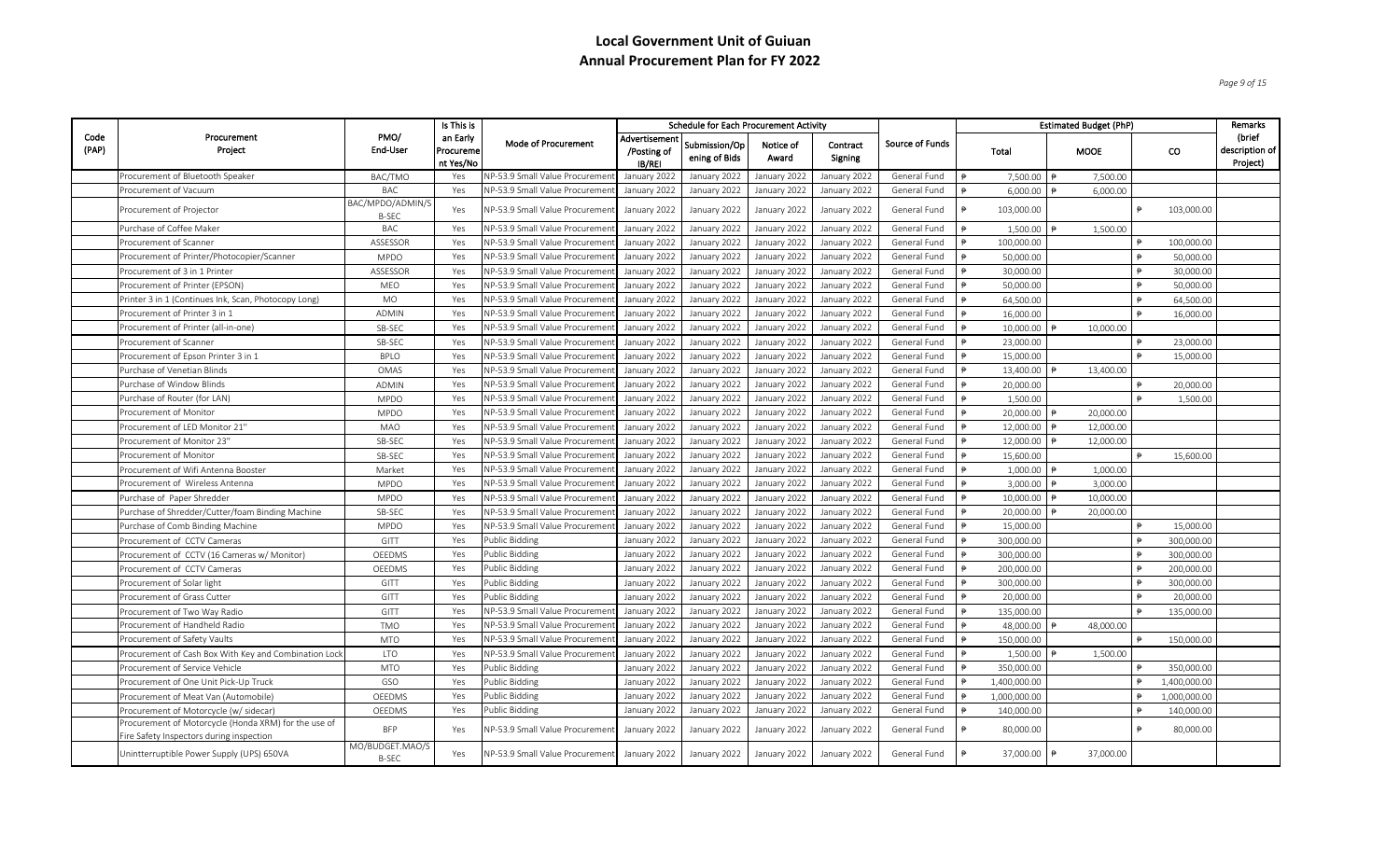*Page 10 of 15*

|               |                                                            |                  | Is This is                         |                                      |                                        | <b>Schedule for Each Procurement Activity</b> |                    |                     |                 |                           | <b>Estimated Budget (PhP)</b> |            |            | Remarks                                |
|---------------|------------------------------------------------------------|------------------|------------------------------------|--------------------------------------|----------------------------------------|-----------------------------------------------|--------------------|---------------------|-----------------|---------------------------|-------------------------------|------------|------------|----------------------------------------|
| Code<br>(PAP) | Procurement<br>Project                                     | PMO/<br>End-User | an Early<br>Procureme<br>nt Yes/No | Mode of Procurement                  | Advertisement<br>/Posting of<br>IB/REI | Submission/Op<br>ening of Bids                | Notice of<br>Award | Contract<br>Signing | Source of Funds | Total                     | <b>MOOE</b>                   |            | CO.        | (brief<br>description of  <br>Project) |
|               | Procurement of External Hard Drive 1TB                     | MO/OEEDMS/SB-SEC | Yes                                | NP-53.9 Small Value Procureme        | January 2022                           | January 2022                                  | January 2022       | January 2022        | General Fund    | 19,200.00 ₱<br>$\ddot{p}$ | 19,200.00                     |            |            |                                        |
|               | Procurement of USB 64GB                                    | <b>MO</b>        | Yes                                | VP-53.9 Small Value Procureme        | January 2022                           | January 2022                                  | January 2022       | January 2022        | General Fund    | 1,500.00                  | 1,500.00                      |            |            |                                        |
|               | Procurement of Flash Drive (128 GB)                        | SB-SEC           | Yes                                | NP-53.9 Small Value Procureme        | January 2022                           | January 2022                                  | January 2022       | January 2022        | General Fund    | 4,800.00                  | 4,800.00                      |            |            |                                        |
|               | Purchase of Prepaid Wifi                                   | MO/OEEDMS/SB-SEC | Yes                                | NP-53.9 Small Value Procureme        | January 2022                           | January 2022                                  | January 2022       | January 2022        | General Fund    | 3,300.00                  | 3,300.00                      |            |            |                                        |
|               | Procurement of Microsoft Office (365)                      | MO/MPDO/BUDGET   | Yes                                | NP-53.9 Small Value Procureme        | January 2022                           | January 2022                                  | January 2022       | January 2022        | General Fund    | 13,000.00                 | 13,000.00                     |            |            |                                        |
|               | Procurement of Antivirus Software                          | MPDO/BUDGET      | Yes                                | NP-53.9 Small Value Procuremer       | January 2022                           | January 2022                                  | January 2022       | January 2022        | General Fund    | 5,000.00                  | 5,000.00                      |            |            |                                        |
|               | Procurement of Tripod                                      | ADMIN            | Yes                                | NP-53.9 Small Value Procureme        | January 2022                           | January 2022                                  | January 2022       | January 2022        | General Fund    | 550.00                    | 550.00                        |            |            |                                        |
|               | Procurement of Ring Light                                  | <b>ADMIN</b>     | Yes                                | NP-53.9 Small Value Procureme        | January 2022                           | January 2022                                  | January 2022       | January 2022        | General Fund    | 795.00                    | 795.00                        |            |            |                                        |
|               | Procurement of Window Blinds                               | <b>ADMIN</b>     | Yes                                | NP-53.9 Small Value Procureme        | January 2022                           | January 2022                                  | January 2022       | January 2022        | General Fund    | 60,000.00                 |                               |            | 60,000.00  |                                        |
|               | Procurement of Venetian Blinds                             | OMAS             | Yes                                | NP-53.9 Small Value Procuremer       | January 2022                           | January 2022                                  | January 2022       | January 2022        | General Fund    | 13,400.00                 | 13,400.00                     |            |            |                                        |
|               | Procurement of Wooden Chair Sofa                           | TMO              | Yes                                | NP-53.9 Small Value Procureme        | January 2022                           | January 2022                                  | January 2022       | January 2022        | General Fund    | 5,500.00                  | 5,500.00                      |            |            |                                        |
|               | Tablet PC, Samsung Galaxy Tab A2 Android 8.0               | <b>BPLO</b>      | Yes                                | NP-53.9 Small Value Procureme        | January 2022                           | January 2022                                  | January 2022       | January 2022        | General Fund    | 15,000.00                 |                               |            | 15,000.00  |                                        |
|               | Cignal (digital box & disk)                                | SB-SEC/BUDGET/MO | Yes                                | <b>NP-53.9 Small Value Procureme</b> | January 2022                           | January 2022                                  | January 2022       | January 2022        | General Fund    | 16,000.00                 | 16,000.00                     |            |            |                                        |
|               | Gang Chair                                                 | SB-SEC           | Yes                                | NP-53.9 Small Value Procureme        | January 2022                           | January 2022                                  | January 2022       | January 2022        | General Fund    | 10,000.00                 | 10,000.00                     |            |            |                                        |
|               | Built-In-Cabinet                                           | SB-SEC           | Yes                                | NP-53.9 Small Value Procureme        | January 2022                           | January 2022                                  | January 2022       | January 2022        | General Fund    | 12,000.00                 | 12,000.00                     |            |            |                                        |
|               | Mini-Cabinet                                               | <b>BUDGET</b>    | Yes                                | NP-53.9 Small Value Procureme        | January 2022                           | January 2022                                  | January 2022       | January 2022        | General Fund    | 15,400.00                 | 15,400.00                     |            |            |                                        |
|               | Electric Portable Water Pump (w/ Stainless Steel Pressure  | OEEDMS           | Yes                                | <b>VP-53.9 Small Value Procureme</b> | January 2022                           | January 2022                                  | January 2022       | January 2022        | General Fund    | 25,000.00                 |                               |            | 25,000.00  |                                        |
|               | Public Address System                                      | <b>OEEDMS</b>    | Yes                                | NP-53.9 Small Value Procureme        | January 2022                           | January 2022                                  | January 2022       | January 2022        | General Fund    | 150,000.00                |                               | ₿          | 150,000,00 |                                        |
|               | TV Set, 32", Smart TV                                      | BUDGET/MO        | Yes                                | NP-53.9 Small Value Procureme        | January 2022                           | January 2022                                  | January 2022       | January 2022        | General Fund    | 75,000.00                 |                               | $\ddot{=}$ | 75,000.00  |                                        |
|               | Dowell Portable Air Cooler                                 | <b>LTO</b>       | Yes                                | NP-53.9 Small Value Procureme        | January 2022                           | January 2022                                  | January 2022       | January 2022        | General Fund    | 5,000.00                  | 5,000.00                      |            |            |                                        |
|               | Hisense LED TV 43 inches                                   | <b>LTO</b>       | Yes                                | VP-53.9 Small Value Procureme        | January 2022                           | January 2022                                  | January 2022       | January 2022        | General Fund    | 9,500.00                  | 9,500.00                      |            |            |                                        |
|               | Deli Document Tray Three layer                             | <b>LTO</b>       | Yes                                | VP-53.9 Small Value Procuremer       | January 2022                           | January 2022                                  | January 2022       | January 2022        | General Fund    | 500.00                    | 500.00                        |            |            |                                        |
|               | Repair & Maintenance - Existing Structure/Offices Building |                  |                                    |                                      |                                        |                                               |                    |                     |                 |                           |                               |            |            |                                        |
|               | Light Bulb                                                 | <b>ADMIN</b>     | Yes                                | VP-53.9 Small Value Procureme        | January 2022                           | January 2022                                  | January 2022       | January 2022        | General Fund    | 1,800.00                  | 1,800.00                      |            |            |                                        |
|               | LED BULB 12 Watts                                          | ADMIN            | Yes                                | NP-53.9 Small Value Procuremer       | January 2022                           | January 2022                                  | January 2022       | January 2022        | General Fund    | 6,000.00                  | 6,000.00                      |            |            |                                        |
|               | Glass Sealant                                              | <b>LTO</b>       | Yes                                | NP-53.9 Small Value Procureme        | January 2022                           | January 2022                                  | January 2022       | January 2022        | General Fund    | 1,350.00                  | 1,350.00                      |            |            |                                        |
|               | Bulb 18 WTS.                                               | OEEDMS           | Yes                                | NP-53.9 Small Value Procureme        | January 2022                           | January 2022                                  | January 2022       | January 2022        | General Fund    | 1,000.00                  | 1,000.00                      |            |            |                                        |
|               | Receptacle #4                                              | OEEDMS           | Yes                                | <b>VP-53.9 Small Value Procureme</b> | January 2022                           | January 2022                                  | January 2022       | January 2022        | General Fund    | 1,700.00                  | 1,700.00                      |            |            |                                        |
|               | Wire THHN Stranded #14                                     | OEEDMS           | Yes                                | <b>VP-53.9 Small Value Procureme</b> | January 2022                           | January 2022                                  | January 2022       | January 2022        | General Fund    | 7,000.00                  | 7,000.00                      |            |            |                                        |
|               | PDX Wire #14                                               | OEEDMS           | Yes                                | NP-53.9 Small Value Procureme        | January 2022                           | January 2022                                  | January 2022       | January 2022        | General Fund    | 8,000.00                  | 8,000.00                      |            |            |                                        |
|               | LED Light Bulb (13W)                                       | OEEDMS           | Yes                                | NP-53.9 Small Value Procureme        | January 2022                           | January 2022                                  | January 2022       | January 2022        | General Fund    | 36,480.00                 | 36,480.00                     |            |            |                                        |
|               | LED Light Bulb (12W)                                       | OEEDMS           | Yes                                | VP-53.9 Small Value Procureme        | January 2022                           | January 2022                                  | January 2022       | January 2022        | General Fund    | 34,560.00                 | 34,560.00                     |            |            |                                        |
|               | Coupling                                                   | OEEDMS           | Yes                                | NP-53.9 Small Value Procureme        | January 2022                           | January 2022                                  | January 2022       | January 2022        | General Fund    | 360.00                    | 360.00                        |            |            |                                        |
|               | Reducer                                                    | OEEDMS           | Yes                                | VP-53.9 Small Value Procureme        | January 2022                           | January 2022                                  | January 2022       | January 2022        | General Fund    | 200.00                    | 200.00                        |            |            |                                        |
|               | LED Light for Office                                       | <b>MDRR</b>      | Yes                                | <b>NP-53.9 Small Value Procureme</b> | January 2022                           | January 2022                                  | January 2022       | January 2022        | General Fund    | 25,000.00                 | 25,000.00                     |            |            |                                        |
|               | Roofing Sealant                                            | GITT             | Yes                                | <b>NP-53.9 Small Value Procureme</b> | January 2022                           | January 2022                                  | January 2022       | January 2022        | General Fund    | 7,000.00                  | 7,000.00                      |            |            |                                        |
|               | LED Bulb 18 watts                                          | GITT             | Yes                                | NP-53.9 Small Value Procureme        | January 2022                           | January 2022                                  | January 2022       | January 2022        | General Fund    | 10,440.00                 | 10,440.00                     |            |            |                                        |
|               | LED Flashlight                                             | GITT             | Yes                                | NP-53.9 Small Value Procureme        | January 2022                           | January 2022                                  | January 2022       | January 2022        | General Fund    | 2,400.00                  | 2,400.00                      |            |            |                                        |
|               | LED Lamp Post Bulb 100 watts                               | GITT             | Yes                                | NP-53.9 Small Value Procureme        | January 2022                           | January 2022                                  | January 2022       | January 2022        | General Fund    | 50,000.00                 | 50,000.00                     |            |            |                                        |
|               | <b>Electrical Tape</b>                                     | GITT             | Yes                                | NP-53.9 Small Value Procuremer       | January 2022                           | January 2022                                  | January 2022       | January 2022        | General Fund    | 960.00                    | 960.00                        |            |            |                                        |
|               | Fuse 30 AMP                                                | GITT             | Yes                                | VP-53.9 Small Value Procureme        | January 2022                           | January 2022                                  | January 2022       | January 2022        | General Fund    | 1,680.00                  | 1,680.00                      |            |            |                                        |
|               | Repairs & Maintenance - Transportation Services            |                  |                                    |                                      |                                        |                                               |                    |                     |                 |                           |                               |            |            |                                        |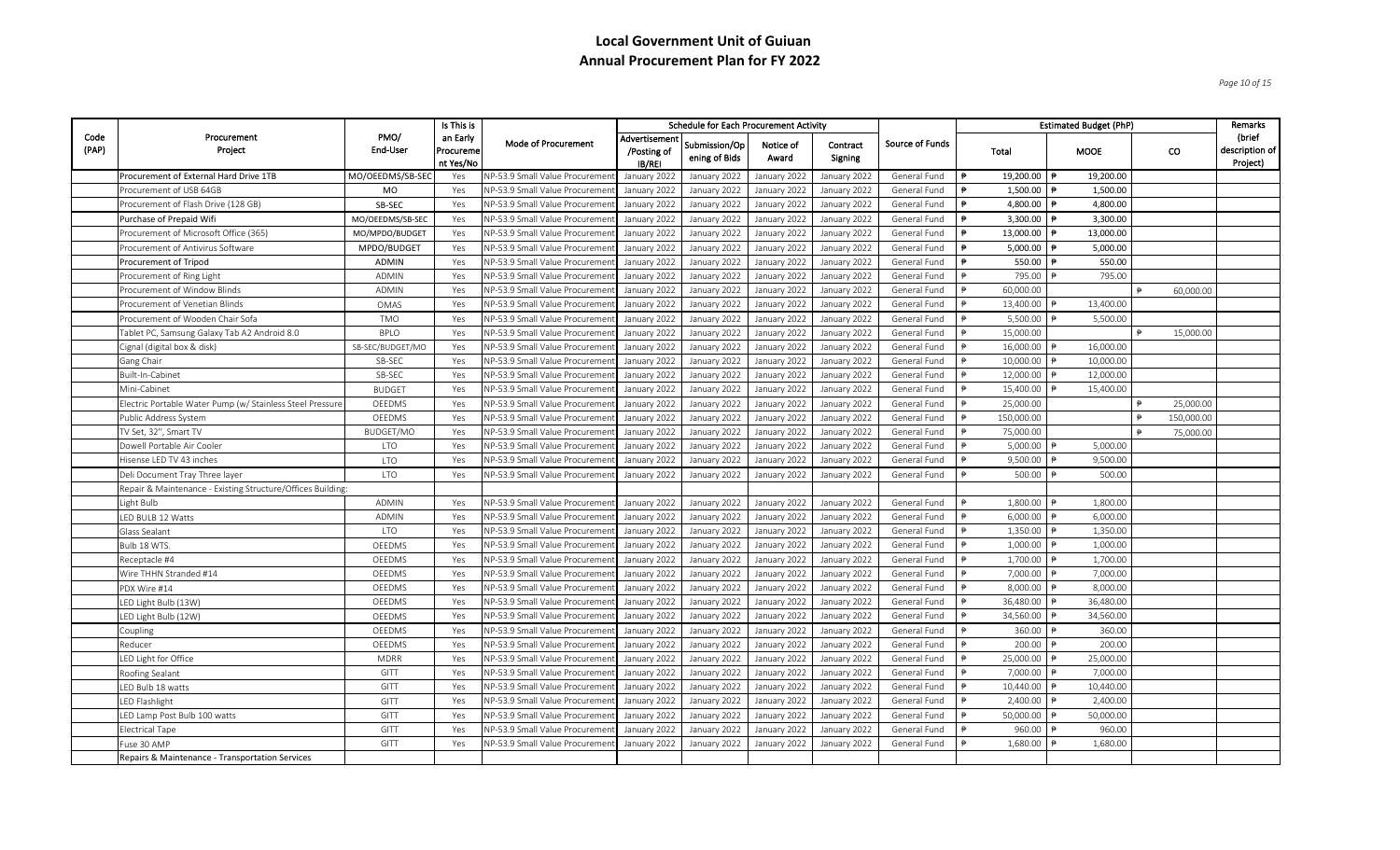*Page 11 of 15*

|               |                                             |                  | Is This is                         |                                       |                                              | <b>Schedule for Each Procurement Activity</b> |                    |                     |                        |               |            | <b>Estimated Budget (PhP)</b> |           | Remarks                                |
|---------------|---------------------------------------------|------------------|------------------------------------|---------------------------------------|----------------------------------------------|-----------------------------------------------|--------------------|---------------------|------------------------|---------------|------------|-------------------------------|-----------|----------------------------------------|
| Code<br>(PAP) | Procurement<br>Project                      | PMO/<br>End-User | an Early<br>Procureme<br>nt Yes/No | Mode of Procurement                   | Advertisemen<br>/Posting of<br><b>IB/REI</b> | Submission/Op<br>ening of Bids                | Notice of<br>Award | Contract<br>Signing | <b>Source of Funds</b> | Total         |            | <b>MOOE</b>                   | <b>CO</b> | (brief<br>description of  <br>Project) |
|               | Tires (Rescue Motorcycle)                   | MDRRMO           | Yes                                | NP-53.9 Small Value Procuremer        | January 2022                                 | January 2022                                  | January 2022       | January 2022        | General Fund           | $\theta$      | 5,000.00   | 5,000.00                      |           |                                        |
|               | 12. 00R20 - 14 Ply Log Tire w/ Flape & Tube | GSO              | Yes                                | NP-53.9 Small Value Procuremer        | January 2022                                 | January 2022                                  | January 2022       | January 2022        | General Fund           |               | 37,300.00  | 37,300.00                     |           |                                        |
|               | 8.25 R20 - 14 Ply Log Tire w/ Flape & Tube  | GSO              | Yes                                | NP-53.9 Small Value Procuremen        | January 2022                                 | January 2022                                  | January 2022       | January 2022        | General Fund           |               | 29,200.00  | 29,200.00                     |           |                                        |
|               | 8.25 R16-14 Ply Log Tire w/ Flape & Tube    | GSO              | Yes                                | NP-53.9 Small Value Procuremer        | January 2022                                 | January 2022                                  | January 2022       | January 2022        | General Fund           |               | 70,800.00  | 70,800.00                     |           |                                        |
|               | 1.95 R14 Tubeless Tire                      | GSO              | Yes                                | NP-53.9 Small Value Procuremer        | January 2022                                 | January 2022                                  | January 2022       | January 2022        | General Fund           |               | 27,200.00  | 27,200.00                     |           |                                        |
|               | 5.00-12.00 Racal Tri-Bike Tire with tube    | GSO              | Yes                                | NP-53.9 Small Value Procuremer        | January 2022                                 | January 2022                                  | January 2022       | January 2022        | General Fund           |               | 12,800.00  | 12,800.00                     |           |                                        |
|               | Tie Rod end (For FAW Truck)                 | GSO              | Yes                                | NP-53.9 Small Value Procuremer        | January 2022                                 | January 2022                                  | January 2022       | January 2022        | General Fund           |               | 2,800.00   | 2,800.00                      |           |                                        |
|               | Oil Filter for FAW Dump Truck               | GSO              | Yes                                | NP-53.9 Small Value Procuremer        | January 2022                                 | January 2022                                  | January 2022       | January 2022        | General Fund           |               | 3,700.00   | 3,700.00                      |           |                                        |
|               | Fuel Filter for FAW Dump Truck              | GSO              | Yes                                | NP-53.9 Small Value Procuremer        | January 2022                                 | January 2022                                  | January 2022       | January 2022        | General Fund           |               | 2,400.00   | 2,400.00                      |           |                                        |
|               | 4HF1 Oil Filter ISUZU                       | GSO              | Yes                                | NP-53.9 Small Value Procuremen        | January 2022                                 | January 2022                                  | January 2022       | January 2022        | General Fund           |               | 3,200.00   | 3,200.00                      |           |                                        |
|               | Oil Filter for PC 70 Komatsu Backhoe        | GSO              | Yes                                | NP-53.9 Small Value Procuremer        | January 2022                                 | January 2022                                  | January 2022       | January 2022        | General Fund           |               | 6,400.00   | 6,400.00                      |           |                                        |
|               | 12-Volts 13 Plates Maintenance Free Battery | GSO              | Yes                                | NP-53.9 Small Value Procuremer        | January 2022                                 | January 2022                                  | January 2022       | January 2022        | General Fund           |               | 48,000.00  | 48,000.00                     |           |                                        |
|               | Oil Filter for KIA Pick-Up Truck            | GSO              | Yes                                | NP-53.9 Small Value Procuremer        | January 2022                                 | January 2022                                  | January 2022       | January 2022        | General Fund           |               | 1,840.00   | 1,840.00                      |           |                                        |
|               | Fuel Filter for KIA Pick-Up Truck           | GSO              | Yes                                | NP-53.9 Small Value Procuremen        | January 2022                                 | January 2022                                  | January 2022       | January 2022        | General Fund           |               | 2,300.00   | 2,300.00                      |           |                                        |
|               | Clutch Master Assembly KIA                  | GSO              | Yes                                | NP-53.9 Small Value Procuremer        | January 2022                                 | January 2022                                  | January 2022       | January 2022        | General Fund           |               | 1,900.00   | 1,900.00                      |           |                                        |
|               | Oil 10 Hydraulic Oil                        | GSO              | Yes                                | NP-53.9 Small Value Procuremer        | January 2022                                 | January 2022                                  | January 2022       | January 2022        | General Fund           |               | 5,200.00   | 5,200.00                      |           |                                        |
|               | S-Blue Fluid for Euro 4 Engine              | GSO              | Yes                                | NP-53.9 Small Value Procuremen        | January 2022                                 | January 2022                                  | January 2022       | January 2022        | General Fund           |               | 2,900.00   | 2,900.00                      |           |                                        |
|               | <b>Transportation Equipments</b>            | OMAS             | Yes                                | NP-53.9 Small Value Procuremen        | January 2022                                 | January 2022                                  | January 2022       | January 2022        | General Fund           |               | 100,000.00 | 100,000.00                    |           |                                        |
|               | Motor Cycle Tire 275 x 18                   | GITT             | Yes                                | NP-53.9 Small Value Procuremer        | January 2022                                 | January 2022                                  | January 2022       | January 2022        | General Fund           |               | 1,440.00   | 1,440.00                      |           |                                        |
|               | Motorcycle Cycle Tire 300 x 18              | GITT             | Yes                                | NP-53.9 Small Value Procuremen        | January 2022                                 | January 2022                                  | January 2022       | January 2022        | General Fund           |               | 1,640.00   | 1,640.00                      |           |                                        |
|               | Interior 275 x 18                           | GITT             | Yes                                | NP-53.9 Small Value Procuremen        | January 2022                                 | January 2022                                  | January 2022       | January 2022        | General Fund           |               | 380.00     | 380.00                        |           |                                        |
|               | Interior 300 x 18                           | GITT             | Yes                                | NP-53.9 Small Value Procuremer        | January 2022                                 | January 2022                                  | January 2022       | January 2022        | General Fund           | ₿             | 3,800.00   | 3,800.00                      |           |                                        |
|               | Motor Cycle Head light bulb                 | GITT             | Yes                                | NP-53.9 Small Value Procuremer        | January 2022                                 | January 2022                                  | January 2022       | January 2022        | General Fund           |               | 400.00     | 400.00                        |           |                                        |
|               | C Size Battery                              | GITT             | Yes                                | NP-53.9 Small Value Procuremen        | January 2022                                 | January 2022                                  | January 2022       | January 2022        | General Fund           |               | 8,000.00   | 8,000.00                      |           |                                        |
|               | Tires for MEO Truck                         | MEO              | Yes                                | NP-53.9 Small Value Procuremen        | January 2022                                 | January 2022                                  | January 2022       | January 2022        | General Fund           | ₿             | 42,000.00  | 42,000.00                     |           |                                        |
|               | *Timing Belt                                | VM               | Yes                                | NP-53.9 Small Value Procuremer        | January 2022                                 | January 2022                                  | January 2022       | January 2022        | General Fund           |               | 10,000.00  | 10,000.00                     |           |                                        |
|               | *Drive Belt                                 | VM               | Yes                                | NP-53.9 Small Value Procuremer        | January 2022                                 | January 2022                                  | January 2022       | January 2022        | General Fund           |               | 5,000.00   | 5,000.00                      |           |                                        |
|               | *Brake Shoe                                 | VM               | Yes                                | NP-53.9 Small Value Procuremer        | January 2022                                 | January 2022                                  | January 2022       | January 2022        | General Fund           |               | 6,400.00   | 6,400.00                      |           |                                        |
|               | *Brake Pad                                  | VM               | Yes                                | NP-53.9 Small Value Procuremer        | January 2022                                 | January 2022                                  | January 2022       | January 2022        | General Fund           |               | 4,500.00   | 4,500.00                      |           |                                        |
|               | *Brake Fluid                                | VM               | Yes                                | NP-53.9 Small Value Procuremer        | January 2022                                 | January 2022                                  | January 2022       | January 2022        | General Fund           | $\theta$      | 1,200.00   | 1,200.00                      |           |                                        |
|               | *Oil Filters                                | VM               | Yes                                | NP-53.9 Small Value Procuremen        | January 2022                                 | January 2022                                  | January 2022       | January 2022        | General Fund           |               | 6,000.00   | 6,000.00                      |           |                                        |
|               | *Fuel filters                               | VM               | Yes                                | NP-53.9 Small Value Procuremen        | January 2022                                 | January 2022                                  | January 2022       | January 2022        | General Fund           |               | 7,200.00   | 7,200.00                      |           |                                        |
|               | *Wiper                                      | VM               | Yes                                | NP-53.9 Small Value Procuremer        | January 2022                                 | January 2022                                  | January 2022       | January 2022        | General Fund           |               | 1,500.00   | 1,500.00                      |           |                                        |
|               | *General Cleaning Aircon                    | VM               | Yes                                | NP-53.9 Small Value Procuremer        | January 2022                                 | January 2022                                  | January 2022       | January 2022        | General Fund           |               | 30,000.00  | 30,000.00                     |           |                                        |
|               | *Tires                                      | VM               | Yes                                | NP-53.9 Small Value Procuremen        | January 2022                                 | January 2022                                  | January 2022       | January 2022        | General Fund           |               | 40,000.00  | 40,000.00                     |           |                                        |
|               | *Synthetic Oil                              | VM               | Yes                                | NP-53.9 Small Value Procuremer        | January 2022                                 | January 2022                                  | January 2022       | January 2022        | General Fund           | $\Rightarrow$ | 41,600.00  | 41,600.00                     |           |                                        |
|               | *Body repair & Mainatenance                 | VM               | Yes                                | NP-53.9 Small Value Procuremer        | January 2022                                 | January 2022                                  | January 2022       | January 2022        | General Fund           |               | 146,600.00 | 146,600.00                    |           |                                        |
|               | Tire 7.5 - 16LT                             | <b>BFP</b>       | Yes                                | <b>NP-53.9 Small Value Procuremen</b> | January 2022                                 | January 2022                                  | January 2022       | January 2022        | General Fund           |               | 24,000.00  | 24,000.00                     |           |                                        |
|               | Battery N120                                | <b>BFP</b>       | Yes                                | NP-53.9 Small Value Procuremer        | January 2022                                 | January 2022                                  | January 2022       | January 2022        | General Fund           | ₿             | 26,000.00  | 26,000.00                     |           |                                        |
|               | Ambulance Light Blinker with Siren          | <b>BFP</b>       | Yes                                | NP-53.9 Small Value Procuremer        | January 2022                                 | January 2022                                  | January 2022       | January 2022        | General Fund           |               | 10,000.00  | 10,000.00                     |           |                                        |
|               | Fire Truck Light Blinker with Siren         | <b>BFP</b>       | Yes                                | NP-53.9 Small Value Procuremer        | January 2022                                 | January 2022                                  | January 2022       | January 2022        | General Fund           |               | 15,000.00  | 15,000.00                     |           |                                        |
|               | Wheel Alignment                             | <b>BFP</b>       | Yes                                | NP-53.9 Small Value Procurement       | January 2022                                 | January 2022                                  | January 2022       | January 2022        | General Fund           |               | 3,000.00   | 3,000.00                      |           |                                        |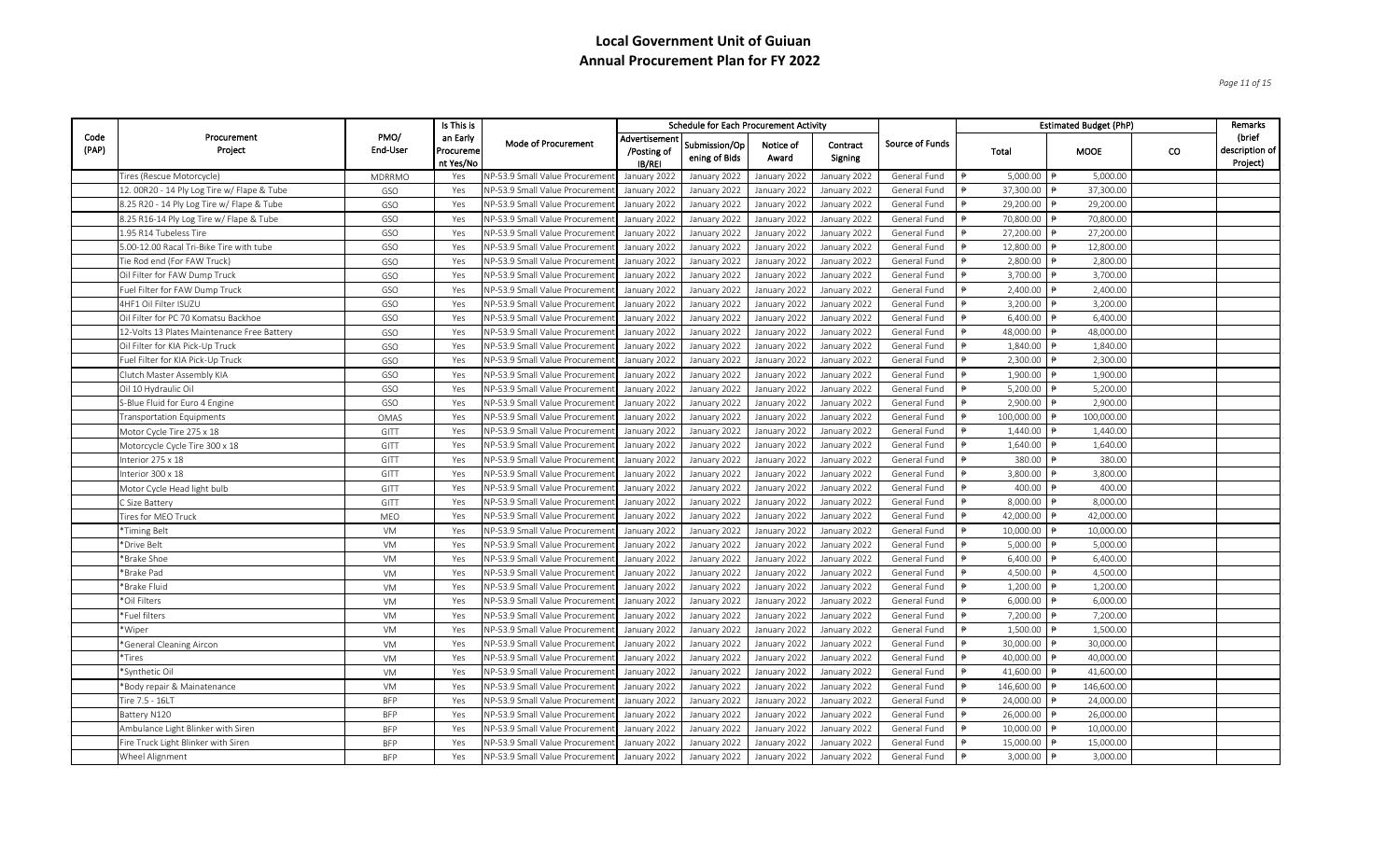*Page 12 of 15*

|               |                                      |                  | Is This is                         |                                        |                                              | <b>Schedule for Each Procurement Activity</b> |                    |                     |                 |                         |           | <b>Estimated Budget (PhP)</b> |     | <b>Remarks</b>                         |
|---------------|--------------------------------------|------------------|------------------------------------|----------------------------------------|----------------------------------------------|-----------------------------------------------|--------------------|---------------------|-----------------|-------------------------|-----------|-------------------------------|-----|----------------------------------------|
| Code<br>(PAP) | Procurement<br>Project               | PMO/<br>End-User | an Early<br>Procureme<br>nt Yes/No | Mode of Procurement                    | Advertisemen<br>/Posting of<br><b>IB/REI</b> | Submission/Op<br>ening of Bids                | Notice of<br>Award | Contract<br>Signing | Source of Funds | Total                   |           | <b>MOOE</b>                   | CO. | (brief<br>description of  <br>Project) |
|               | Wheel Balance                        | <b>BFP</b>       | Yes                                | NP-53.9 Small Value Procuremer         | January 2022                                 | January 2022                                  | January 2022       | January 2022        | General Fund    |                         | 2,000.00  | 2,000.00                      |     |                                        |
|               | Change Engine of Citroen Rescue Van  | <b>BFP</b>       | Yes                                | <b>NP-53.9 Small Value Procuremer</b>  | January 2022                                 | January 2022                                  | January 2022       | January 2022        | General Fund    | 90,000.00               |           | 90,000.00                     |     |                                        |
|               | Dipth Pump                           | OEEDMS           | Yes                                | VP-53.9 Small Value Procuremen         | January 2022                                 | January 2022                                  | January 2022       | January 2022        | General Fund    |                         | 1,000.00  | 1,000.00                      |     |                                        |
|               | Engine Oil                           | OEEDMS           | Yes                                | NP-53.9 Small Value Procuremer         | January 2022                                 | January 2022                                  | January 2022       | January 2022        | General Fund    |                         | 760.00    | 760.00                        |     |                                        |
|               | Oil Filter C-526                     | OEEDMS           | Yes                                | NP-53.9 Small Value Procuremer         | January 2022                                 | January 2022                                  | January 2022       | January 2022        | General Fund    |                         | 500.00    | 500.00                        |     |                                        |
|               | Wiper Blade                          | OEEDMS           | Yes                                | <b>VP-53.9 Small Value Procurement</b> | January 2022                                 | January 2022                                  | January 2022       | January 2022        | General Fund    |                         | 500.00    | 500.00                        |     |                                        |
|               | Gear oil                             | OEEDMS           | Yes                                | NP-53.9 Small Value Procuremen         | January 2022                                 | January 2022                                  | January 2022       | January 2022        | General Fund    |                         | 350.00    | 350.00                        |     |                                        |
|               | Clutch Disc                          | OEEDMS           | Yes                                | NP-53.9 Small Value Procuremer         | January 2022                                 | January 2022                                  | January 2022       | January 2022        | General Fund    |                         | 1,500.00  | 1,500.00                      |     |                                        |
|               | <b>Brake Shoe</b>                    | OEEDMS           | Yes                                | NP-53.9 Small Value Procuremer         | January 2022                                 | January 2022                                  | January 2022       | January 2022        | General Fund    |                         | 800.00    | 800.00                        |     |                                        |
|               | Wheel Cylinder                       | OEEDMS           | Yes                                | NP-53.9 Small Value Procuremen         | January 2022                                 | January 2022                                  | January 2022       | January 2022        | General Fund    |                         | 1,000.00  | 1,000.00                      |     |                                        |
|               | <b>Brake Fluid</b>                   | OEEDMS           | Yes                                | NP-53.9 Small Value Procuremen         | January 2022                                 | January 2022                                  | January 2022       | January 2022        | General Fund    | ₿                       | 4,000.00  | 4,000.00                      |     |                                        |
|               | Coolant                              | OEEDMS           | Yes                                | NP-53.9 Small Value Procuremen         | January 2022                                 | January 2022                                  | January 2022       | January 2022        | General Fund    |                         | 980.00    | 980.00                        |     |                                        |
|               | Delo Gold                            | OEEDMS           | Yes                                | NP-53.9 Small Value Procuremer         | January 2022                                 | January 2022                                  | January 2022       | January 2022        | General Fund    |                         | 1,600.00  | 1,600.00                      |     |                                        |
|               | Grease (Raimol)                      | OEEDMS           | Yes                                | NP-53.9 Small Value Procuremen         | January 2022                                 | January 2022                                  | January 2022       | January 2022        | General Fund    |                         | 500.00    | 500.00                        |     |                                        |
|               | Fuel Filter FC-208                   | OEEDMS           | Yes                                | NP-53.9 Small Value Procuremer         | January 2022                                 | January 2022                                  | January 2022       | January 2022        | General Fund    |                         | 500.00    | 500.00                        |     |                                        |
|               | Repair of Garbage Truck              | OEEDMS           | Yes                                | NP-53.9 Small Value Procuremer         | January 2022                                 | January 2022                                  | January 2022       | January 2022        | General Fund    | 30,000.00               |           | 30,000.00                     |     |                                        |
|               | Tire 195 K14 UE for Nissan Ambulance | RHU              | Yes                                | <b>NP-53.9 Small Value Procuremen</b>  | January 2022                                 | January 2022                                  | January 2022       | January 2022        | General Fund    |                         | 95,200.00 | 95,200.00                     |     |                                        |
|               | Tire 195 K15 UE for Foton Ambulance  | RHU              | Yes                                | NP-53.9 Small Value Procuremer         | January 2022                                 | January 2022                                  | January 2022       | January 2022        | General Fund    | 95,200.00               |           | 95,200.00                     |     |                                        |
|               | Tire 215 x 15                        | RHU              | Yes                                | NP-53.9 Small Value Procuremer         | January 2022                                 | January 2022                                  | January 2022       | January 2022        | General Fund    | 115,200.00<br>₿         |           | 115,200.00                    |     |                                        |
|               | Oil Filter VIC C209 for Nissan       | RHU              | Yes                                | NP-53.9 Small Value Procuremer         | January 2022                                 | January 2022                                  | January 2022       | January 2022        | General Fund    |                         | 3,040.00  | 3,040.00                      |     |                                        |
|               | Oil Filter VIC C512 for Foton        | RHU              | Yes                                | NP-53.9 Small Value Procuremer         | January 2022                                 | January 2022                                  | January 2022       | January 2022        | General Fund    |                         | 3,080.00  | 3,080.00                      |     |                                        |
|               | Oil Filter Nissan MV350              | RHU              | Yes                                | NP-53.9 Small Value Procuremer         | January 2022                                 | January 2022                                  | January 2022       | January 2022        | General Fund    | $\theta$                | 4,560.00  | 4,560.00                      |     |                                        |
|               | Fully Synthetic Oil                  | RHU              | Yes                                | NP-53.9 Small Value Procuremer         | January 2022                                 | January 2022                                  | January 2022       | January 2022        | General Fund    | 60,000.00               |           | 60,000.00                     |     |                                        |
|               | <b>Brake Pad</b>                     | RHU              | Yes                                | NP-53.9 Small Value Procuremer         | January 2022                                 | January 2022                                  | January 2022       | January 2022        | General Fund    | 25,000.00               |           | 25,000.00                     |     |                                        |
|               | <b>Brake Shoe</b>                    | RHU              | Yes                                | NP-53.9 Small Value Procuremer         | January 2022                                 | January 2022                                  | January 2022       | January 2022        | General Fund    | $\Rightarrow$           | 7,500.00  | 7,500.00                      |     |                                        |
|               | Air Filter (for Nissan)              | RHU              | Yes                                | NP-53.9 Small Value Procuremer         | January 2022                                 | January 2022                                  | January 2022       | January 2022        | General Fund    |                         | 2,080.00  | 2,080.00                      |     |                                        |
|               | Secondary Fuel Filter                | RHU              | Yes                                | NP-53.9 Small Value Procuremer         | January 2022                                 | January 2022                                  | January 2022       | January 2022        | General Fund    |                         | 3,200.00  | 3,200.00                      |     |                                        |
|               | Primary Fuel Filter                  | RHU              | Yes                                | <b>NP-53.9 Small Value Procuremen</b>  | January 2022                                 | January 2022                                  | January 2022       | January 2022        | General Fund    |                         | 3,200.00  | 3,200.00                      |     |                                        |
|               | Radiator Coolant Concentrate         | RHU              | Yes                                | NP-53.9 Small Value Procuremer         | January 2022                                 | January 2022                                  | January 2022       | January 2022        | General Fund    |                         | 19,600.00 | 19,600.00                     |     |                                        |
|               | Battery, 3 SM N70                    | RHU              | Yes                                | NP-53.9 Small Value Procuremer         | January 2022                                 | January 2022                                  | January 2022       | January 2022        | General Fund    | $\ddot{=}$<br>16,000.00 |           | 16,000.00                     |     |                                        |
|               | <b>Ball Joint Lower</b>              | RHU              | Yes                                | NP-53.9 Small Value Procuremer         | January 2022                                 | January 2022                                  | January 2022       | January 2022        | General Fund    |                         | 4,200.00  | 4,200.00                      |     |                                        |
|               | <b>Ball Joint Upper</b>              | RHU              | Yes                                | NP-53.9 Small Value Procuremer         | January 2022                                 | January 2022                                  | January 2022       | January 2022        | General Fund    |                         | 3,800.00  | 3,800.00                      |     |                                        |
|               | <b>Strut Rod Bar Bushing</b>         | RHU              | Yes                                | NP-53.9 Small Value Procuremer         | January 2022                                 | January 2022                                  | January 2022       | January 2022        | General Fund    |                         | 700.00    | 700.00                        |     |                                        |
|               | Stabilizer Bar Bushing               | RHU              | Yes                                | NP-53.9 Small Value Procuremer         | January 2022                                 | January 2022                                  | January 2022       | January 2022        | General Fund    |                         | 600.00    | 600.00                        |     |                                        |
|               | Stabilizer Bolt Kit Bushing          | RHU              | Yes                                | NP-53.9 Small Value Procuremen         | January 2022                                 | January 2022                                  | January 2022       | January 2022        | General Fund    |                         | 6,800.00  | 6,800.00                      |     |                                        |
|               | Wheel bearing L/R                    | RHU              | Yes                                | NP-53.9 Small Value Procuremen         | January 2022                                 | January 2022                                  | January 2022       | January 2022        | General Fund    |                         | 3,500.00  | 3,500.00                      |     |                                        |
|               | <b>Bearing</b>                       | RHU              | Yes                                | NP-53.9 Small Value Procuremer         | January 2022                                 | January 2022                                  | January 2022       | January 2022        | General Fund    |                         | 6,800.00  | 6,800.00                      |     |                                        |
|               | Tie Rod End                          | RHU              | Yes                                | NP-53.9 Small Value Procuremer         | January 2022                                 | January 2022                                  | January 2022       | January 2022        | General Fund    |                         | 250.00    | 250.00                        |     |                                        |
|               | Cross Joint                          | RHU              | Yes                                | NP-53.9 Small Value Procuremen         | January 2022                                 | January 2022                                  | January 2022       | January 2022        | General Fund    |                         | 1,850.00  | 1,850.00                      |     |                                        |
|               | Secondary Clutch                     | RHU              | Yes                                | NP-53.9 Small Value Procuremer         | January 2022                                 | January 2022                                  | January 2022       | January 2022        | General Fund    |                         | 2,800.00  | 2,800.00                      |     |                                        |
|               | Halogen Bulb H3C-12V                 | RHU              | Yes                                | NP-53.9 Small Value Procuremer         | January 2022                                 | January 2022                                  | January 2022       | January 2022        | General Fund    |                         | 1,800.00  | 1,800.00                      |     |                                        |
|               | Light IZV 100/90w                    | RHU              | Yes                                | NP-53.9 Small Value Procurement        | January 2022                                 | January 2022                                  | January 2022       | January 2022        | General Fund    |                         | 1.000.00  | 1.000.00                      |     |                                        |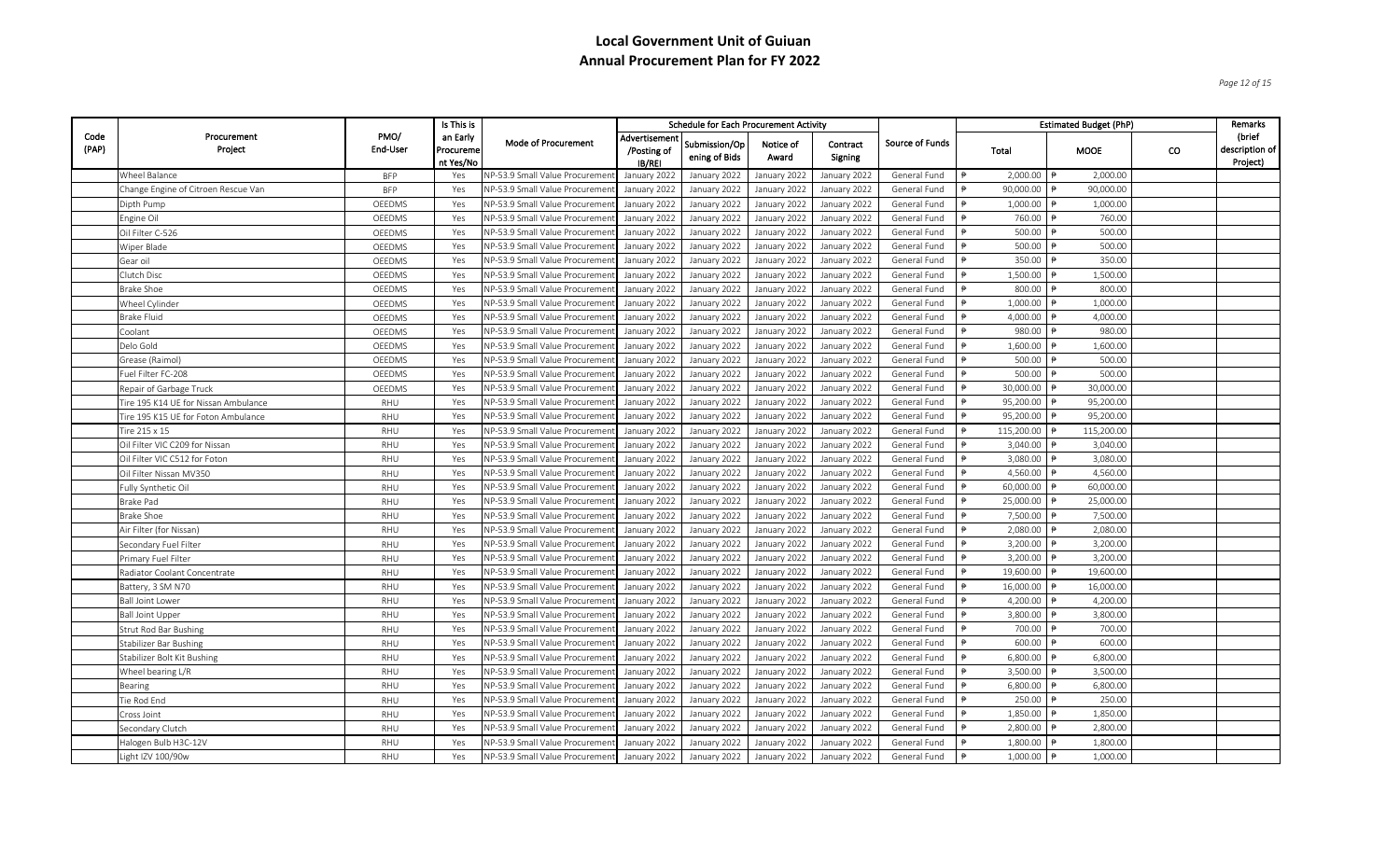*Page 13 of 15*

|               |                                                            |                  | Is This is                         |                                       | Schedule for Each Procurement Activity |                                |                    |                     | <b>Estimated Budget (PhP)</b> | Remarks                          |              |    |                                        |
|---------------|------------------------------------------------------------|------------------|------------------------------------|---------------------------------------|----------------------------------------|--------------------------------|--------------------|---------------------|-------------------------------|----------------------------------|--------------|----|----------------------------------------|
| Code<br>(PAP) | Procurement<br>Project                                     | PMO/<br>End-User | an Early<br>Procureme<br>nt Yes/No | Mode of Procurement                   | Advertisement<br>/Posting of<br>IB/REI | Submission/Op<br>ening of Bids | Notice of<br>Award | Contract<br>Signing | Source of Funds               | Total                            | <b>MOOE</b>  | co | (brief<br>description of  <br>Project) |
|               | Wiper Blade                                                | RHU              | Yes                                | <b>NP-53.9 Small Value Procureme</b>  | January 2022                           | January 2022                   | January 2022       | January 2022        | General Fund                  | 1,600.00<br>$\overrightarrow{P}$ | 1,600.00     |    |                                        |
|               | <b>Emergency Warning light Bars</b>                        | RHU              | Yes                                | <b>NP-53.9 Small Value Procureme</b>  | January 2022                           | January 2022                   | January 2022       | January 2022        | General Fund                  | 30,000.00                        | 30,000.00    |    |                                        |
|               | Oil Seal (Big)                                             | RHU              | Yes                                | VP-53.9 Small Value Procureme         | January 2022                           | January 2022                   | January 2022       | January 2022        | General Fund                  | 3,600.00                         | 3,600.00     |    |                                        |
|               | Oil Seal (Small)                                           | RHU              | Yes                                | VP-53.9 Small Value Procuremer        | January 2022                           | January 2022                   | January 2022       | January 2022        | General Fund                  | 2,000.00                         | 2,000.00     |    |                                        |
|               | Fanbelt (Stirring)                                         | RHU              | Yes                                | <b>NP-53.9 Small Value Procureme</b>  | January 2022                           | January 2022                   | January 2022       | January 2022        | General Fund                  | 900.00                           | 900.00       |    |                                        |
|               | Fanbelt (Alteration)                                       | RHU              | Yes                                | <b>NP-53.9 Small Value Procureme</b>  | January 2022                           | January 2022                   | January 2022       | January 2022        | General Fund                  | 1,300.00                         | 1,300.00     |    |                                        |
|               | Fanbelt (Aircon)                                           | RHU              | Yes                                | <b>NP-53.9 Small Value Procureme</b>  | January 2022                           | January 2022                   | January 2022       | January 2022        | General Fund                  | 780.00                           | 780.00       |    |                                        |
|               | <b>Battery Charger</b>                                     | RHU              | Yes                                | NP-53.9 Small Value Procureme         | January 2022                           | January 2022                   | January 2022       | January 2022        | General Fund                  | 8,000.00                         | 8,000.00     |    |                                        |
|               | Differential                                               | RHU              | Yes                                | <b>VP-53.9 Small Value Procureme</b>  | January 2022                           | January 2022                   | January 2022       | January 2022        | General Fund                  | 75,000.00                        | 75,000.00    |    |                                        |
|               | Labor Cost for Repairs                                     | RHU              | Yes                                | VP-53.9 Small Value Procureme         | January 2022                           | January 2022                   | January 2022       | January 2022        | General Fund                  | 15,000.00                        | 15,000.00    |    |                                        |
|               | Foton Ambulance General Repair                             | RHU              | Yes                                | <b>VP-53.9 Small Value Procureme</b>  | January 2022                           | January 2022                   | January 2022       | January 2022        | General Fund                  | 250,000.00                       | 250,000.00   |    |                                        |
|               | Fuel and Oil Filter (Mahindra Enforcer)                    | PNP              | Yes                                | NP-53.9 Small Value Procureme         | January 2022                           | January 2022                   | January 2022       | January 2022        | General Fund                  | 4.000.00                         | 4.000.00     |    |                                        |
|               | <b>Brake Fluid</b>                                         | PNP              | Yes                                | <b>NP-53.9 Small Value Procureme</b>  | January 2022                           | January 2022                   | January 2022       | January 2022        | General Fund                  | 1,200.00                         | 1,200.00     |    |                                        |
|               | Motolite 12Vs Battery (TOYOTA PRIUS)                       | PNP              | Yes                                | NP-53.9 Small Value Procureme         | January 2022                           | January 2022                   | January 2022       | January 2022        | General Fund                  | 8,000.00                         | 8,000.00     |    |                                        |
|               | MAXXIS EXTERIOR (195R15C) TOYOTA HILLUX                    | PNP              | Yes                                | <b>NP-53.9 Small Value Procureme</b>  | January 2022                           | January 2022                   | January 2022       | January 2022        | General Fund                  | 24,000.00                        | 24,000.00    |    |                                        |
|               | MAXXIS EXTERIOR (235/65R15) TOYOTA PRIUS                   | PNP              | Yes                                | NP-53.9 Small Value Procureme         | January 2022                           | January 2022                   | January 2022       | January 2022        | General Fund                  | 25,500.00                        | 25,500.00    |    |                                        |
|               | YANTA/RIM 15 (TOYOTA HILLUX)                               | PNP              | Yes                                | <b>VP-53.9 Small Value Procureme</b>  | January 2022                           | January 2022                   | January 2022       | January 2022        | General Fund                  | 24,000.00                        | 24,000.00    |    |                                        |
|               | OIL FILTER (TOYOTA HILLUX)                                 | PNP              | Yes                                | NP-53.9 Small Value Procureme         | January 2022                           | January 2022                   | January 2022       | January 2022        | General Fund                  | 2,000.00                         | 2,000.00     |    |                                        |
|               | BRAKE SHOE (FRONT BRAKE) TOYOTA HILUX                      | PNP              | Yes                                | <b>NP-53.9 Small Value Procureme</b>  | January 2022                           | January 2022                   | January 2022       | January 2022        | General Fund                  | 1,400.00                         | 1,400.00     |    |                                        |
|               | Repair & Maintenance - Office Equipments                   | GSO              | Yes                                | <b>NP-53.9 Small Value Procureme</b>  | January 2022                           | January 2022                   | January 2022       | January 2022        | General Fund                  | 40,000.00                        | 40,000.00    |    |                                        |
|               | Repairs & Maintenance of Office Equipments                 | <b>MITO</b>      | Yes                                | <b>NP-53.9 Small Value Procureme</b>  | January 2022                           | January 2022                   | January 2022       | January 2022        | General Fund                  | 20,000.00                        | 20,000.00    |    |                                        |
|               | Repair & Maintenance - Office Equipments                   | OMAS             | Yes                                | NP-53.9 Small Value Procureme         | January 2022                           | January 2022                   | January 2022       | January 2022        | General Fund                  | 100,000.00                       | 100,000.00   |    |                                        |
|               | Repair of Printer                                          | VM               | Yes                                | <b>NP-53.9 Small Value Procureme</b>  | January 2022                           | January 2022                   | January 2022       | January 2022        | General Fund                  | 15,000.00<br>$\ddot{ }$          | 15,000.00    |    |                                        |
|               | Repair of Mouse                                            | VM               | Yes                                | <b>NP-53.9 Small Value Procureme</b>  | January 2022                           | January 2022                   | January 2022       | January 2022        | General Fund                  | 1,000.00                         | 1,000.00     |    |                                        |
|               | Repair of Keyboard                                         | VM               | Yes                                | <b>NP-53.9 Small Value Procureme</b>  | January 2022                           | January 2022                   | January 2022       | January 2022        | General Fund                  | 1,000.00                         | 1,000.00     |    |                                        |
|               | Repair of Power Supply                                     | VM               | Yes                                | <b>JP-53.9 Small Value Procureme</b>  | January 2022                           | January 2022                   | January 2022       | January 2022        | General Fund                  | 5,000.00                         | 5,000.00     |    |                                        |
|               | Repair of Motherboard                                      | VM               | Yes                                | <b>NP-53.9 Small Value Procureme</b>  | January 2022                           | January 2022                   | January 2022       | January 2022        | General Fund                  | 6,000.00                         | 6,000.00     |    |                                        |
|               | Repair of UPS                                              | VM               | Yes                                | NP-53.9 Small Value Procureme         | January 2022                           | January 2022                   | January 2022       | January 2022        | General Fund                  | 5,000.00                         | 5,000.00     |    |                                        |
|               | Repair of CPU                                              | VM               | Yes                                | NP-53.9 Small Value Procureme         | January 2022                           | January 2022                   | January 2022       | January 2022        | General Fund                  | 7.000.00                         | 7.000.00     |    |                                        |
|               | Repair of Computer                                         | VM               | Yes                                | VP-53.9 Small Value Procureme         | January 2022                           | January 2022                   | January 2022       | January 2022        | General Fund                  | 10,000.00                        | 10,000.00    |    |                                        |
|               | Repair of Aircon                                           | VM               | Yes                                | NP-53.9 Small Value Procureme         | January 2022                           | January 2022                   | January 2022       | January 2022        | General Fund                  | 20,000.00                        | 20,000.00    |    |                                        |
|               | Repair of Motherboard                                      | SB SEC           | Yes                                | <b>NP-53.9 Small Value Procureme</b>  | January 2022                           | January 2022                   | January 2022       | January 2022        | General Fund                  | 12,000.00                        | 12,000.00    |    |                                        |
|               | Repair of Desktop                                          | SB SEC           | Yes                                | <b>NP-53.9 Small Value Procureme</b>  | January 2022                           | January 2022                   | January 2022       | January 2022        | General Fund                  | 15,000.00                        | 15,000.00    |    |                                        |
|               | Repair of Aircon                                           | SB SEC           | Yes                                | VP-53.9 Small Value Procureme         | January 2022                           | January 2022                   | January 2022       | January 2022        | General Fund                  | 12,000.00                        | 12,000.00    |    |                                        |
|               | Repair of Aircons                                          | OEEDMS           | Yes                                | <b>NP-53.9 Small Value Procureme</b>  | January 2022                           | January 2022                   | January 2022       | January 2022        | General Fund                  | 20,000.00                        | 20,000.00    |    |                                        |
|               | Repair of Desktops                                         | OEEDMS           | Yes                                | <b>VP-53.9 Small Value Procureme</b>  | January 2022                           | January 2022                   | January 2022       | January 2022        | General Fund                  | 14,000.00 ₱<br>$\ddot{p}$        | 14,000.00    |    |                                        |
|               | Repair of Printer                                          | OEEDMS           | Yes                                | <b>VP-53.9 Small Value Procureme</b>  | January 2022                           | January 2022                   | January 2022       | January 2022        | General Fund                  | 10,000.00<br>₿                   | 10,000.00    |    |                                        |
|               | Repair of Wheel Barrow                                     | OEEDMS           | Yes                                | VP-53.9 Small Value Procureme         | January 2022                           | January 2022                   | January 2022       | January 2022        | General Fund                  | 4,000.00                         | 4,000.00     |    |                                        |
|               | Repair & Maintenance - Eco-Waste Management Center         | GSO              | Yes                                | Public Bidding                        | January 2022                           | January 2022                   | January 2022       | January 2022        | General Fund                  | 200,000.00                       | 200,000.00   |    |                                        |
|               | Repair & Maintenance Dog Impounding Facility               | OMAS             | Yes                                | <b>VP-53.9 Small Value Procuremer</b> | January 2022                           | January 2022                   | January 2022       | January 2022        | General Fund                  | 30,000.00                        | 30,000.00    |    |                                        |
|               | Repainting of Terminal Buildings & Facilities              | GITT             | Yes                                | Public Bidding                        | January 2022                           | January 2022                   | January 2022       | January 2022        | General Fund                  | 1,000,000.00                     | 1,000,000.00 |    |                                        |
|               | Maintenance and Roofing Works of Terminal Building C,D,E&F | GITT             | Yes                                | Public Bidding                        | January 2022                           | January 2022                   | January 2022       | January 2022        | General Fund                  | 400,000.00                       | 400,000.00   |    |                                        |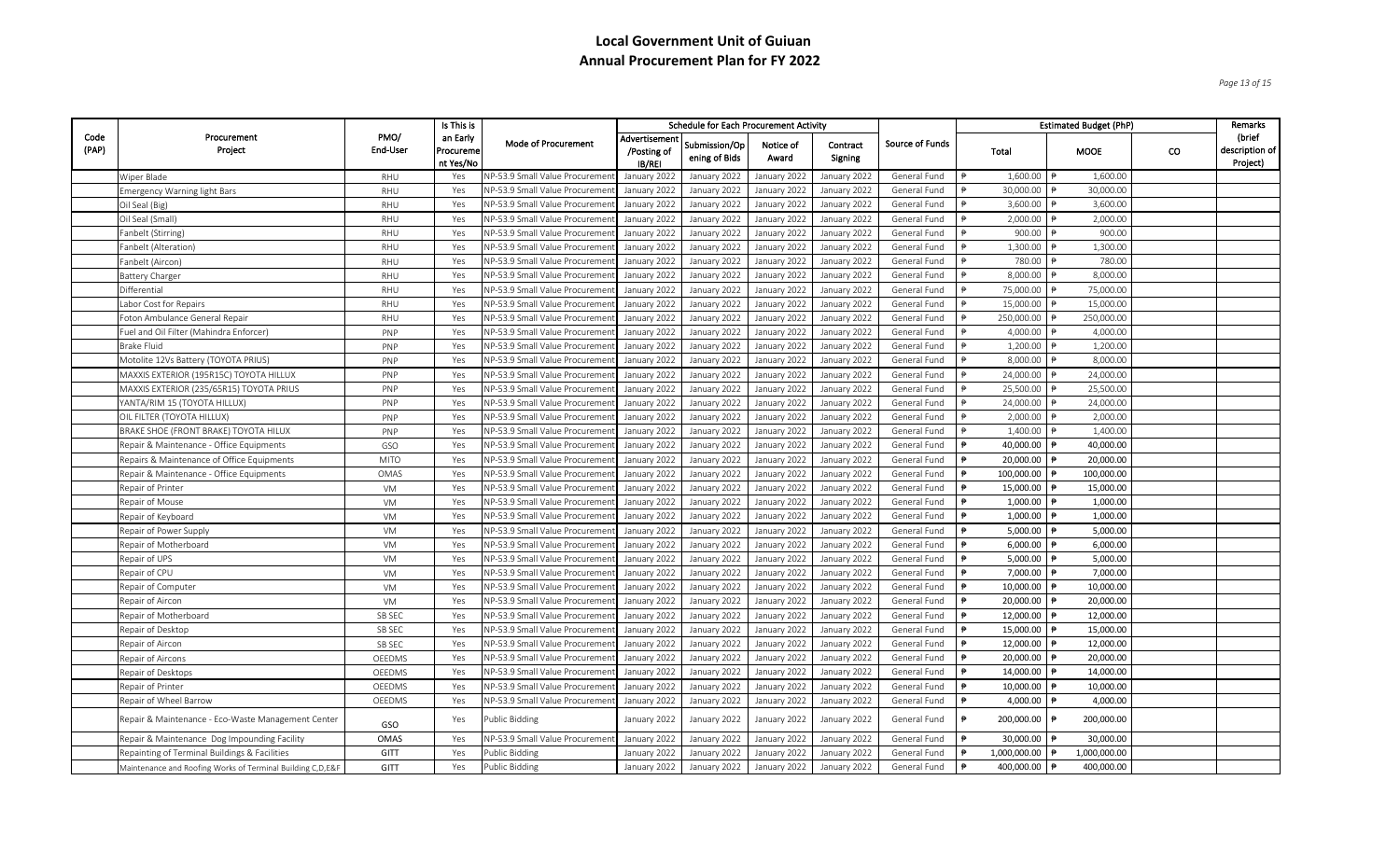*Page 14 of 15*

|               |                                                             | Is This is<br><b>Schedule for Each Procurement Activity</b> |                                           |                                                                                           |                                        |                                |                    | Remarks             |                 |               |                        |                          |               |                                      |
|---------------|-------------------------------------------------------------|-------------------------------------------------------------|-------------------------------------------|-------------------------------------------------------------------------------------------|----------------------------------------|--------------------------------|--------------------|---------------------|-----------------|---------------|------------------------|--------------------------|---------------|--------------------------------------|
| Code<br>(PAP) | Procurement<br>Project                                      | PMO/<br>End-User                                            | an Early<br><b>Procureme</b><br>nt Yes/No | Mode of Procurement                                                                       | Advertisement<br>/Posting of<br>IB/REI | Submission/Op<br>ening of Bids | Notice of<br>Award | Contract<br>Signing | Source of Funds |               | Total                  | MOOE                     | <sub>co</sub> | (brief<br>description of<br>Project) |
|               | Repair & Maintenance Electrical                             | OEEDMS                                                      | Yes                                       | NP-53.9 Small Value Procuremen                                                            | January 2022                           | January 2022                   | January 2022       | January 2022        | General Fund    |               | 6,000.00               | 6,000.00                 |               |                                      |
|               | Repair & Maintenance Plumbing                               | OEEDMS                                                      | Yes                                       | NP-53.9 Small Value Procuremer                                                            | January 2022                           | January 2022                   | January 2022       | January 2022        | General Fund    |               | 6,000.00               | 6,000.00                 |               |                                      |
|               | Repair & Maintenance Structural                             | OEEDMS                                                      | Yes                                       | NP-53.9 Small Value Procuremen                                                            | January 2022                           | January 2022                   | January 2022       | January 2022        | General Fund    | $\ddot{p}$    | 10,000.00              | 10,000.00                |               |                                      |
|               | Purchase of Mobile Sticker                                  | GITT                                                        | Yes                                       | NP-53.9 Small Value Procuremer                                                            | January 2022                           | January 2022                   | January 2022       | January 2022        | General Fund    |               | 21,000.00              | 21,000.00                |               |                                      |
|               | Insurance Expense                                           | GSO                                                         | Yes                                       | NP-53.9 Small Value Procuremer                                                            | January 2022                           | January 2022                   | January 2022       | January 2022        | General Fund    |               | 50,000.00              | 50,000.00                |               |                                      |
|               | Unforseen Repairs & Maintenance of Vehicles &<br>Equipments | GSO                                                         | Yes                                       | Public Bidding                                                                            | January 2022                           | January 2022                   | January 2022       | January 2022        | General Fund    | ₿             | 345,060.00             | 345,060.00<br>$\ddot{P}$ |               |                                      |
|               | Other Maintenance & Operating Expenses                      | GSO                                                         | Yes                                       | NP-53.9 Small Value Procuremen                                                            | January 2022                           | January 2022                   | January 2022       | January 2022        | General Fund    |               | 162,000.00             | 162,000.00               |               |                                      |
|               | Unforeseen Office Supplies                                  | LCR                                                         | Yes                                       | NP-53.9 Small Value Procuremer                                                            | January 2022                           | January 2022                   | January 2022       | January 2022        | General Fund    | $\Rightarrow$ | 28,000.00              | 28,000.00                |               |                                      |
|               | Unforseen Office Supplies                                   | MO                                                          | Yes                                       | NP-53.9 Small Value Procuremer                                                            | January 2022                           | January 2022                   | January 2022       | January 2022        | General Fund    |               | 75,000.00              | 75,000.00                |               |                                      |
|               | Unforseen Expenses                                          | PNP                                                         | Yes                                       | NP-53.9 Small Value Procuremen                                                            | January 2022                           | January 2022                   | January 2022       | January 2022        | General Fund    |               | 92,500.00              | 92,500.00                |               |                                      |
|               | Procurement of Drugs and Medicines:                         |                                                             |                                           |                                                                                           |                                        |                                |                    |                     |                 |               |                        |                          |               |                                      |
|               | (1st) First Quarter Drugs and Medicines                     | RHU                                                         | Yes                                       | Public Bidding                                                                            | January 2022                           | January 2022                   | January 2022       | January 2022        | General Fund    |               | 291,784.54             | 291,784.54               |               |                                      |
|               | (2nd) Second Quarter Drugs and Medicines                    | RHU                                                         | Yes                                       | <b>Public Bidding</b>                                                                     | April 2022                             | April 2022                     | April 2022         | April 2022          | General Fund    |               | 265,795.48             | 265,795.48               |               |                                      |
|               | (3rd) Third Quarter Drugs and Medicines                     | RHU                                                         | Yes                                       | <b>Public Bidding</b>                                                                     | <b>July 2022</b>                       | <b>July 2022</b>               | <b>July 2022</b>   | <b>July 2022</b>    | General Fund    |               | 237,083.76             | 237,083.76               |               |                                      |
|               | (4th) Fourth Quarter Drugs and Medicines                    | RHU                                                         | Yes                                       | Public Bidding                                                                            | October 2022                           | October 2022                   | October 2022       | October 2022        | General Fund    | $\ddot{P}$    | 254,706.52             | 254,706.52               |               |                                      |
|               | Procurement of Laboratory Supplies                          |                                                             |                                           |                                                                                           |                                        |                                |                    |                     |                 |               |                        |                          |               |                                      |
|               | (1st) First Quarter Drugs and Medicines                     | RHU                                                         | Yes                                       | NP-53.9 Small Value Procuremen                                                            | January 2022                           | January 2022                   | January 2022       | January 2022        | General Fund    |               | 103,540.00             | 103,540.00               |               |                                      |
|               | (2nd) Second Drugs and Medicines                            | RHU                                                         | Yes                                       | NP-53.9 Small Value Procurement                                                           | April 2022                             | April 2022                     | April 2022         | April 2022          | General Fund    | $\Rightarrow$ | 37,370.00              | 37,370.00                |               |                                      |
|               | (3rd) Third Quarter Drugs and Medicines                     | RHU                                                         | Yes                                       | NP-53.9 Small Value Procuremen                                                            | <b>July 2022</b>                       | <b>July 2022</b>               | <b>July 2022</b>   | <b>July 2022</b>    | General Fund    |               | 103,220.00             | 103,220.00               |               |                                      |
|               | (4th) Fourth Quarter Drugs and Medicines                    | RHU                                                         | Yes                                       | NP-53.9 Small Value Procuremer                                                            | October 2022                           | October 2022                   | October 2022       | October 2022        | General Fund    |               | 53,370.00              | 53,370.00                |               |                                      |
|               | Procurement of Dental Supplies                              |                                                             |                                           |                                                                                           |                                        |                                |                    |                     |                 |               |                        |                          |               |                                      |
|               | (1st) First Quarter Drugs and Medicines                     | RHU                                                         | Yes                                       | NP-53.9 Small Value Procuremen                                                            | January 2022                           | January 2022                   | January 2022       | January 2022        | General Fund    |               | 4,890.00               | 4,890.00                 |               |                                      |
|               | (2nd) Second Drugs and Medicines                            | RHU                                                         | Yes                                       | NP-53.9 Small Value Procuremen                                                            | April 2022                             | April 2022                     | April 2022         | April 2022          | General Fund    |               | 640.00                 | 640.00                   |               |                                      |
|               | (3rd) Third Quarter Drugs and Medicines                     | RHU                                                         | Yes                                       | NP-53.9 Small Value Procurement                                                           | <b>July 2022</b>                       | <b>July 2022</b>               | <b>July 2022</b>   | <b>July 2022</b>    | General Fund    |               | 4,890.00               | 4,890.00                 |               |                                      |
|               | (4th) Fourth Quarter Drugs and Medicines                    | RHU                                                         | Yes                                       | NP-53.9 Small Value Procuremen                                                            | October 2022                           | October 2022                   | October 2022       | October 2022        | General Fund    |               | 640.00                 | 640.00                   |               |                                      |
|               | Pre-Marrriage Counselling                                   |                                                             |                                           |                                                                                           |                                        |                                |                    |                     |                 |               |                        |                          |               |                                      |
|               | Portable Sound System (Acquisition)                         |                                                             | Yes                                       | NP-53.9 Small Value Procurement                                                           | January 2022                           | January 2022                   | January 2022       | January 2022        | General Fund    |               | 8,000.00               | 8,000.00                 |               |                                      |
|               | LCD Wire                                                    |                                                             | Yes                                       | NP-53.9 Small Value Procurement                                                           | April 2022                             | April 2022                     | April 2022         | April 2022          | General Fund    | $\theta$      | 2,000.00               | 2,000.00                 |               |                                      |
|               | Physical Rehabilitation/Theraphy Services Home Care Support |                                                             |                                           |                                                                                           |                                        |                                |                    |                     |                 |               |                        |                          |               |                                      |
|               | Service Seminar Senior Citizens Week Celebration            |                                                             |                                           |                                                                                           |                                        |                                |                    |                     |                 |               |                        |                          |               |                                      |
|               | <b>BP</b> Apparatus                                         | <b>MSWD</b>                                                 | Yes                                       | NP-53.9 Small Value Procurement                                                           | <b>July 2022</b>                       | <b>July 2022</b>               | <b>July 2022</b>   | July 2022           | General Fund    |               | 2,000.00               | 2,000.00                 |               |                                      |
|               | Support to Social Pension Pay-Out:                          |                                                             |                                           |                                                                                           |                                        |                                |                    |                     |                 |               |                        |                          |               |                                      |
|               | Purchase Booklet                                            | <b>MSWD</b>                                                 | Yes                                       | NP-53.9 Small Value Procuremen                                                            | January 2022                           | January 2022                   | January 2022       | January 2022        | General Fund    | $\ddot{ }$    | 7,200.00               | 7,200.00                 |               |                                      |
|               | Bond Paper (Size A4)                                        | <b>MSWD</b>                                                 | Yes                                       | NP-53.9 Small Value Procuremen                                                            | January 2022                           | January 2022                   | January 2022       | January 2022        | General Fund    |               | 1,250.00               | 1,250.00                 |               |                                      |
|               | Glue                                                        | <b>MSWD</b>                                                 | Yes                                       | NP-53.9 Small Value Procuremer                                                            | January 2022                           | January 2022                   | January 2022       | January 2022        | General Fund    | $\ddot{p}$    | 425.00                 | 425.00                   |               |                                      |
|               | Trophies                                                    | <b>MITO</b>                                                 | Yes                                       | NP-53.9 Small Value Procuremer                                                            | <b>July 2022</b>                       | <b>July 2022</b>               | <b>July 2022</b>   | July 2022           | General Fund    | $\ddot{ }$    | 10,000.00              | 10,000.00                |               |                                      |
|               | Souvenirs/Tokens for VIP's                                  | <b>MITO</b>                                                 | Yes                                       | NP-53.9 Small Value Procuremen                                                            | January 2022                           | January 2022                   | January 2022       | January 2022        | General Fund    |               | 20,000.00              | 20,000.00                |               |                                      |
|               | 6. Persons With Disability                                  |                                                             |                                           |                                                                                           |                                        |                                |                    |                     |                 |               |                        |                          |               |                                      |
|               | <b>NDPR Week Celebration</b>                                |                                                             |                                           |                                                                                           |                                        |                                |                    |                     |                 |               |                        |                          |               |                                      |
|               | Prizes                                                      |                                                             |                                           |                                                                                           |                                        |                                |                    |                     |                 |               |                        |                          |               |                                      |
|               | Commercial Rice                                             | <b>MSWD</b>                                                 | Yes                                       | NP-53.9 Small Value Procurement January 2022   January 2022   January 2022   January 2022 |                                        |                                |                    |                     | General Fund    | $\ddot{P}$    | 1,250.00 $\rightarrow$ | 1.250.00                 |               |                                      |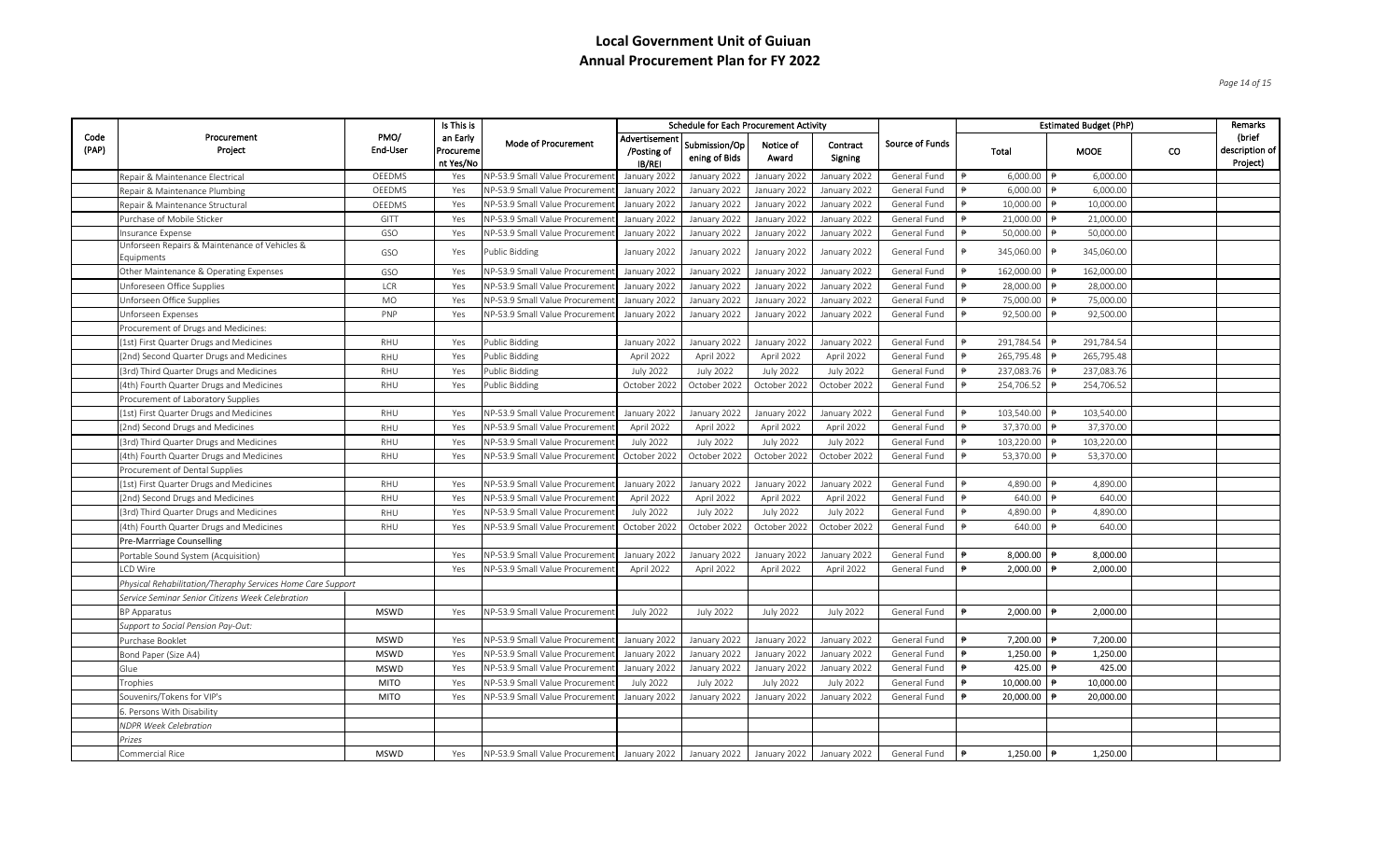*Page 15of 16*

|               |                                                                                |                                | Is This is                         |                                       | <b>Schedule for Each Procurement Activity</b> |                                |                    |                     | Remarks                |                |                        |                        |            |            |                                      |
|---------------|--------------------------------------------------------------------------------|--------------------------------|------------------------------------|---------------------------------------|-----------------------------------------------|--------------------------------|--------------------|---------------------|------------------------|----------------|------------------------|------------------------|------------|------------|--------------------------------------|
| Code<br>(PAP) | Procurement<br>Project                                                         | PMO/<br>End-User               | an Early<br>Procureme<br>nt Yes/No | Mode of Procurement                   | Advertisement<br>/Posting of<br>IB/REI        | Submission/Op<br>ening of Bids | Notice of<br>Award | Contract<br>Signing | <b>Source of Funds</b> | Total          |                        | <b>MOOE</b>            |            | co         | (brief<br>description of<br>Project) |
|               | Tokens/Certificates                                                            | <b>MITO</b>                    | Yes                                | VP-53.9 Small Value Procureme         | January 2022                                  | January 2022                   | January 2022       | January 2022        | General Fund           | $\ddot{p}$     | 4,000.00 $\rightarrow$ | 4,000.00               |            |            |                                      |
|               | Tokens - Persons With Disability                                               | <b>MSWD</b>                    | Yes                                | <b>VP-53.9 Small Value Procureme</b>  | <b>July 2022</b>                              | <b>July 2022</b>               | <b>July 2022</b>   | <b>July 2022</b>    | General Fund           |                | 2,000.00               | 2,000.00               |            |            |                                      |
|               | Token Linggo ng Kabata-an Celebration                                          | <b>MSWD</b>                    | Yes                                | <b>VP-53.9 Small Value Procureme</b>  | January 2022                                  | January 2022                   | January 2022       | January 2022        | General Fund           |                | 5,000.00               | 5,000.00               |            |            |                                      |
|               | Token                                                                          | <b>MSWD</b>                    | Yes                                | <b>VP-53.9 Small Value Procuremer</b> | April 2022                                    | April 2022                     | April 2022         | April 2022          | General Fund           |                | 1,000.00               | 1,000.00               |            |            |                                      |
|               | Token                                                                          | <b>MO</b>                      | Yes                                | <b>VP-53.9 Small Value Procureme</b>  | April 2022                                    | April 2022                     | April 2022         | April 2022          | General Fund           |                | 20,000.00              | 20,000.00              |            |            |                                      |
|               | Mouse (USB)                                                                    | SB-SEC                         | Yes                                | NP-53.9 Small Value Procureme         | January 2022                                  | January 2022                   | January 2022       | January 2022        | General Fund           |                | 1,800.00               | 1,800.00               |            |            |                                      |
|               | Keyboard (USB)                                                                 | SB-SEC                         | Yes                                | NP-53.9 Small Value Procuremer        | January 2022                                  | January 2022                   | January 2022       | January 2022        | General Fund           |                | 2,400.00               | 2,400.00               |            |            |                                      |
|               | Printer Ink 008 (printer/copier)                                               | SB-SEC                         | Yes                                | VP-53.9 Small Value Procureme         | April 2022                                    | April 2022                     | April 2022         | April 2022          | General Fund           |                | 6,400.00               | 6,400.00               |            |            |                                      |
|               | <b>Desktops</b>                                                                | SB-SEC                         | Yes                                | NP-53.9 Small Value Procureme         | January 2022                                  | January 2022                   | January 2022       | January 2022        | General Fund           |                | 60,000.00              |                        |            | 60,000.00  |                                      |
|               | Digital Weighing Scale Livestocks (Cage Type)                                  | MO                             | Yes                                | NP-53.9 Small Value Procureme         | January 2022                                  | January 2022                   | January 2022       | January 2022        | General Fund           |                | 145,000.00             |                        |            | 145,000.00 |                                      |
|               | Digital Camera                                                                 | <b>MO</b>                      | Yes                                | <b>VP-53.9 Small Value Procureme</b>  | January 2022                                  | January 2022                   | January 2022       | January 2022        | General Fund           | $\ddot{ }$     | 50,000.00              |                        | $\ddot{p}$ | 50,000.00  |                                      |
|               | Purchase of 8 units Portable Sound System                                      | <b>MO</b>                      | Yes                                | <b>VP-53.9 Small Value Procureme</b>  | January 2022                                  | January 2022                   | January 2022       | January 2022        | General Fund           |                | 180,000.00             | 180,000.00             |            |            |                                      |
|               | Microphone                                                                     | MO                             | Yes                                | <b>VP-53.9 Small Value Procureme</b>  | January 2022                                  | January 2022                   | January 2022       | January 2022        | General Fund           |                | 2,500.00               | 2,500.00               |            |            |                                      |
|               | Purchase of 60 pcs Radio Transistor                                            | <b>MO</b>                      | Yes                                | NP-53.9 Small Value Procureme         | January 2022                                  | January 2022                   | January 2022       | January 2022        | General Fund           | $\ddot{P}$     | 18,000.00 ₱            | 18,000.00              |            |            |                                      |
|               | Wood Mobile Pedestal Cabinet Drawer (3 layers)                                 | MO                             | Yes                                | <b>NP-53.9 Small Value Procureme</b>  | January 2022                                  | January 2022                   | January 2022       | January 2022        | General Fund           | $\ddot{ }$     | 21,000.00              | 21,000.00              |            |            |                                      |
|               | Steel File Cabinet Drawer (4 layers)                                           | <b>MO</b>                      | Yes                                | <b>VP-53.9 Small Value Procureme</b>  | January 2022                                  | January 2022                   | January 2022       | January 2022        | General Fund           |                | 10,200.00              | 10,200.00              |            |            |                                      |
|               | Swivel Chair                                                                   | <b>MO</b>                      | Yes                                | NP-53.9 Small Value Procuremer        | January 2022                                  | January 2022                   | January 2022       | January 2022        | General Fund           | ₱              | 40,000.00              | 40,000.00              |            |            |                                      |
|               | Purchase of Office Tables                                                      | GITT                           | Yes                                | NP-53.9 Small Value Procureme         | January 2022                                  | January 2022                   | January 2022       | January 2022        | General Fund           | $\ddot{P}$     | 54,000.00              | 54,000.00              |            |            |                                      |
|               | Purchase of Office Chairs                                                      | GITT                           | Yes                                | <b>NP-53.9 Small Value Procureme</b>  | January 2022                                  | January 2022                   | January 2022       | January 2022        | General Fund           | $\ddot{P}$     | 18,000.00              | 18,000.00              |            |            |                                      |
|               | Purchase of Plastic Chairs                                                     | GITT                           | Yes                                | VP-53.9 Small Value Procureme         | January 2022                                  | January 2022                   | January 2022       | January 2022        | General Fund           |                | 21,600.00              | 21,600.00              |            |            |                                      |
|               | Steel Cabinet                                                                  | Manicani NHS                   | Yes                                | <b>VP-53.9 Small Value Procureme</b>  | January 2022                                  | January 2022                   | January 2022       | January 2022        | SEF                    | $\ddot{ }$     | 12,000.00              | 12,000.00              |            |            |                                      |
|               | Bamboo Sala Set                                                                | Manicani NHS                   | Yes                                | <b>NP-53.9 Small Value Procureme</b>  | April 2022                                    | April 2022                     | April 2022         | April 2022          | SEF                    | $\ddot{ }$     | 14,000.00              | 14,000.00              |            |            |                                      |
|               | Stand Fan                                                                      | Guiuan South District          | Yes                                | NP-53.9 Small Value Procureme         | January 2022                                  | January 2022                   | January 2022       | January 2022        | SEF                    |                | 28,000.00              | 28,000.00              |            |            |                                      |
|               | Water Dispenser Hot & Cold                                                     | Guiuan South District          | Yes                                | <b>VP-53.9 Small Value Procureme</b>  | January 2022                                  | January 2022                   | January 2022       | January 2022        | SEF                    | ₿              | 30,000.00              | 30,000.00              |            |            |                                      |
|               | Monoblock Chairs                                                               | Guiuan South District          | Yes                                | <b>NP-53.9 Small Value Procureme</b>  | January 2022                                  | January 2022                   | January 2022       | January 2022        | SEF                    | $\overline{p}$ | 25,000.00              | 25,000.00              |            |            |                                      |
|               | Thermal Scanner with Automatic Alcohol Dispenser                               | Guiuan South District          | Yes                                | <b>VP-53.9 Small Value Procureme</b>  | January 2022                                  | January 2022                   | January 2022       | January 2022        | SEF                    | $\ddot{=}$     | 12,000.00              | 12,000.00              |            |            |                                      |
|               | Face Mask KF94                                                                 | Guiuan South District          | Yes                                | NP-53.9 Small Value Procureme         | January 2022                                  | January 2022                   | January 2022       | January 2022        | SEF                    |                | 20,000.00              | 20,000.00              |            |            |                                      |
|               | Avent 70% Alcohol 250ml                                                        | Guiuan South District          | Yes                                | <b>VP-53.9 Small Value Procureme</b>  | January 2022                                  | January 2022                   | January 2022       | January 2022        | SEF                    | $\Rightarrow$  | 8,000.00               | $\ddot{P}$<br>8,000.00 |            |            |                                      |
|               | <b>Bath Soap</b>                                                               | Guiuan South District          | Yes                                | NP-53.9 Small Value Procuremer        | January 2022                                  | January 2022                   | January 2022       | January 2022        | SEF                    |                |                        |                        |            |            |                                      |
|               | District In-Service Education & training/Benchmarking<br>Activities Study Tour | Guiuan South District          | Yes                                | NP-53.9 Small Value Procuremen        | January 2022                                  | January 2022                   | January 2022       | January 2022        | SEF                    |                | 100,000.00             | ₿<br>100,000.00        |            |            |                                      |
|               | Purchase of Television set 50"                                                 | Guiuan South District          | Yes                                | VP-53.9 Small Value Procuremer        | April 2022                                    | April 2022                     | April 2022         | April 2022          | SEF                    | ₱              | 30,000.00              | 30,000.00              |            |            |                                      |
|               | External Hard Drive 1T                                                         | Suluan Integrated<br>School    | Yes                                | NP-53.9 Small Value Procuremer        | January 2022                                  | January 2022                   | January 2022       | January 2022        | SEF                    |                | 6,440.00               | ₿<br>6,440.00          |            |            |                                      |
|               | Good Lumber (Palotsina) 2x4x12                                                 | Tubabao National<br>Highschool | Yes                                | NP-53.9 Small Value Procuremen        | January 2022                                  | January 2022                   | January 2022       | January 2022        | SEF                    |                | 2,016.00               | ₿<br>2,016.00          |            |            |                                      |
|               | <b>Portland Cement</b>                                                         | Tubabao National<br>Highschool | Yes                                | NP-53.9 Small Value Procuremen        | January 2022                                  | January 2022                   | January 2022       | January 2022        | SEF                    |                | 4,160.00               | 4,160.00               |            |            |                                      |
|               | Marine Plywood 1/4                                                             | Tubabao National<br>Highschool | Yes                                | NP-53.9 Small Value Procuremen        | January 2022                                  | January 2022                   | January 2022       | January 2022        | SEF                    |                | 5,820.00               | 5,820.00               |            |            |                                      |
|               | Electric Bulb 11W LED                                                          | Tubabao National<br>Highschool | Yes                                | NP-53.9 Small Value Procuremen        | January 2022                                  | January 2022                   | January 2022       | January 2022        | SEF                    |                | 2,225.00               | ₿<br>2,225.00          |            |            |                                      |
|               | Flourescent Lamp 40W (LED)                                                     | Tubabao National<br>Highschool | Yes                                | NP-53.9 Small Value Procurement       | January 2022                                  | January 2022                   | January 2022       | January 2022        | SEF                    |                | 2,220.00               | ₿<br>2,220.00          |            |            |                                      |